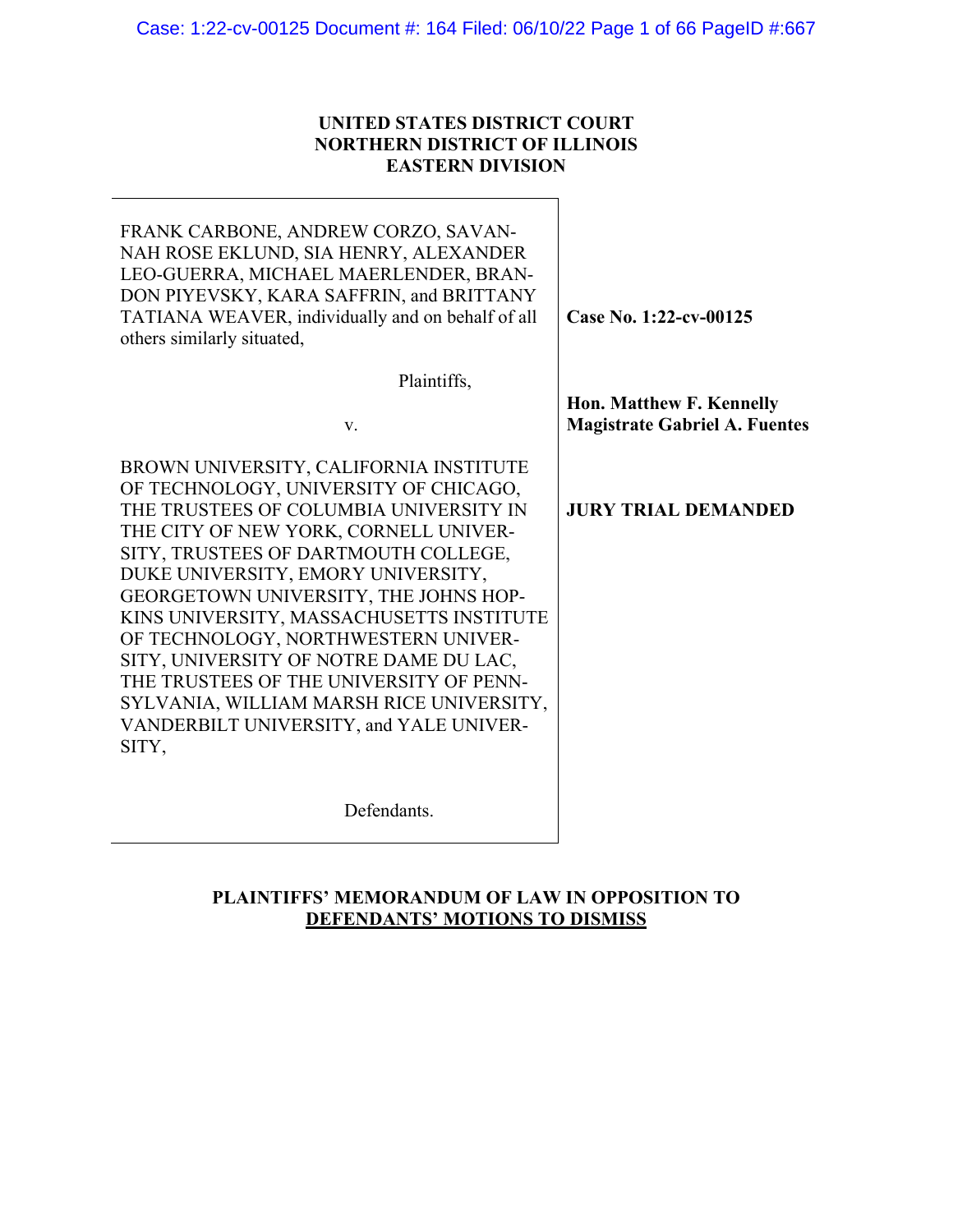## **TABLE OF CONTENTS**

| I. |           | PLAINTIFFS PLAUSIBLY ALLEGE INJURY FROM DEFENDANTS'                              |  |
|----|-----------|----------------------------------------------------------------------------------|--|
|    |           |                                                                                  |  |
|    | <b>B.</b> |                                                                                  |  |
|    |           |                                                                                  |  |
|    |           |                                                                                  |  |
| Π. |           | THE EXEMPTION IS NO BASIS FOR DISMISSING PLAINTIFFS' CLAIMS 11                   |  |
|    | А.        |                                                                                  |  |
|    | <b>B.</b> |                                                                                  |  |
|    |           | 1. There Is No Ambiguity in the Statutory Definition and Meaning of              |  |
|    |           | There Is No Ambiguity in Whether the Students at Each Participating School<br>2. |  |
|    |           | 3. There Is No Ambiguity in Whether Waitlisted Students Are Among "All"          |  |
|    |           | 4. The Legislative History Is Unnecessary and, by Its Own Terms, Does Not        |  |
|    |           | C. Plaintiffs Plausibly Allege That All Defendants Have Been Need-Aware in       |  |
|    |           | D. Defendants' Arguments About Their Other Admissions Practices Are No           |  |
| Ш. |           | PLAINTIFFS STATE A PER SE CLAIM UNDER THE SHERMAN ACT  25                        |  |
|    | А.        |                                                                                  |  |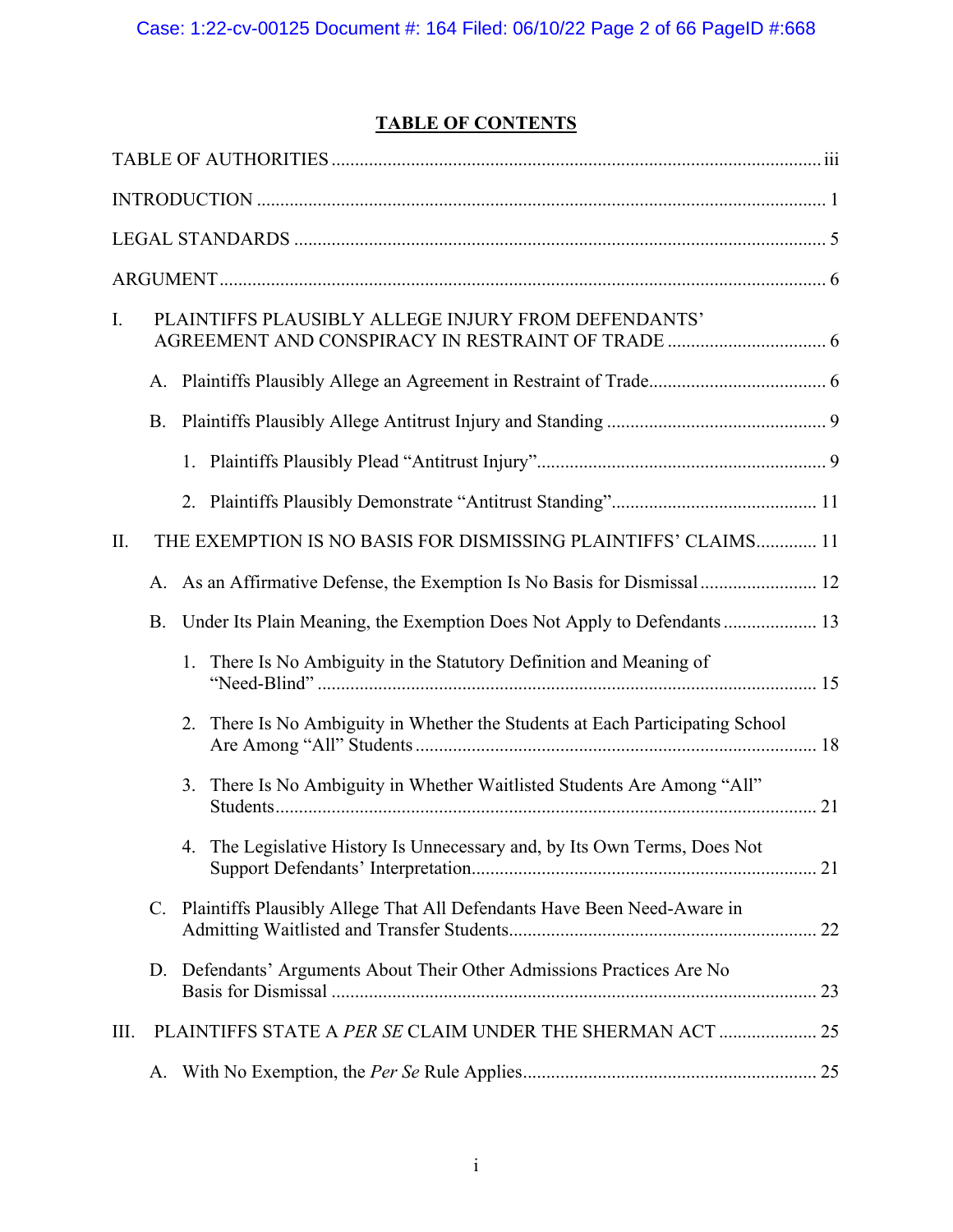# Case: 1:22-cv-00125 Document #: 164 Filed: 06/10/22 Page 3 of 66 PageID #:669

|    | <b>B.</b>      | The Third Circuit's Brown Decision Does Not Preclude Per Se Treatment  27 |  |
|----|----------------|---------------------------------------------------------------------------|--|
|    |                |                                                                           |  |
|    |                | IV. IN THE ALTERNATIVE, PLAINTIFFS STATE A CLAIM UNDER THE "QUICK         |  |
|    |                |                                                                           |  |
|    | <b>B.</b>      |                                                                           |  |
|    |                |                                                                           |  |
|    |                |                                                                           |  |
| V. |                | THE DEFENDANT-SPECIFIC ARGUMENTS ARE NO BASIS FOR DISMISSAL  38           |  |
|    |                |                                                                           |  |
|    | <b>B.</b>      |                                                                           |  |
|    |                |                                                                           |  |
|    |                |                                                                           |  |
|    | A.             |                                                                           |  |
|    | <b>B.</b>      |                                                                           |  |
|    | $\mathbf{C}$ . |                                                                           |  |
|    |                |                                                                           |  |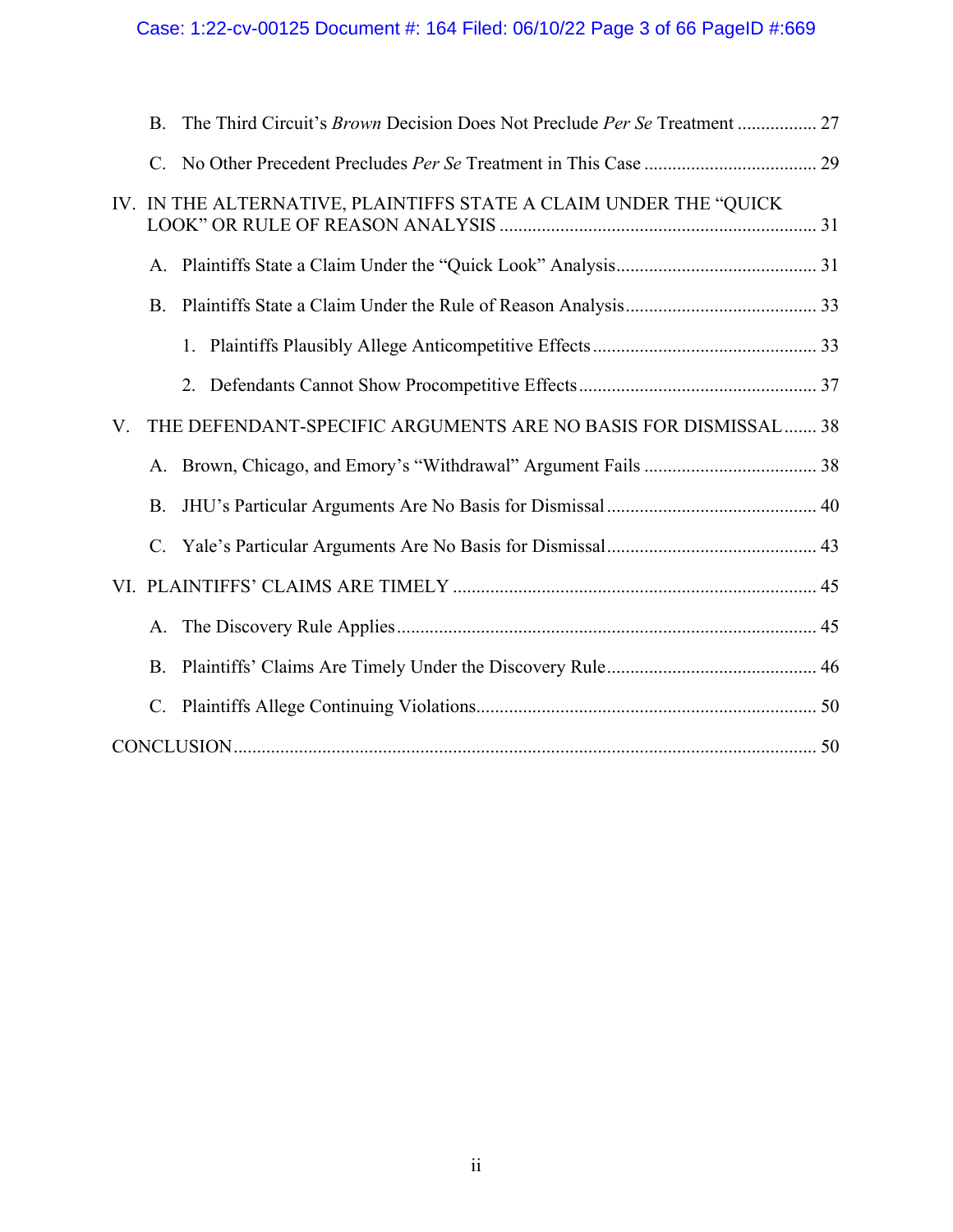## **TABLE OF AUTHORITIES**

## **Cases**

| Allen v. GreatBanc Tr. Co.,                                                |  |
|----------------------------------------------------------------------------|--|
| Always Towing & Recovery, Inc. v. City of Milwaukee,                       |  |
| Am. Ad. Mgmt., Inc. v. Gen. Tel. Co. of Cal.,                              |  |
| Am. Column & Lumber Co. v. United States,                                  |  |
| Am. Needle, Inc. v. NFL,                                                   |  |
| Am. Steel Erectors, Inc. v. Loc. Union No. 7,                              |  |
| Arizona v. Maricopa Cnty. Med. Soc'y,                                      |  |
| Ashcroft v. Iqbal,                                                         |  |
| Assoc. Gen. Contractors of Cal., Inc. v. Cal. State Council of Carpenters, |  |
| Atl. Richfield Co. v. USA Petrol. Co.,                                     |  |
| Avenet, Inc. v. FTC,                                                       |  |
| Barnhart v. Sigmon Coal Co.,                                               |  |
| BedRoc Ltd., LLC v. United States,                                         |  |
| Bell Atl. Corp. v. Twombly,                                                |  |
| Bloyer v. St. Clair Cnty. Ill.,                                            |  |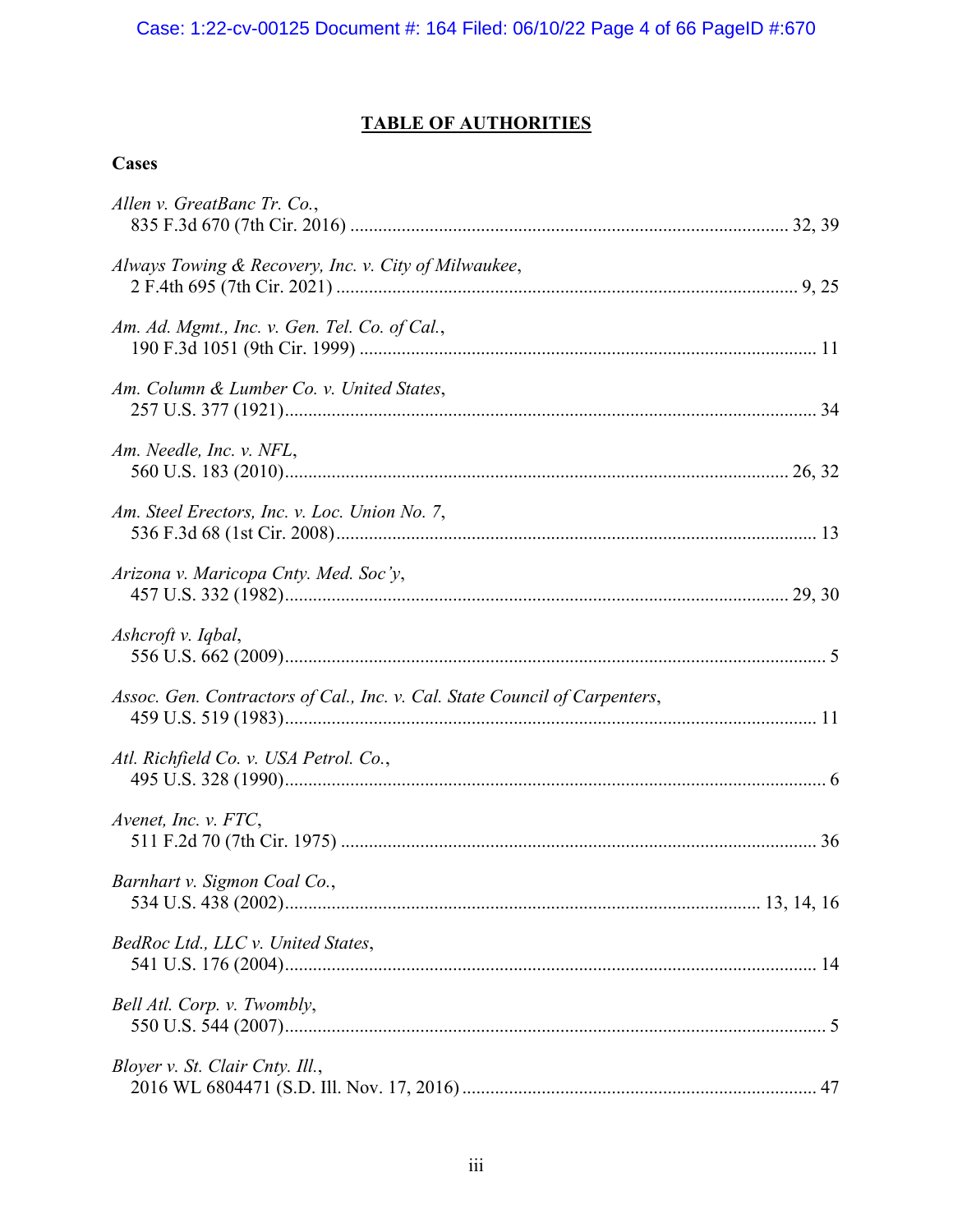# Case: 1:22-cv-00125 Document #: 164 Filed: 06/10/22 Page 5 of 66 PageID #:671

| Boim v. Holy Land Found. for Relief & Dev.,                        |  |
|--------------------------------------------------------------------|--|
| Bond v. United States,                                             |  |
| Broadcast Music, Inc. v. Columbia Broadcasting System, Inc.,       |  |
| Brown v. Cook Cnty.,                                               |  |
| Brown v. Weltman, Weinberg & Reis Co., L.P.A.,                     |  |
| Brownmark Films, LLC v. Comedy Partners,                           |  |
| Bunker Ramo Corp. v. United Business Forms, Inc.,                  |  |
| Burke v. 401 N. Wabash Venture, LLC,                               |  |
| Burke v. 401 N. Wabash Venture, LLC,                               |  |
| Butler v. Jimmy John's Franchise, LLC,                             |  |
| Cal. Dental Ass'n v. FTC,                                          |  |
| Catalano, Inc. v. Target Sales, Inc.,                              |  |
| City of Rockford v. Mallinckrodt ARD, Inc.,                        |  |
| Clark v. City of Braidwood,                                        |  |
| Conn. Nat'l Bank v. Germain,                                       |  |
| Connell Constr. Co. v. Plumbers & Steamfitters Loc. Union No. 100, |  |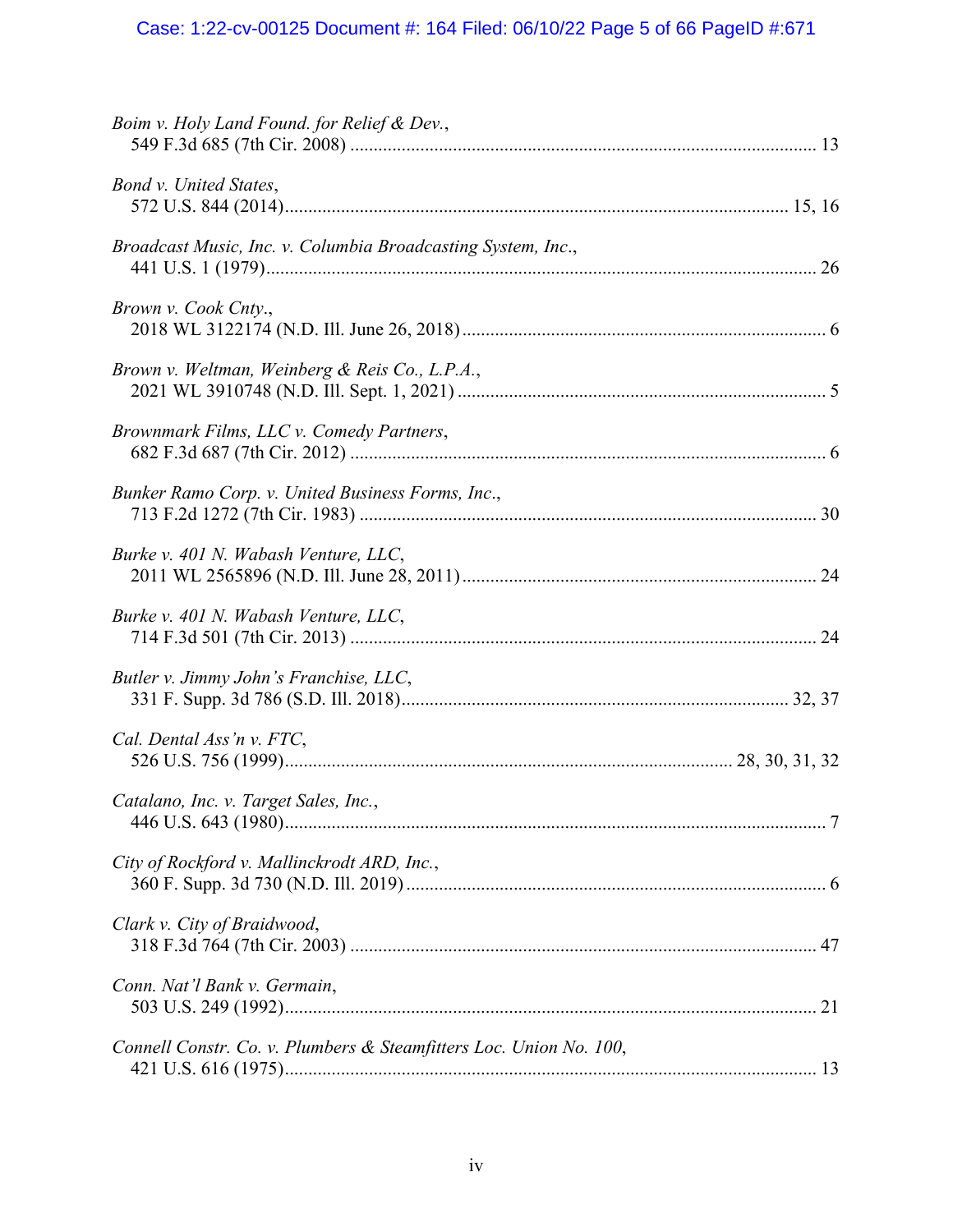# Case: 1:22-cv-00125 Document #: 164 Filed: 06/10/22 Page 6 of 66 PageID #:672

| Cook Inc. v. Boston Sci. Corp.,                      |  |
|------------------------------------------------------|--|
| Davis v. Ind. State Police,                          |  |
| Dennis v. Andersons Inc.,                            |  |
| Digital Realty Tr., Inc. v. Somers,                  |  |
| Doe v. Ariz. Hosp. & Healthcare,                     |  |
| Dunn v. United States,                               |  |
| Edmond v. City of Chicago,                           |  |
| FirstMerit Bank, N.A. v. Ferrari,                    |  |
| Fleischman v. Albany Med. Ctr.,                      |  |
| Fond du Lac Bumper Exch., Inc. v. Jui Li Enter. Co., |  |
| Freeman v. San Diego Ass'n of Realtors,              |  |
| FTC v. Credit Bureau Ctr., LLC,                      |  |
| FTC v. Ind. Fed'n of Dentists,                       |  |
| FTC v. Staples, Inc.,                                |  |
| FTC v. Superior Ct. Trial Lawyers Ass'n,             |  |
| Gabelli v. SEC,                                      |  |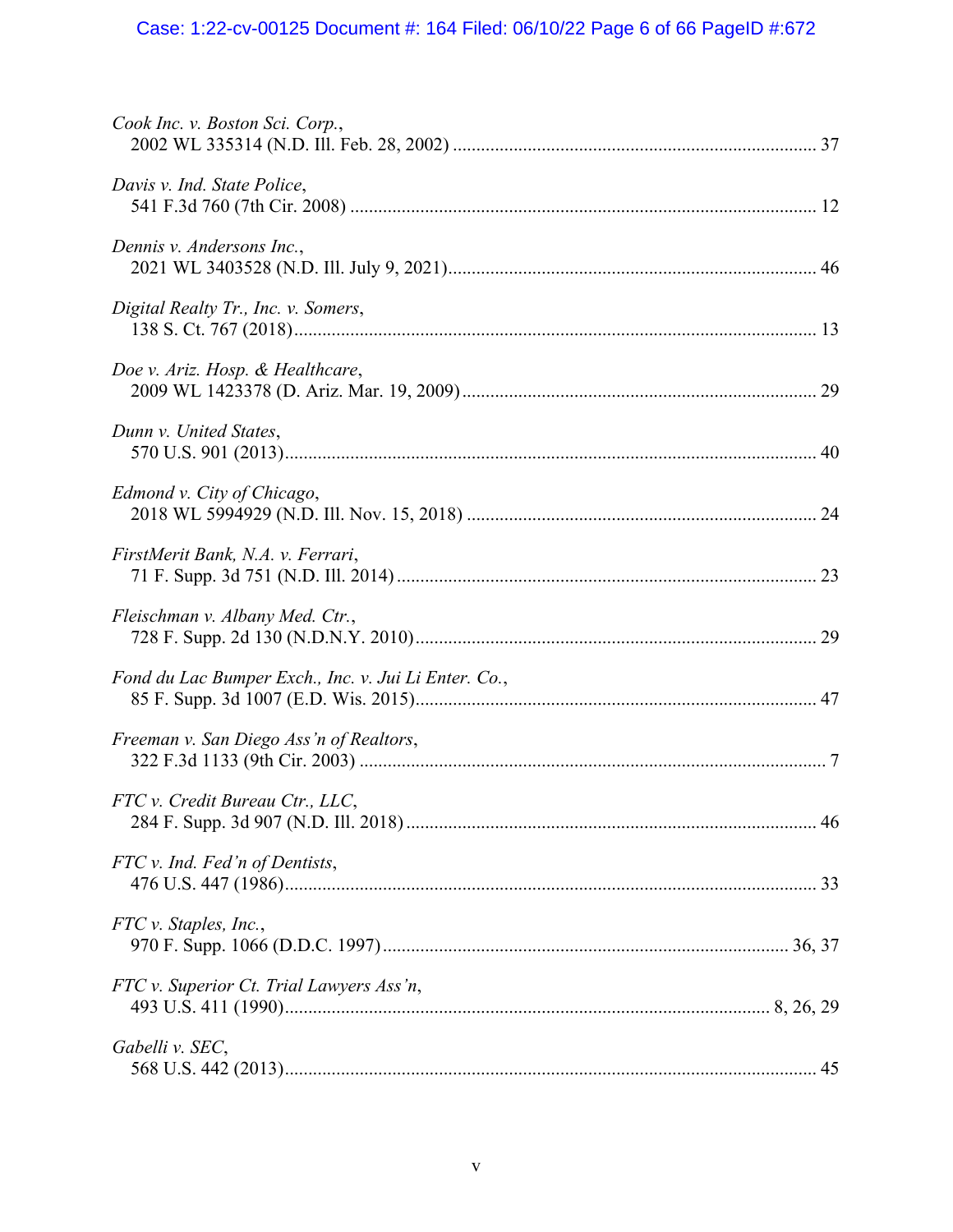# Case: 1:22-cv-00125 Document #: 164 Filed: 06/10/22 Page 7 of 66 PageID #:673

| Gelboim v. Bank of Am. Corp.,                              |
|------------------------------------------------------------|
| Goldfarb v. Va. State Bar,                                 |
| Gordon v. Softech Int'l, Inc.,                             |
| Greater Rockford Energy & Tech. Corp. v. Shell Oil Co.,    |
| Green v. Beth,                                             |
| Greene v. Will,                                            |
| Grp. Life & Health Ins. Co. v. Royal Drug Co.,             |
| Hakim v. Accenture U.S. Pension Plan,                      |
| Havoco of America, Ltd. v. Shell Oil Co.,                  |
| Hawk v. Perillo,                                           |
| Healey v. Int'l Bhd. of Elec. Workers, Loc. Union No. 134, |
| Heard v. Becton, Dickinson & Co.,                          |
| Heritage Guitar, Inc. v. Gibson Brands, Inc.,              |
| Hunter v. WPD Mgmt. LLC,                                   |
| Hyson USA, Inc. v. Hyson 2U, Ltd.,                         |
| Illinois v. McGraw-Hill Cos.,                              |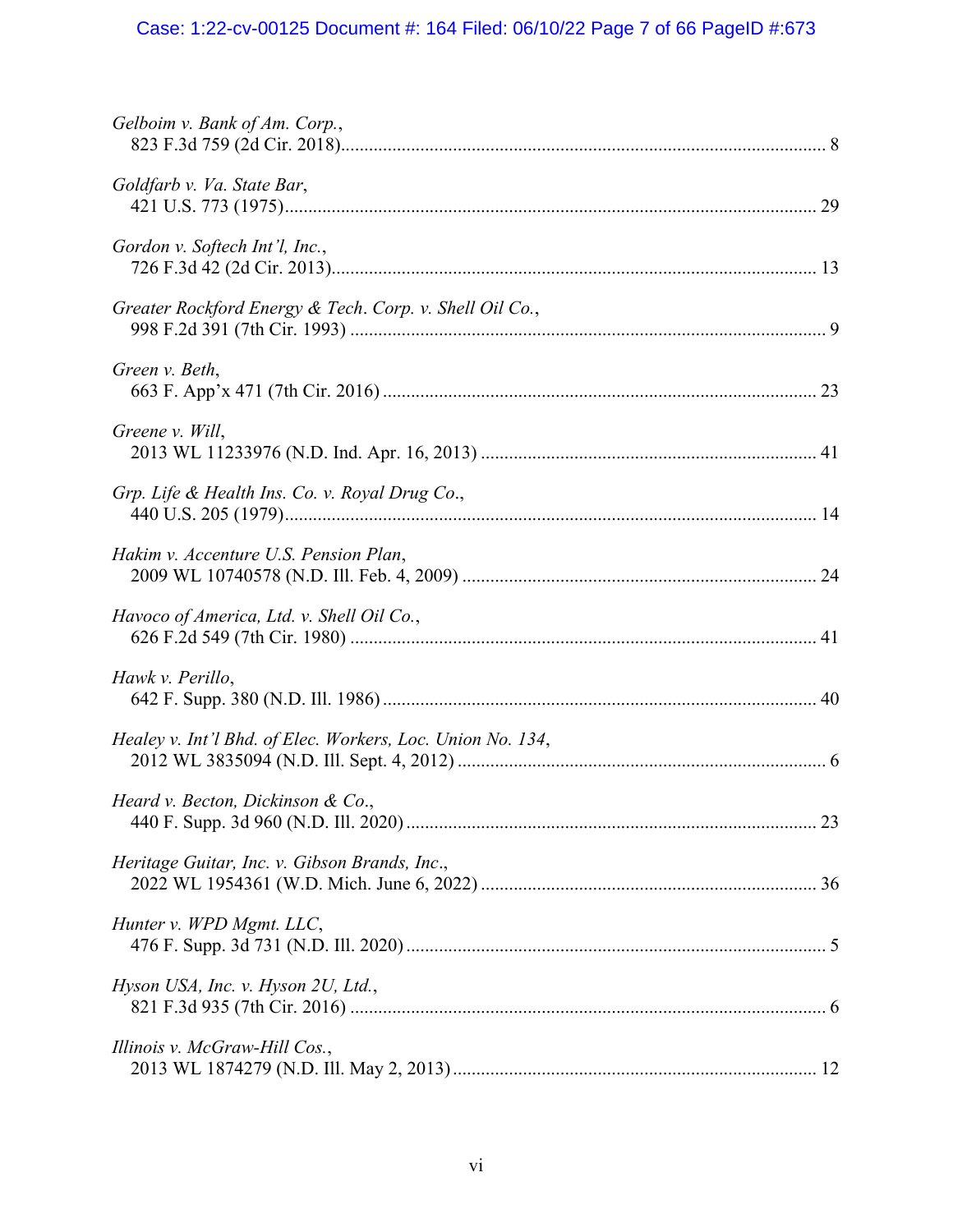# Case: 1:22-cv-00125 Document #: 164 Filed: 06/10/22 Page 8 of 66 PageID #:674

| In re Broiler Chicken Antitrust Litig.,               |  |
|-------------------------------------------------------|--|
| In re Cathode Ray Tube (CRT) Antitrust Litig.,        |  |
| In re Copper Antitrust Litig.,                        |  |
| In re Crude Oil Commodity Futures Litig.,             |  |
| In re Dealer Mgmt. Sys. Antitrust Litig.,             |  |
| In re Delta Dental Antitrust Litig.,                  |  |
| In re Diisocyanates Antitrust Litig.,                 |  |
| In re Evanston Nw. Healthcare Corp. Antitrust Litig., |  |
| In re Flat Glass Antitrust Litig.,                    |  |
| In re Fresh and Process Potatoes Antitrust Litig.,    |  |
| In re Humira (Adalimumab) Antitrust Litig.,           |  |
| In re Local TV Advert. Antitrust Litig.,              |  |
| In re McKesson HBOC, Inc. Sec. Litig.,                |  |
| In re Mercedes-Benz Anti-Trust Litig.,                |  |
| In re Mushroom Direct Purchaser Antitrust Litig.,     |  |
| In re NASDAQ Mkt.-Makers Antitrust Litig.,            |  |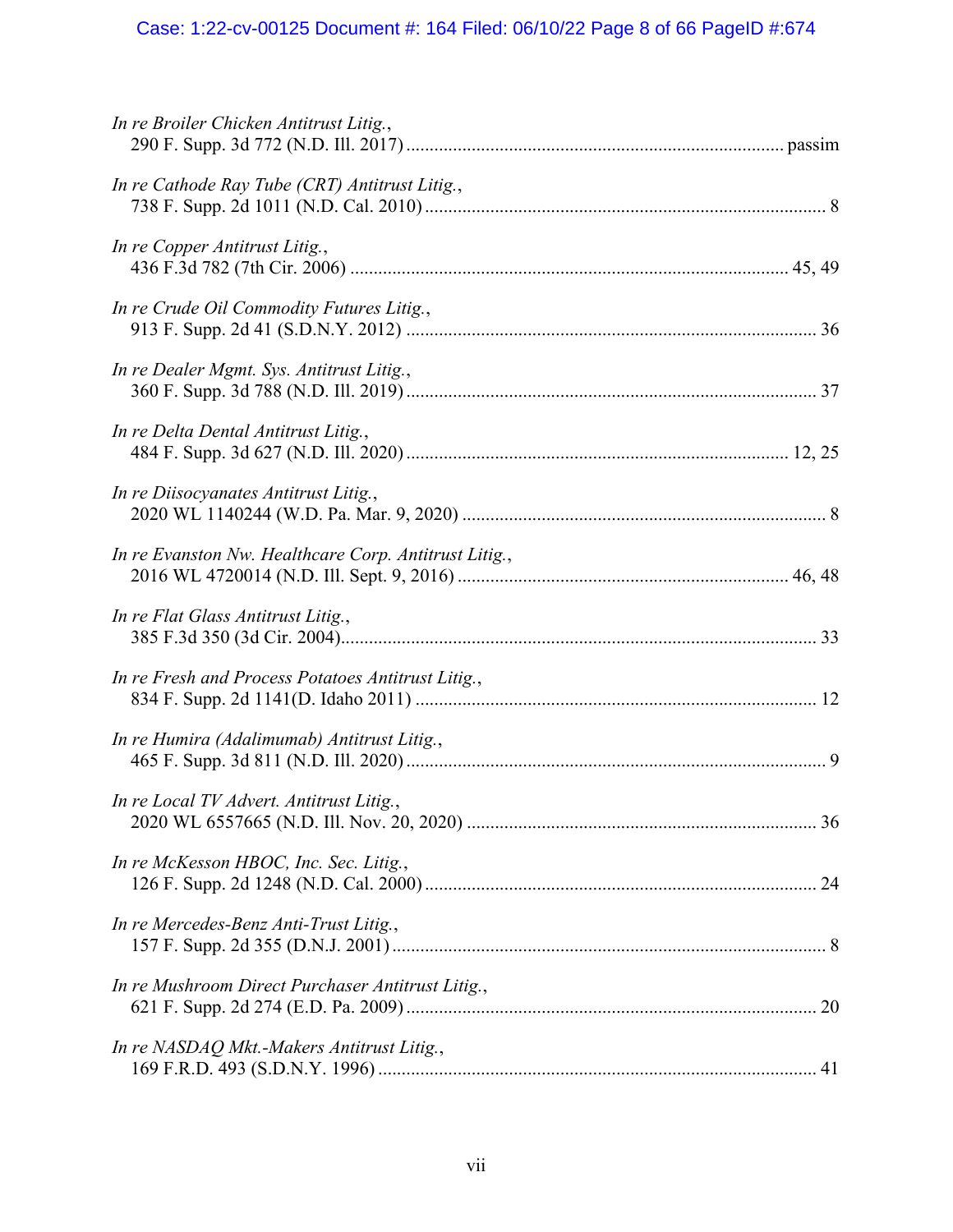# Case: 1:22-cv-00125 Document #: 164 Filed: 06/10/22 Page 9 of 66 PageID #:675

| In re Opana ER Antitrust Litig.,                      |  |
|-------------------------------------------------------|--|
| In re Packaged Seafood Prod. Antitrust Litig.,        |  |
| In re Pre-Filled Propane Tank Antitrust Litig.,       |  |
| In re Sulfuric Acid Antitrust Litig.,                 |  |
| In re Sulfuric Acid Antitrust Litig.,                 |  |
| In re Text Messaging Antitrust Litig.,                |  |
| In re Text Messaging Antitrust Litig.,                |  |
| In re Wheat Rail Freight Rate Antitrust Litig.,       |  |
| In re Wheat Rail Freight Rate Antitrust Litig.,       |  |
| Indust. Bldg. Materials, Inc. v. Interchemical Corp., |  |
| Jamsports & Entmt. LLC v. Paradam Prod'ns,            |  |
| Johnson-Morris v. Santander Consumer USA, Inc.,       |  |
| Keith v. Ferring Pharms., Inc.,                       |  |
| Khan v. United States,                                |  |
| Klehr v. A.O. Smith Corp.,                            |  |
| Krause v. Perryman,                                   |  |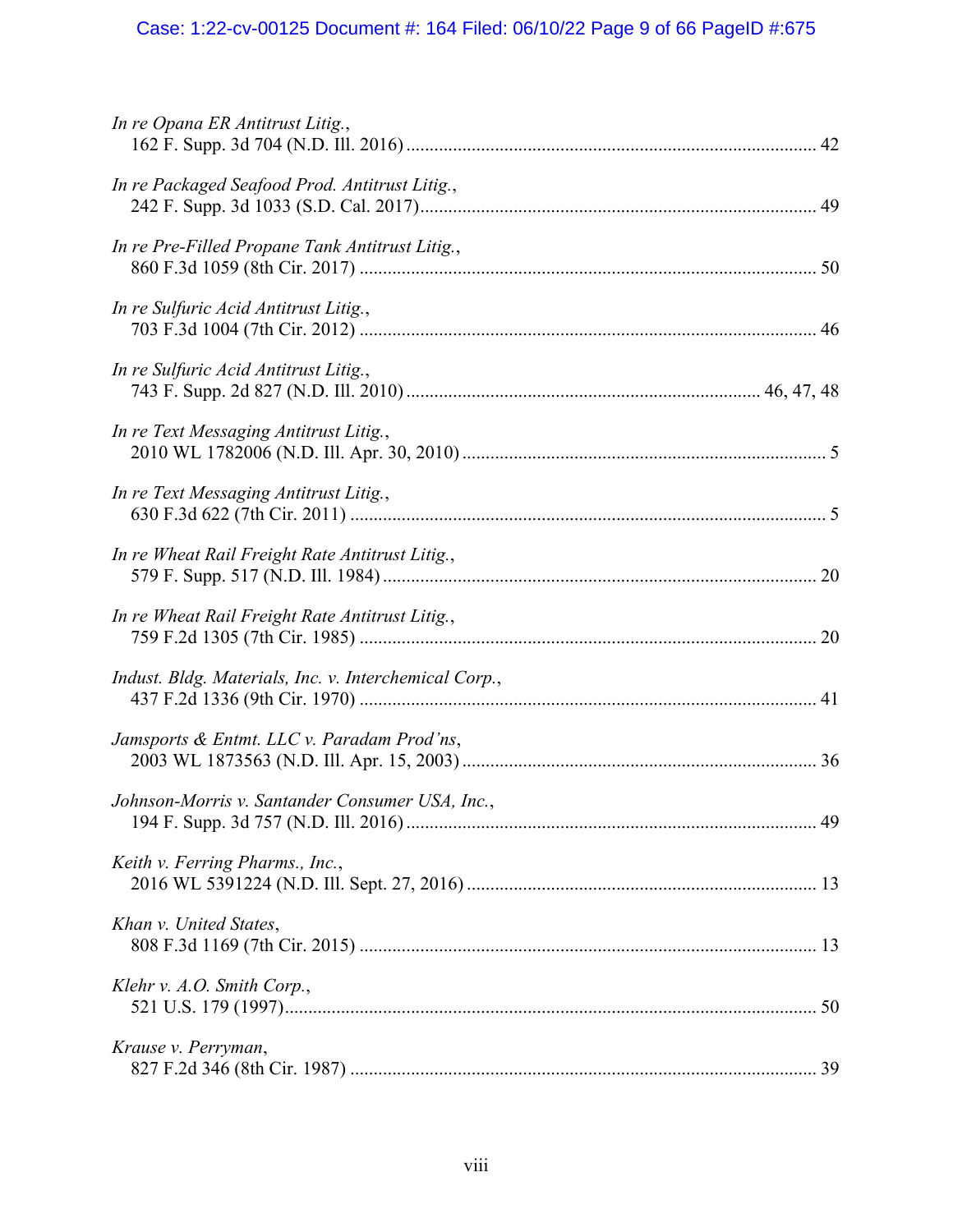# Case: 1:22-cv-00125 Document #: 164 Filed: 06/10/22 Page 10 of 66 PageID #:676

| L.J. Zucca, Inc. v. Allen Bros. Wholesale Distribs., Inc.,   |  |
|--------------------------------------------------------------|--|
| Loeb Indus., Inc. v. Sumitomo Corp.,                         |  |
| Marion Healthcare, LLC v. Becton Dickinson & Co.,            |  |
| McGarry & McGarry, LLC v. Bankr. Management Solutions, Inc., |  |
| Meacham v. Knolls Atomic Power Lab.,                         |  |
| Menzel v. Scholastic, Inc.,                                  |  |
| Meyer v. Kalanick,                                           |  |
| Moehrl v. Nat'l Ass'n of Realtors,                           |  |
| Munguia v. Illinois,                                         |  |
| Nat'l Broiler Mktg. Ass'n v. United States,                  |  |
| Nat'l Soc'y of Prof'l Eng'rs v. United States,               |  |
| Navarro v. Procter & Gamble Co.,                             |  |
| NCAA v. Alston,                                              |  |
| NCAA v. Bd. of Regents of Univ. of Okla.,                    |  |
| New York ex rel. Spitzer v. St. Francis Hosp.,               |  |
| NewSpin Sports, LLC v. Arrow Elecs., Inc.,                   |  |
|                                                              |  |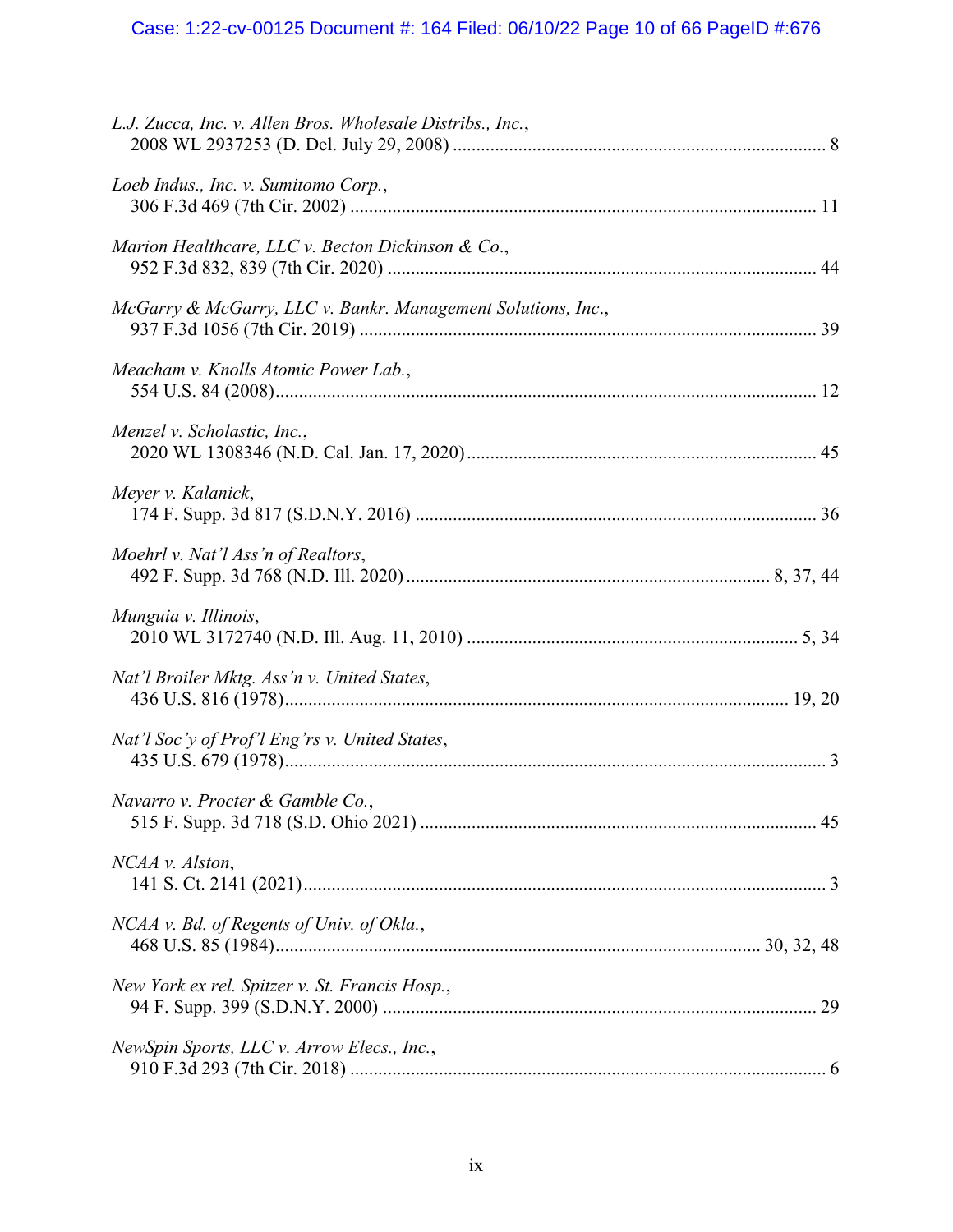# Case: 1:22-cv-00125 Document #: 164 Filed: 06/10/22 Page 11 of 66 PageID #:677

| Ohio v. Am. Express Co.,                                       |  |
|----------------------------------------------------------------|--|
| Olean Wholesale Grocery Coop., Inc. v. Agri Stats, Inc.,       |  |
| P & M Distribs., Inc. v. Prairie Farms Dairy, Inc.,            |  |
| Palmer v. BRG of Ga., Inc.,                                    |  |
| Papazoglou v. Holder,                                          |  |
| Payne v. Cty. of Cook,                                         |  |
| Peoria Day Surgery Ctr. v. OSF Healthcare Sys.,                |  |
| Photovest Corp. v. Fotomat Corp.,                              |  |
| Republic Tobacco v. N. Atl. Trading,                           |  |
| Rock v. NCAA,                                                  |  |
| Rotkiske v. Klemm,                                             |  |
| Scott v. Chuhak & Tecson,                                      |  |
| Shuffle Tech Int'l, LLC v. Sci. Games Corp.,                   |  |
| Sidney Hillman Health Ctr. of Rochester v. Abbott Labs., Inc., |  |
| Smith v. United States,                                        |  |
| Snyder v. U.S. Bank N.A.,                                      |  |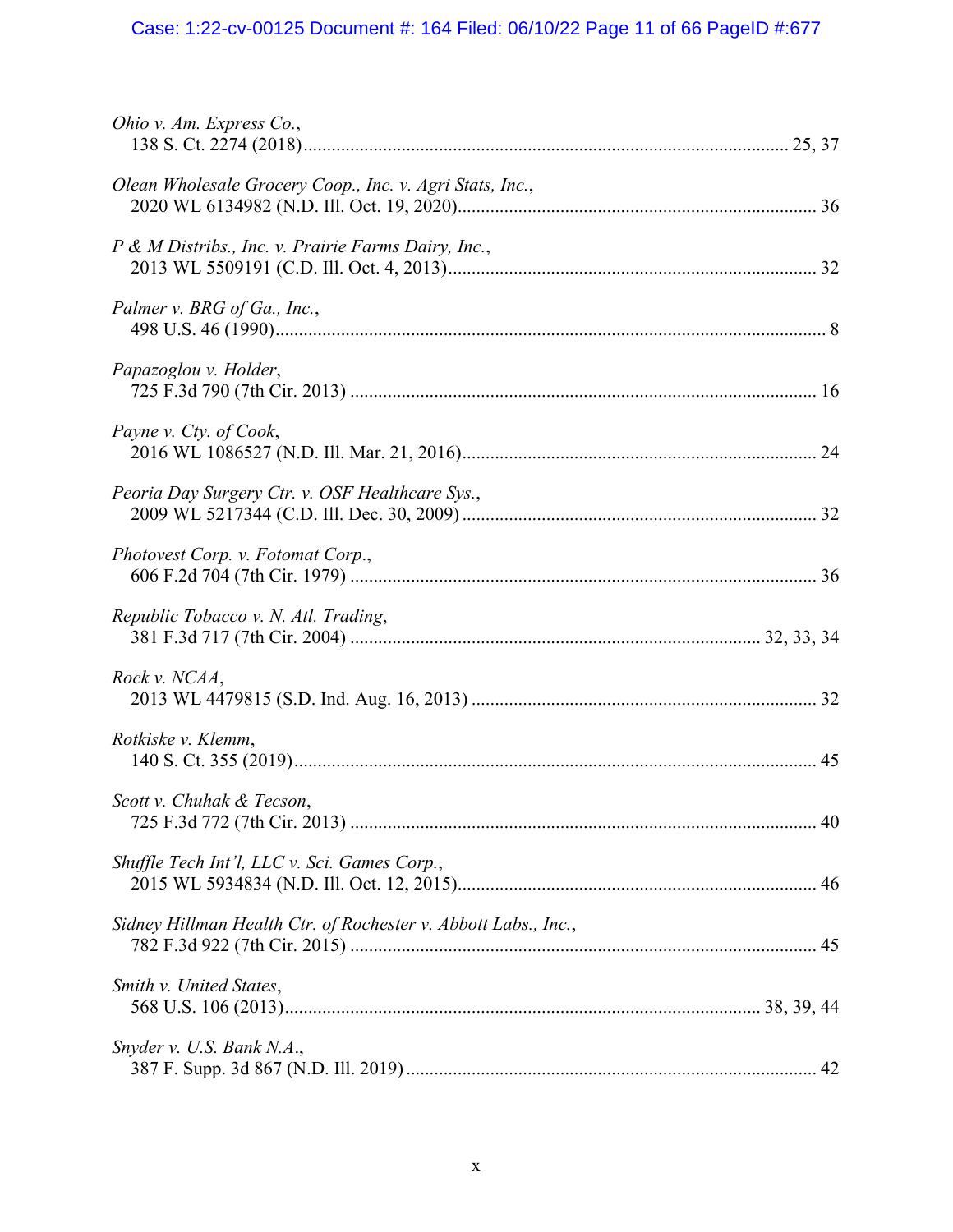# Case: 1:22-cv-00125 Document #: 164 Filed: 06/10/22 Page 12 of 66 PageID #:678

| Sohm v. Scholastic Inc.,                          |  |
|---------------------------------------------------|--|
| Stenberg v. Carhart,                              |  |
| Tamayo v. Blagojevich,                            |  |
| Tamburo v. Dworkin,                               |  |
| Tavistock Rest. Grp., LLC v. Zurich Am. Ins. Co., |  |
| TCS John Huxley Am., Inc. v. Sci. Games Corp.,    |  |
| Texaco Inc. v. Dagher,                            |  |
| Todd v. Exxon Corp.,                              |  |
| Tomlinson v. Goldman, Sachs & Co.,                |  |
| Turner v. McDonald's USA, LLC,                    |  |
| United States v. Bafia,                           |  |
| United States v. Bengis,                          |  |
| United States v. Brown University,                |  |
| United States v. Capitol Serv., Inc.,             |  |
| United States v. Cerrito,                         |  |
| United States v. Container Corp.,                 |  |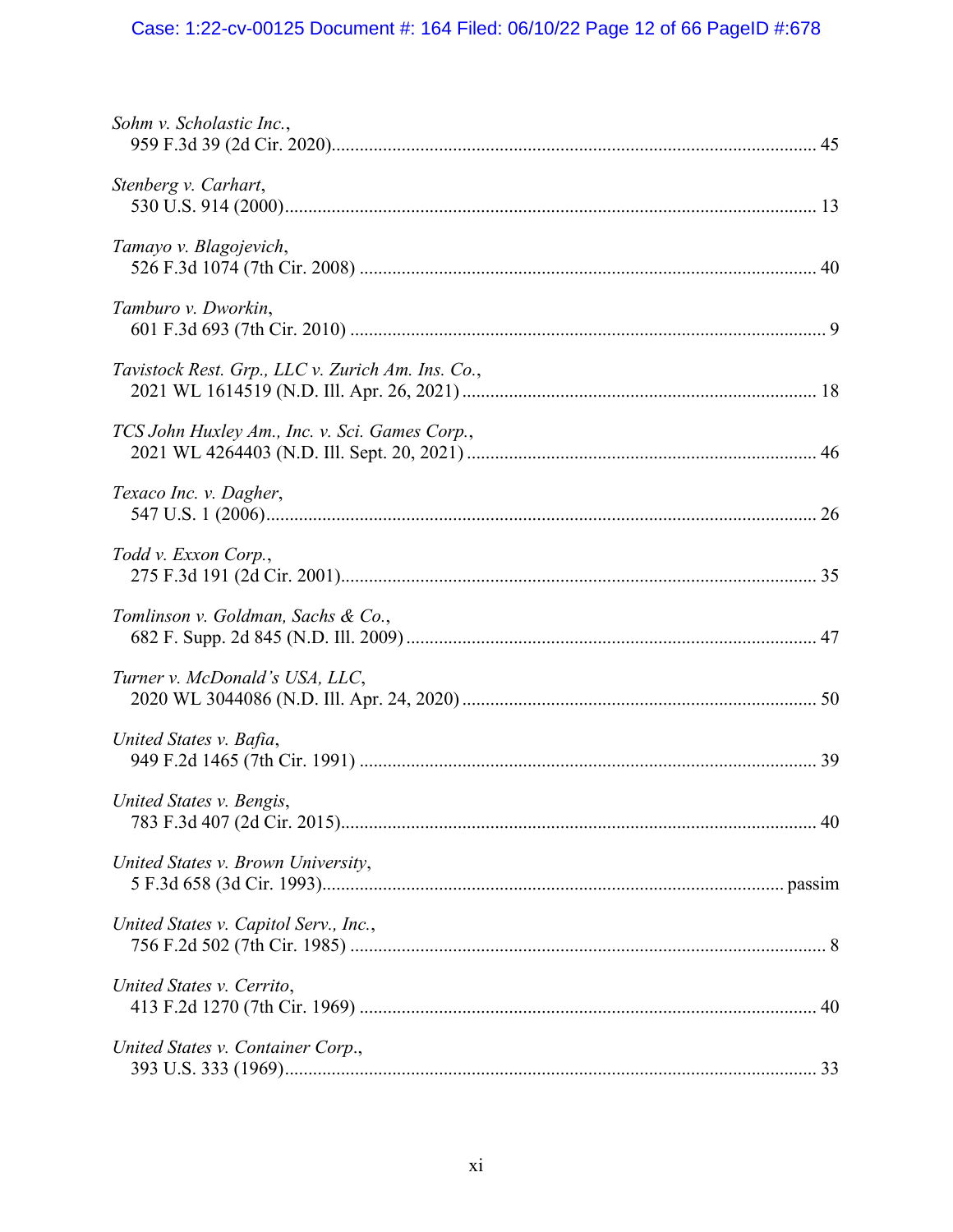# Case: 1:22-cv-00125 Document #: 164 Filed: 06/10/22 Page 13 of 66 PageID #:679

| United States v. Coscia,                               |  |
|--------------------------------------------------------|--|
| United States v. First City Nat'l Bank of Houston,     |  |
| United States v. Gonzales,                             |  |
| United States v. Hayes,                                |  |
| United States v. Joyce,                                |  |
| United States v. McKesson,                             |  |
| United States v. Morales,                              |  |
| United States v. Nagelvoort,                           |  |
| United States v. Nationwide Trailer Rental Sys., Inc., |  |
| United States v. Nationwide Trailer Rental Sys., Inc., |  |
| United States v. Newman,                               |  |
| United States v. Paramount Pictures,                   |  |
| United States v. Ras,                                  |  |
| United States v. Read,                                 |  |
| United States v. Sandoval-Curiel,                      |  |
| United States v. Sax,                                  |  |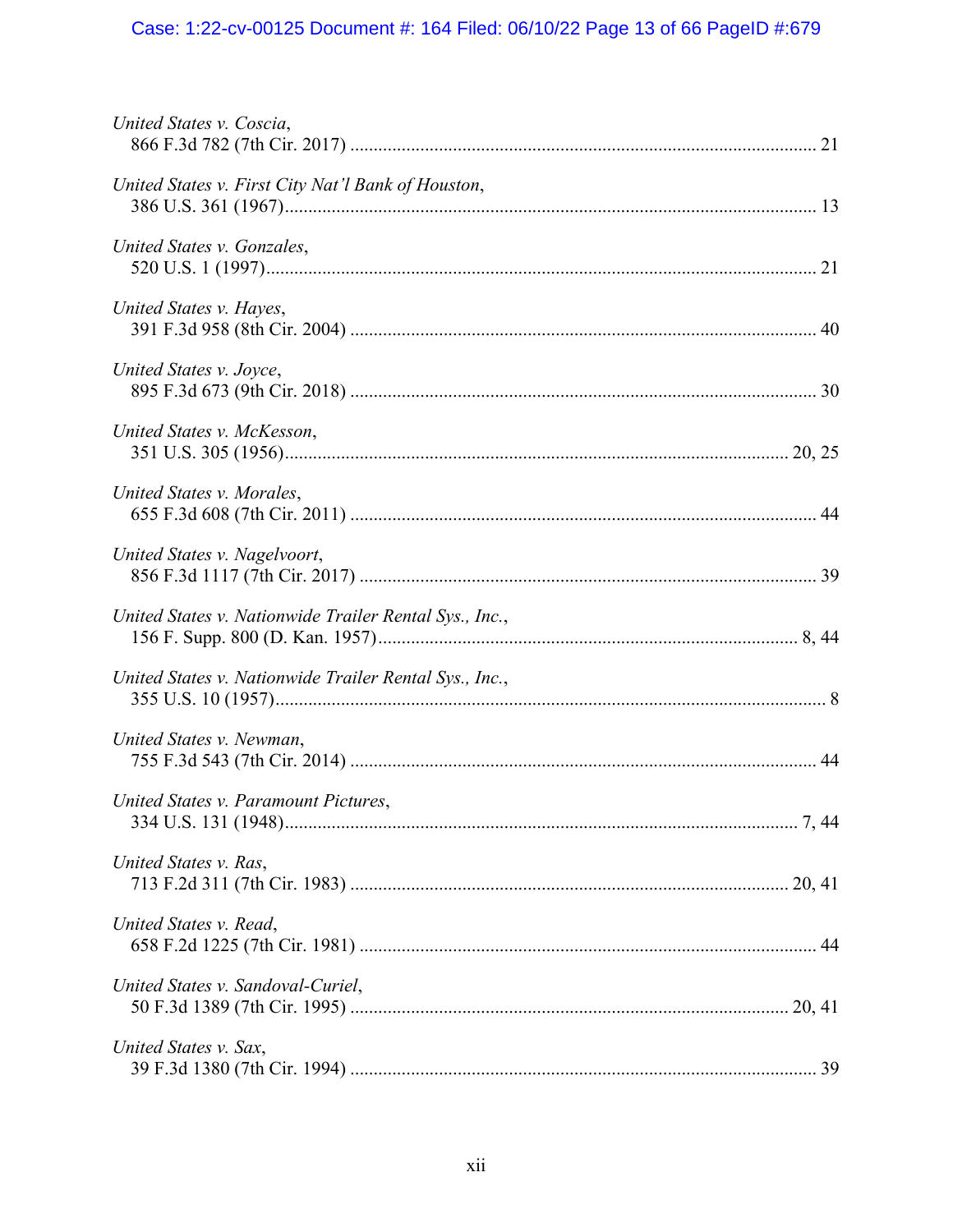| United States v. Socony-Vacuum Oil Co.,                                                                                                      |
|----------------------------------------------------------------------------------------------------------------------------------------------|
| United States v. Vallone,                                                                                                                    |
| United Steelworkers of Am., AFL-CIO-CLC v. Weber,                                                                                            |
| Valero Energy Corp. v. United States,                                                                                                        |
| Varner v. Peterson Farms,                                                                                                                    |
| Wacker Drive Exec. Suites, LLC v. Jones Lang LaSalle Ams. (Ill.), LP,                                                                        |
| Watson Carpet & Floor Covering, Inc. v. Mohawk Indus.,                                                                                       |
| Wilk v. Am. Med. Ass'n,                                                                                                                      |
| Winn-Dixie Stores, Inc. v. E. Mushroom Mktg. Coop.,                                                                                          |
| Wolf v. City of Chicago Heights,                                                                                                             |
| Zenith Radio Corp. v. Hazeltine Research, Inc.,                                                                                              |
| <b>Other Authorities</b>                                                                                                                     |
|                                                                                                                                              |
|                                                                                                                                              |
| A REPORT ON THE STATE OF FINANCIAL AID AT BROWN 5 (Apr. 2, 2012),<br>https://www.academia.edu/5101402/A_Report_on_the_State_of_Financial_Aid |
| Collin Hong, Need-Blind Admissions Advantages Wealthy Applicants,                                                                            |
| Eli Lee, Public Health professor Lisa Rosen-Metsch appointed dean of General Studies,                                                        |
|                                                                                                                                              |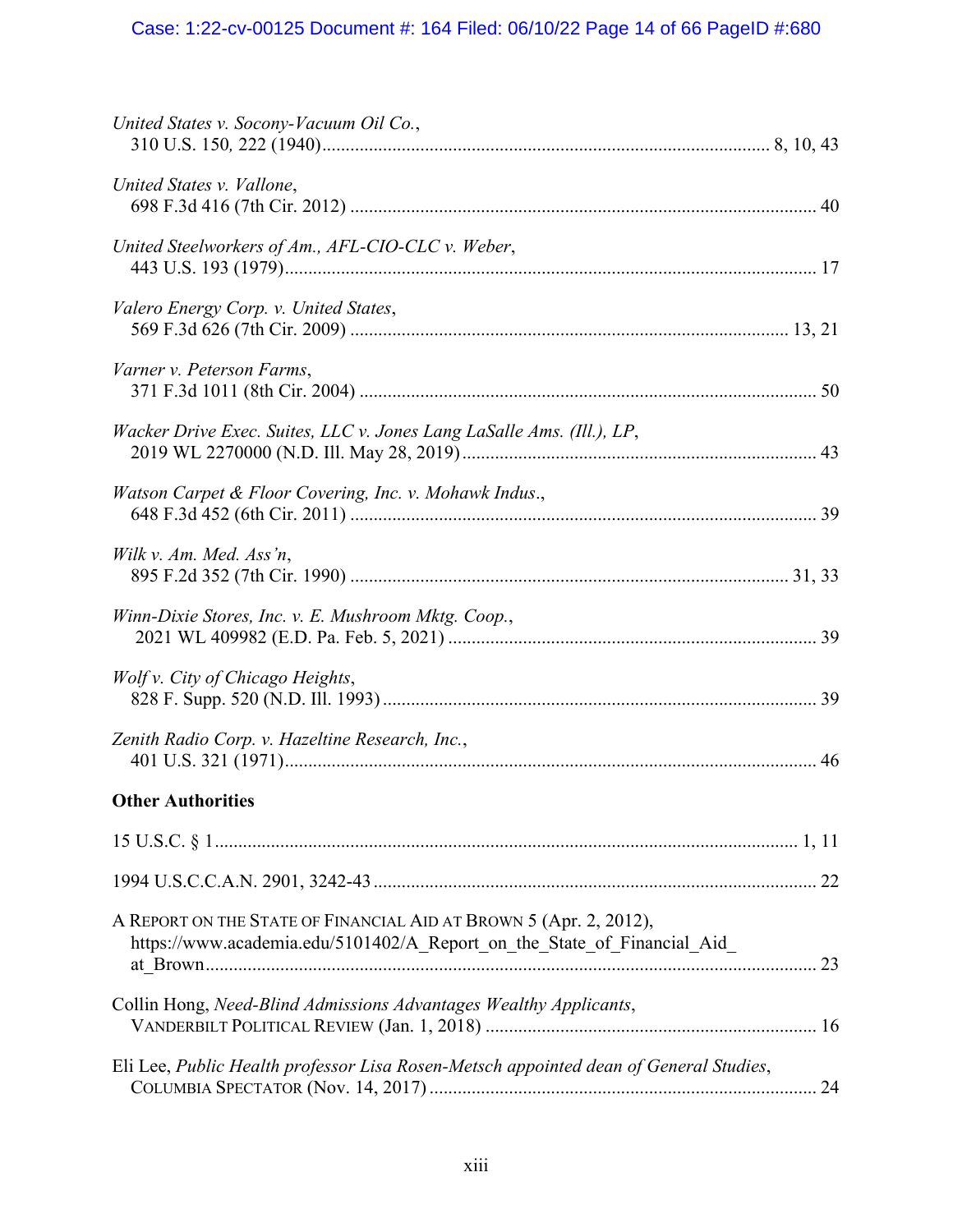# Case: 1:22-cv-00125 Document #: 164 Filed: 06/10/22 Page 15 of 66 PageID #:681

| Geoffrey Kabaservice, The Guardians: Kingman Brewster, His Circle, and the Rise of the                                                                                     |    |
|----------------------------------------------------------------------------------------------------------------------------------------------------------------------------|----|
|                                                                                                                                                                            |    |
|                                                                                                                                                                            |    |
| John J. DeGioia, Student Town Hall Meeting on the Implications of the Financial Crisis                                                                                     |    |
| NACUBO, U.S. Educational Endowments Report 5.3 Percent Average Return in FY 2019<br>(Jan. 30, 2020), https://www.nacubo.org/Press-Releases/2020/US-Educational-            |    |
| Need-Blind Admissions and the Drive to Increase Endowed Scholarships (Oct. 13, 1999)  36                                                                                   |    |
|                                                                                                                                                                            |    |
| Peter Mladina, Charles Grant, and Abdul Nimeri, Illuminating the Returns of Elite Investors<br>(Apr. 2014), https://www.northerntrust.com/documents/commentary/investment- |    |
| Thomas J. Philipson & Richard Posner, Antitrust in the Not-for-Profit Sector,                                                                                              | 29 |
| Understanding College and University Endowments 13 (2021),<br>https://www.acenet.edu/Documents/Understanding-College-and-University-                                       |    |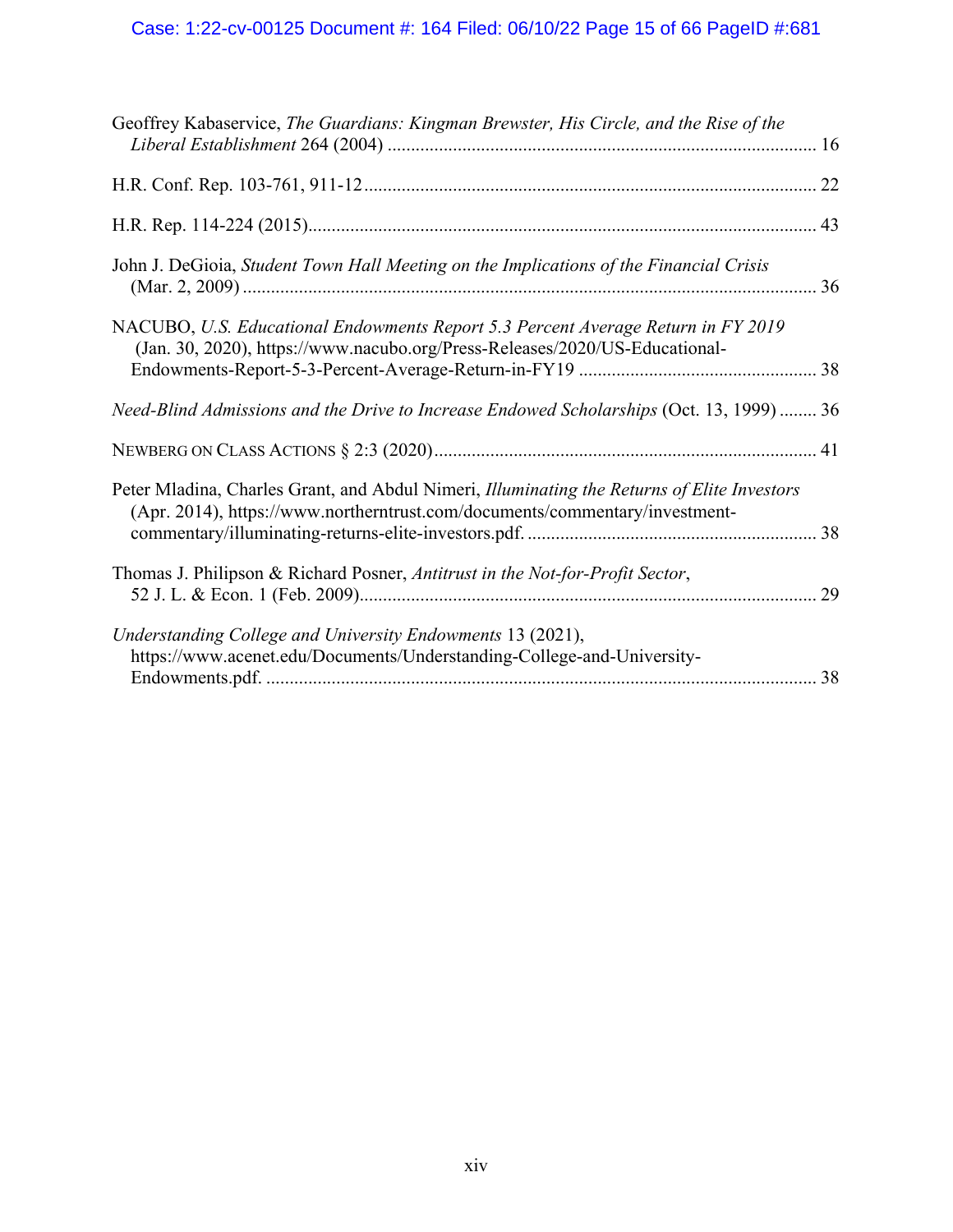## **INTRODUCTION**

Plaintiffs bring suit on behalf of a proposed class of the more than 200,000 people (the "Class") who since 2003 have been victims of Defendants' horizontal agreement to fix the "net price" of attending their academic institutions—tuition, room, and board, less institutional grant aid. Defendants did so by, among other acts, agreeing that students should pay the maximum amount the conspirators decide their families can afford to pay, and by agreeing on a common formula, the "Consensus Methodology" ("CM"), to determine the family's contribution. Defendants took these steps through their participation in what they call the Presidents 568 Group (the "Cartel"). Plaintiffs allege, in their Amended Complaint ("AC"), that this conspiracy has caused the members of the Class to pay "artificially inflated net prices of attendance." AC ¶ 235.

Defendants move to dismiss based on arguments that are: premature; ignore the plain language of the statutory exemption they invoke as an affirmative defense; misconstrue the controlling precedent; and assume it should have been clear to Class members since 2003 that Defendants have been artificially inflating net prices—which Defendants simultaneously insist they have *not* been inflating. Defendants also rely heavily, and improperly on a motion to dismiss, on a Government Accounting Office ("GAO") report published sixteen years ago (the "2006 GAO Rpt.") which included only one year of use of the CM and disclaims serving the very purpose for which Defendants cite it. Defendants' motions fail for the following reasons:

*First*, Defendants' reliance on Section 568 of the Improving America's Schools Act of 1994, 15 U.S.C.  $\S$  1 note 1 (the "Exemption"), is no basis for dismissal. Not only is a statutory antitrust exemption an affirmative defense, making it ill-suited for resolution on the pleadings, but such exemptions are to be read narrowly. The Exemption applies to an agreement between "2 or more institutions of higher education" that admit "all" students "on a need-blind basis," which the statute defines as "without regard to the financial circumstances of the student involved or the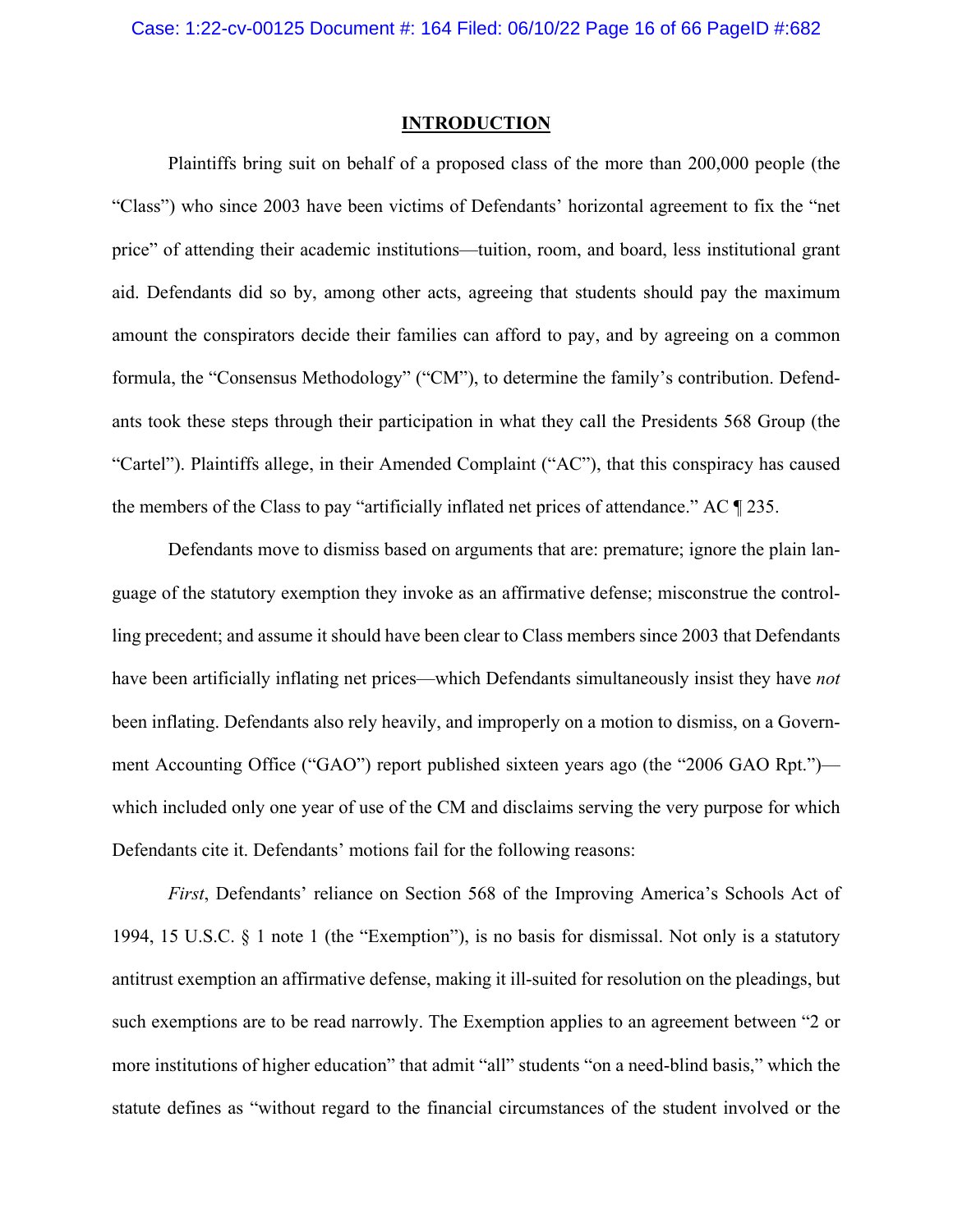#### Case: 1:22-cv-00125 Document #: 164 Filed: 06/10/22 Page 17 of 66 PageID #:683

student's family." By its plain and unambiguous terms, the Exemption would thus apply to any Cartel member *only if* (a) *all* of them (b) admitted *all* their students "without regard to the financial circumstances" of the student or family. That is, the Exemption does not protect an institution that does admit all students on a need-blind basis if it conspires with an institution that does not admit all students on a need-blind basis. Plaintiffs plausibly allege that Defendants have not satisfied these conditions.

Defendants' main argument, in defending their practices of favoring the wealthy in admissions, is that the Exemption applies unless they (a) disfavor financial-aid applicants by (b) looking to their aid applications or using their financial circumstances as a proxy for their need for aid. As threshold matters, Defendants' motion fails even under their misinterpretation: with a finite number of seats for undergraduates, any admissions practice that awards spots to the wealthy *logically does* disfavor those applying for aid; and for their waitlisted and transfer applicants, Defendants *specifically* disfavor financial-aid applicants. Defendants' misinterpretation is baseless: they ignore the unambiguous *definition* of "need-blind" *that Congress included in the statute*, improperly relying on a supposed "ordinary meaning" of "need-blind" that the statutory definition makes moot (and that is not the phrase's ordinary meaning). In addition, Defendants' misinterpretation would allow them to collude on financial aid even if each of them filled nearly all of their slots with wealthy applicants. This is the type of absurd result that the plain-language interpretation of the Exemption does not create.

*Second*, Defendants set forth no basis for resolving *on the pleadings* whether their Cartel is illegal under the Sherman Act. The Cartel is a classic *per se* violation that does not fall into any of the narrow exceptions the courts have created. At a minimum, Plaintiffs' allegations implicate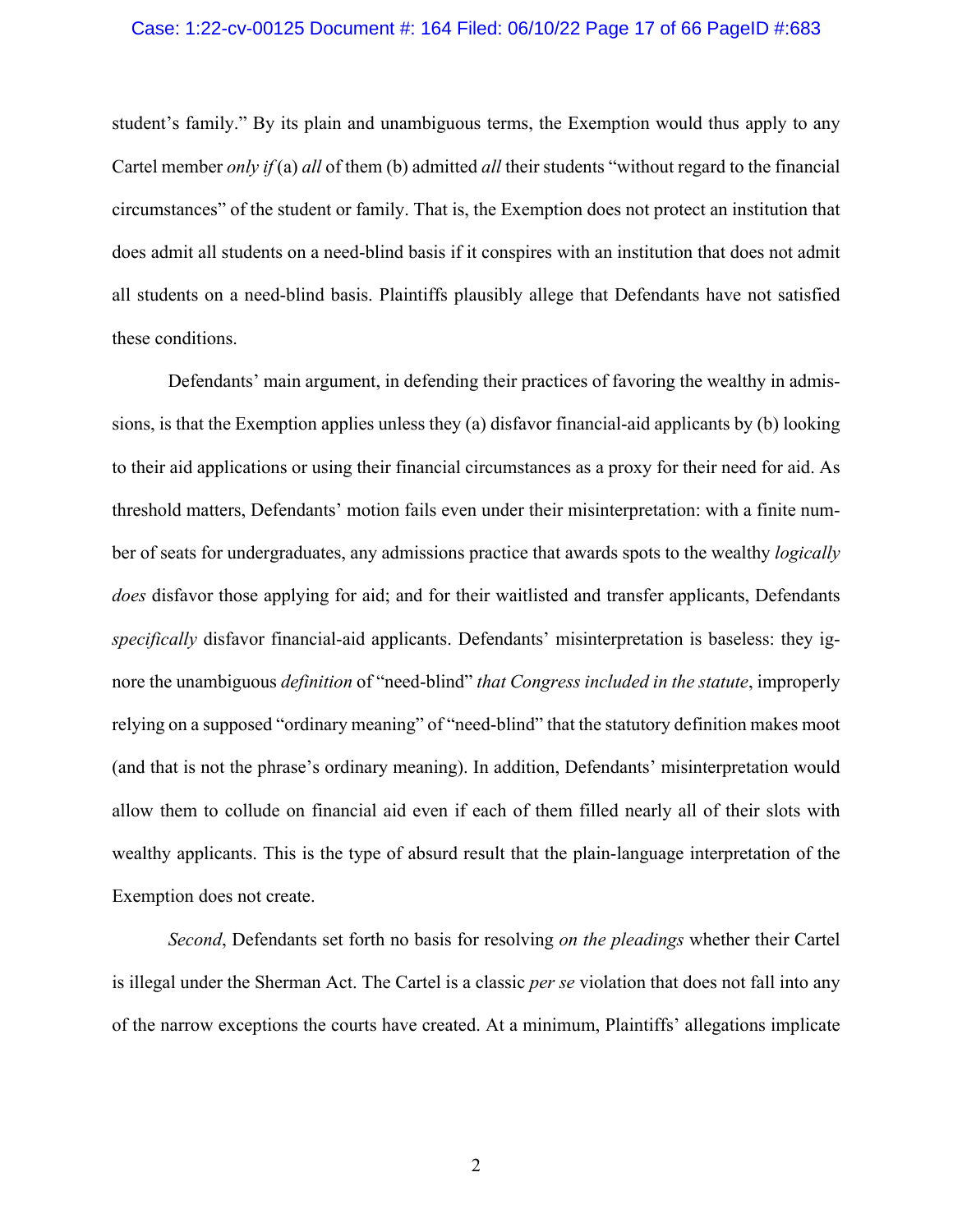#### Case: 1:22-cv-00125 Document #: 164 Filed: 06/10/22 Page 18 of 66 PageID #:684

industry and marketplace-related facts that, as the federal courts have cautioned, require fact discovery *before* resolving whether the *per se* rule applies. The same is true of Defendants' argument that, contrary to their own admissions, they do not compete in the same market or possess market power. More fundamentally, Plaintiffs have plausibly alleged direct proof of the Cartel's anticompetitive impact, making any precise market definition unnecessary.

Defendants similarly assert no basis for dismissing the alternative claim that the Cartel is illegal under Quick Look or Rule of Reason analysis. Defendants merely assert (at 28) that the Cartel "makes higher education more accessible" and increases aid for some while "theoretically" reducing it for others. This speculative argument purports to balance anticompetitive effects (such as less aid for those in need) against supposed societal benefits, reducing to the proposition that "competition is bad," an argument the Supreme Court has rejected. *NCAA v. Alston*, 141 S. Ct. 2141, 2159 (2021); *Nat'l Soc'y of Prof'l Eng'rs v. United States*, 435 U.S. 679, 695 (1978). In relying on *United States v. Brown University*, 5 F.3d 658 (3d Cir. 1993), for the proposition that a horizontal agreement like the Cartel theoretically "can" increase financial aid, Defendants invoke an analysis based on a different set of facts and assumptions made thirty years ago and never tested, because *Brown* settled before the district court could address the issues on remand.

Defendants' argument also ignores the Supreme Court's recent admonition to account for changed "market realities" in analyzing the Sherman Act, *Alston*, 141 S. Ct. at 2158, and Plaintiffs' allegations of such changes here. Since *Brown* was decided, for example, Defendants' endowments have skyrocketed by *more than 1000 percent,* to more than \$233 billion in 2021. With such resources, if Defendants had not colluded, they would have awarded more scholarship aid and thus reduced the net price of attendance for *all financial aid students*, AC ¶ 257, as universities such as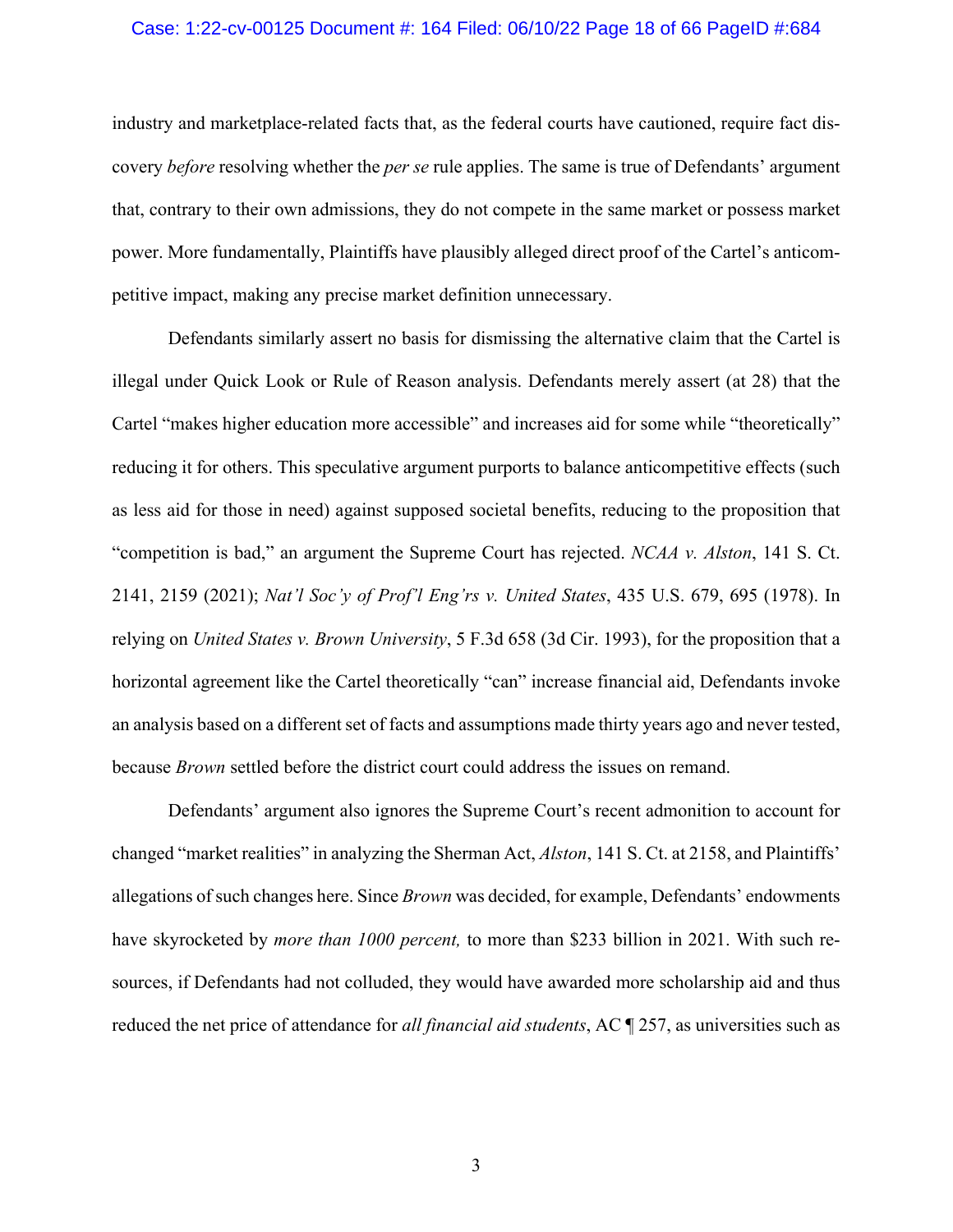#### Case: 1:22-cv-00125 Document #: 164 Filed: 06/10/22 Page 19 of 66 PageID #:685

Yale and Harvard have effectively admitted. *Id*. **[1**] 123-25. Contrary to Defendants' implicit assumption that each university can award only a fixed amount of financial aid, true competition on aid would drive Defendants to spend *more* on it*.* Plaintiffs show how, with modestly increased aid spending from their unrestricted endowments, and while still growing them, 9 of the 17 Defendants could make attending their universities *free* for students currently on financial aid, while reducing the net price by an average of almost \$12,000 annually at the other 8 schools.

*Third*, the Defendants who contend they quit the conspiracy (Brown, Chicago, Emory) ("BCE") or joined after the other conspirators' misconduct (JHU) have the law wrong. In order to withdraw, a defendant must take *affirmative acts to disavow* the conspiracy and its goals. Plaintiffs do not allege that BCE did so, and BCE cannot prove on the pleadings that they did. JHU's argument is contrary to well-established law that one who joins an existing conspiracy becomes as liable for it as the originators of the conspiracy, including for actions taken before joining. And Yale's assertion that it has not used the CM for the past four years, even though it is in the Cartel, is contradicted by Plaintiffs' plausible allegations, including Yale's own admission that the Cartel has "one needs-analysis formula that *everyone* has to sign onto." *Id*. ¶ 124 (emphasis added).

*Fourth*, Defendants set forth no basis for dismissing any claims as untimely. In addition to the statute of limitations being an affirmative defense, under the "discovery rule" that applies in this Circuit, whether a reasonably diligent person knew or should have known she had been injured is a fact-intensive question inappropriate for resolution on a motion to dismiss. A reasonably diligent person would have not known the Cartel was causing artificially inflated net prices for students receiving financial aid. Indeed, the outdated 2006 GAO Report, which Defendants repeatedly cite (and includes only one year of CM use, flawed methodologies, and data from only 6 of the 17 Defendants), concluded that the Cartel did not increase net prices. Plaintiffs have adequately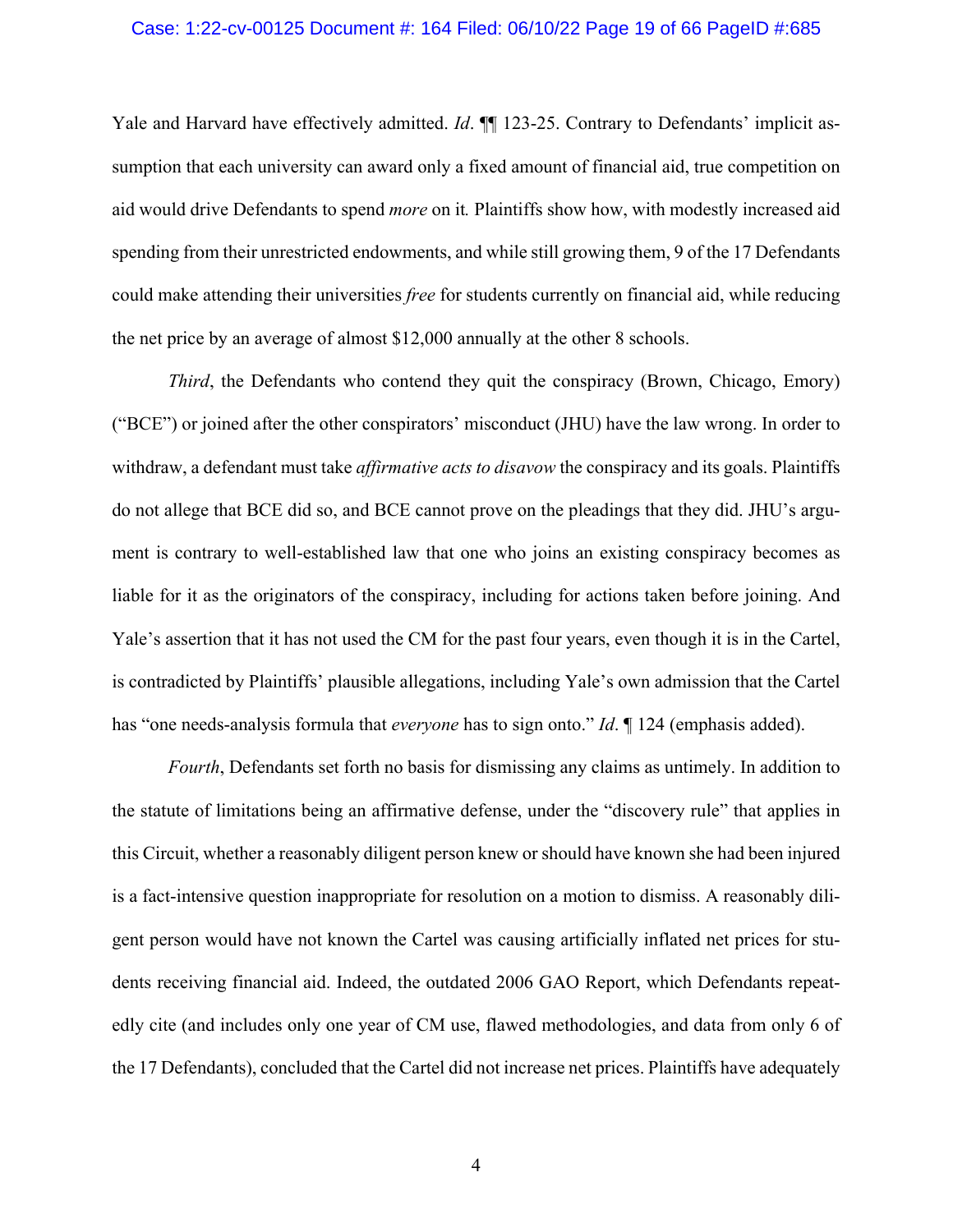pled that a reasonably diligent plaintiff would not have discovered injury from the Cartel until two years before the Complaint was filed, because it required uncovering, assembling, and combining the full array and effects of Defendants' unlawful conduct.

## **LEGAL STANDARDS**

The plaintiff must allege sufficient facts "to 'state a claim to relief that is plausible on its face.'" *Ashcroft v. Iqbal*, 556 U.S. 662, 678 (2009) (quoting *Bell Atl. Corp. v. Twombly*, 550 U.S. 544, 570 (2007)). The allegations need only "raise a right to relief above the speculative level." *Twombly*, 550 U.S. at 555. "An otherwise 'well pleaded complaint may proceed even if it strikes a savvy judge that actual proof of those facts is improbable, and that recovery is very remote and unlikely.'" *In re Text Messaging Antitrust Litig.*, 2010 WL 1782006, at \*4 (N.D. Ill. Apr. 30, 2010) (Kennelly, J.) (quotations omitted), *aff'd*, 630 F.3d 622 (7th Cir. 2011) (Posner, J.) (pricefixing allegations established "a nonnegligible probability that the claim is valid"). "A claim has facial plausibility when the plaintiff pleads factual content that allows the court to draw the reasonable inference that the defendant is liable for the misconduct alleged." *Hunter v. WPD Mgmt. LLC*, 476 F. Supp. 3d 731, 734 (N.D. Ill. 2020) (Kennelly, J.) (quotations omitted).

In considering a plaintiff's allegations, the Court "takes them as true and evaluates their sufficiency to sustain plaintiffs' claim." *Text Messaging*, 2010 WL 1782006, at \*3. The materials Defendants cite, as shown below, do not fall into the narrow category of "matters of public record" whose accuracy "reasonably cannot be questioned." *Brown v. Weltman, Weinberg & Reis Co., L.P.A.*, 2021 WL 3910748, at \*2 (N.D. Ill. Sept. 1, 2021). Courts will not take judicial notice of a public document, such as the 2006 GAO Report, where "references to these documents [are] intended to disprove facts which are properly pled in the Complaint" or where the facts involved are "subject to reasonable dispute." *Munguia v. Illinois*, 2010 WL 3172740, at \*4-5 (N.D. Ill. Aug. 11, 2010). In opposing a motion to dismiss, in contrast, the plaintiff may cite evidence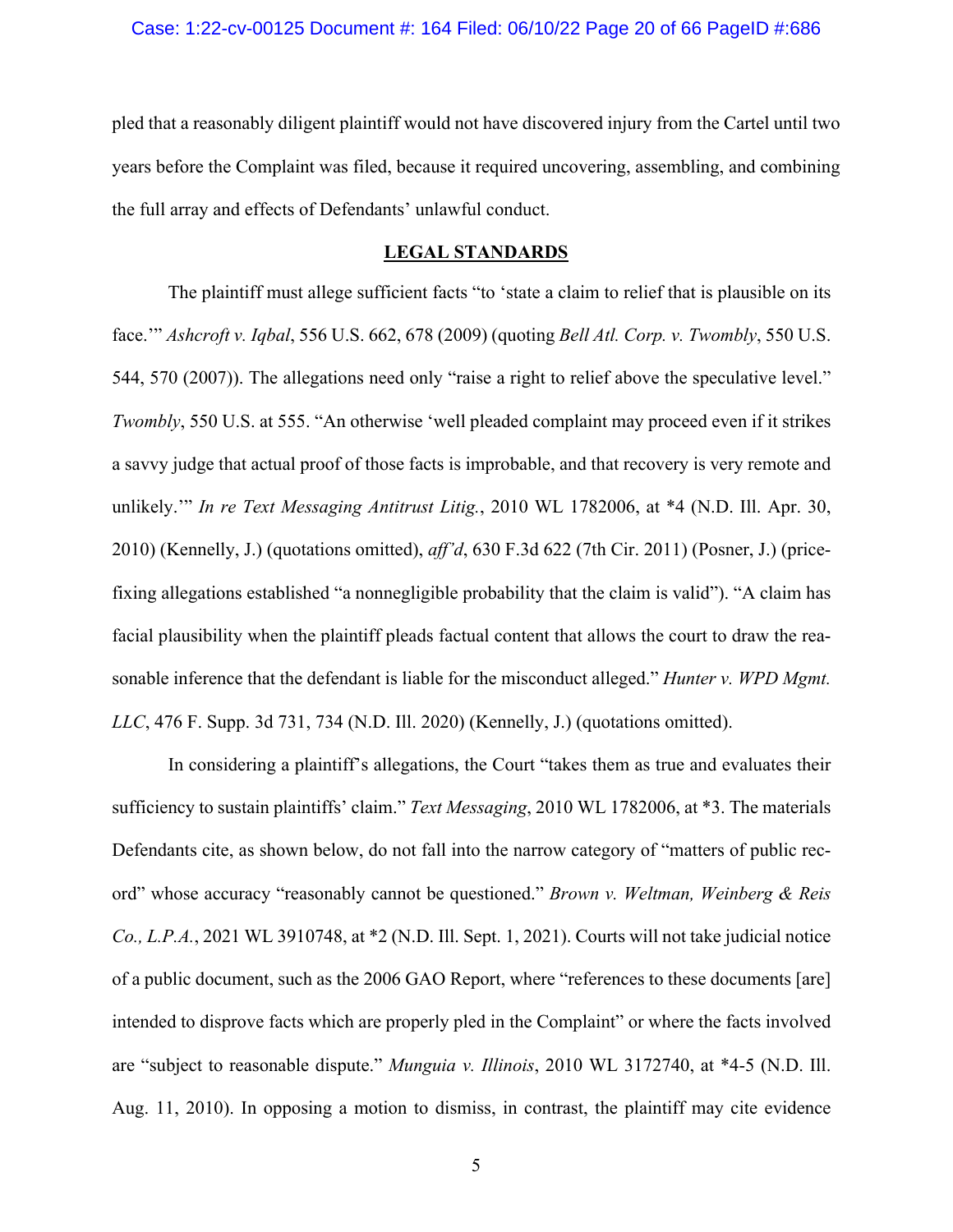#### Case: 1:22-cv-00125 Document #: 164 Filed: 06/10/22 Page 21 of 66 PageID #:687

outside of but consistent with the complaint. *See Brown v. Cook Cnty*., 2018 WL 3122174, at \*12 n.6 (N.D. Ill. June 26, 2018) (Kennelly, J.); *Healey v. Int'l Bhd. of Elec. Workers, Loc. Union No. 134*, 2012 WL 3835094, at \*3 (N.D. Ill. Sept. 4, 2012) (Kennelly, J.).

A plaintiff is "not required to plead elements in his or her complaint that overcome affirmative defenses, such as statute-of-limitations defenses." *NewSpin Sports, LLC v. Arrow Elecs., Inc.*, 910 F.3d 293, 299 (7th Cir. 2018). Affirmative defenses "typically turn on facts not before the court at that stage in the proceedings," *Brownmark Films, LLC v. Comedy Partners*, 682 F.3d 687, 690 (7th Cir. 2012), and generally should be litigated later in the proceedings, *City of Rockford v. Mallinckrodt ARD, Inc.*, 360 F. Supp. 3d 730, 747 (N.D. Ill. 2019). Dismissal on affirmative defenses "is appropriate *only* when the factual allegations in the complaint unambiguously establish all the elements of the defense." *Hyson USA, Inc. v. Hyson 2U, Ltd.*, 821 F.3d 935, 939 (7th Cir. 2016) (emphasis in original).

### **ARGUMENT**

## **I. PLAINTIFFS PLAUSIBLY ALLEGE INJURY FROM DEFENDANTS' AGREE-MENT AND CONSPIRACY IN RESTRAINT OF TRADE**

## **A. Plaintiffs Plausibly Allege an Agreement in Restraint of Trade**

Defendants are horizontal competitors that agreed to develop, use, and enforce a common formula or common principles, the CM, for calculating financial aid. AC ¶¶ 6, 115-18. Horizontal price fixing is "perhaps the paradigm of an unreasonable restraint of trade." *Atl. Richfield Co. v. USA Petrol. Co.*, 495 U.S. 328, 344 (1990). In their own words, Defendants jointly agreed to "'ask the family to contribute *the maximum that they are capable of, according to that formula*.'" *Id*.  $\parallel$  129 (emphasis added). The CM "assesses the income and assets of given financial-aid applicants and their families to determine the applicants' ability to pay and thus the financial contribution that the applicant and their family is expected to make." *Id*. ¶ 117. "The applicants'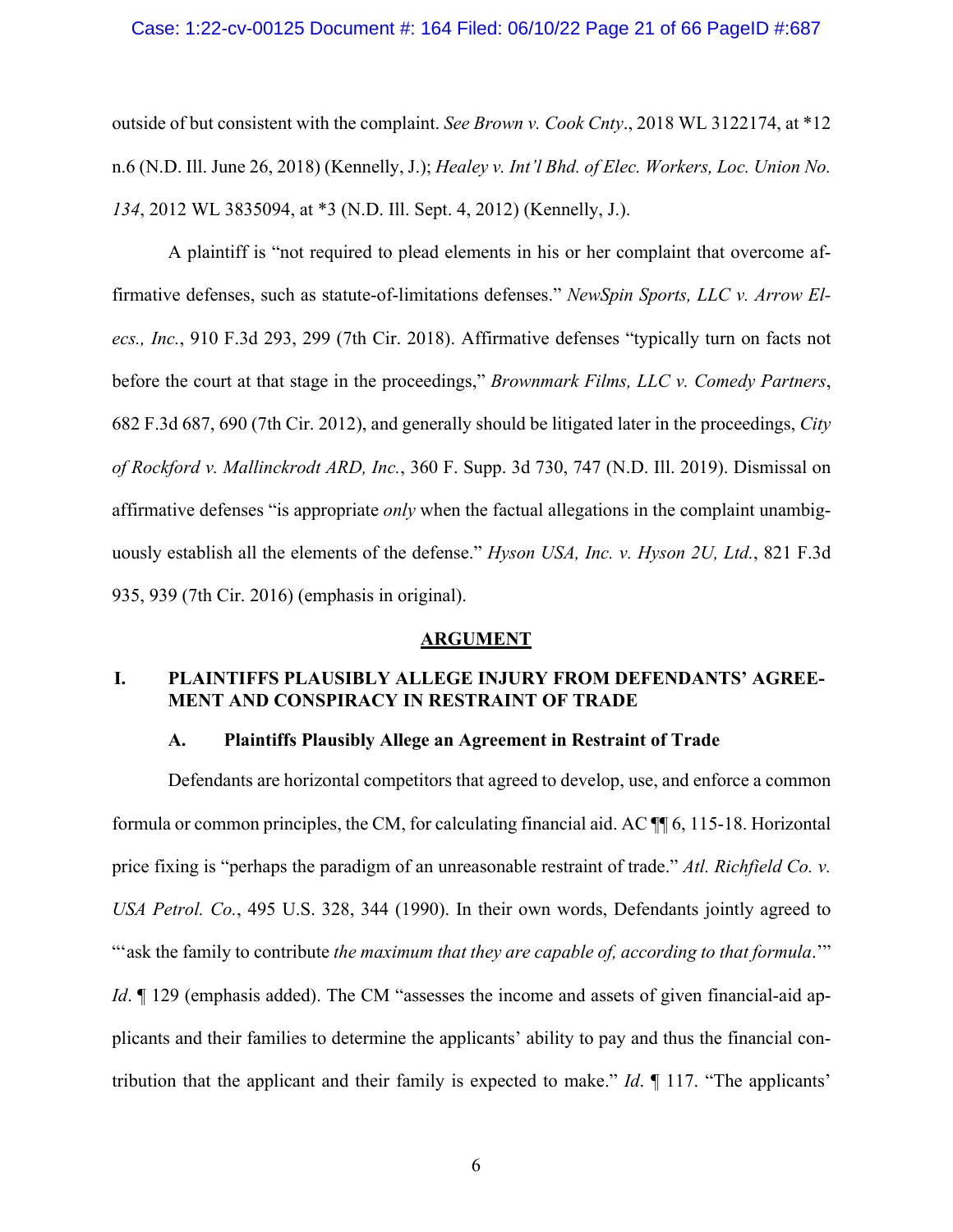### Case: 1:22-cv-00125 Document #: 164 Filed: 06/10/22 Page 22 of 66 PageID #:688

assessed ability to pay therefore is a key determinant in the net price of attendance." *Id*. ¶ 118. Defendants thereby determine, through the CM, the net price of attendance. *Id*. **¶** 6, 115-18.<sup>1</sup>

Defendants' conspiratorial acts are wide-ranging. "Defendants have met—and continue to meet—to devise, agree upon, and collectively implement" the CM. AC ¶ 6. They have agreed on a "data exchange program" to "share information about admissions and financial aid methodology." *Id*. ¶ 117. The Cartel "uses the shared, competitively sensitive information about enrollment, costs, and other data relating to Defendants' available resources for financial aid to arrive at a common and agreed formula for setting ability to pay." *Id*. Defendants "monitor[] and enforce<sup>[]"</sup> their conspiracy by "requiring each participating institution to submit a "'Certificate of Compliance'" with the Exemption, "requiring university professionals at each institution to receive "training . . . in the application of the Methodology [CM]," and "imposing a 'common calendar for the collection of data from families.'" *Id*. ¶ 121.

Defendants' assertion (at 25) that the CM is "not binding" on Cartel members merely disputes Plaintiffs' allegations, <sup>2</sup> and is refuted by the Yale and Harvard admissions that the Cartel required them to limit financial aid to students. In addition, it has long been true that "acquiescence in an illegal scheme is as much a violation of the Sherman Act as the creation and promotion of one." *United States v. Paramount Pictures*, 334 U.S. 131, 161 (1948); *see Moehrl v. Nat'l Ass'n* 

<sup>&</sup>lt;sup>1</sup> That is, financial aid is a discount off the sticker price, and agreements as to discounts are as much a form of price-fixing as are agreements on the price itself*. See e.g.*, *Catalano, Inc. v. Target Sales, Inc.*, 446 U.S. 643, 648 (1980) (agreements not to offer discounts and to standardize credit terms constitutes a per se violation of the Sherman Act, as those terms are "inseparable" from the price); *Freeman v. San Diego Ass'n of Realtors*, 322 F.3d 1133, 1146 (9th Cir. 2003). A key holding in the Overlap Group case, *United States v. Brown University*, 5 F.3d 658 (3d Cir. 1993), discussed further below, was that the provision of financial aid is in effect a discount in a commercial transaction. *Id*. at 666-68.

<sup>&</sup>lt;sup>2</sup> The argument also cries out for discovery. Defendants do not say whether "not binding" means that, contrary to Yale's admission, AC ¶ 124, Cartel members do not have to use the CM; or they must use the formula, as Yale admitted, but can then somehow choose to tweak the results of the formula; or they must use the formula elements but can add other formulaic elements.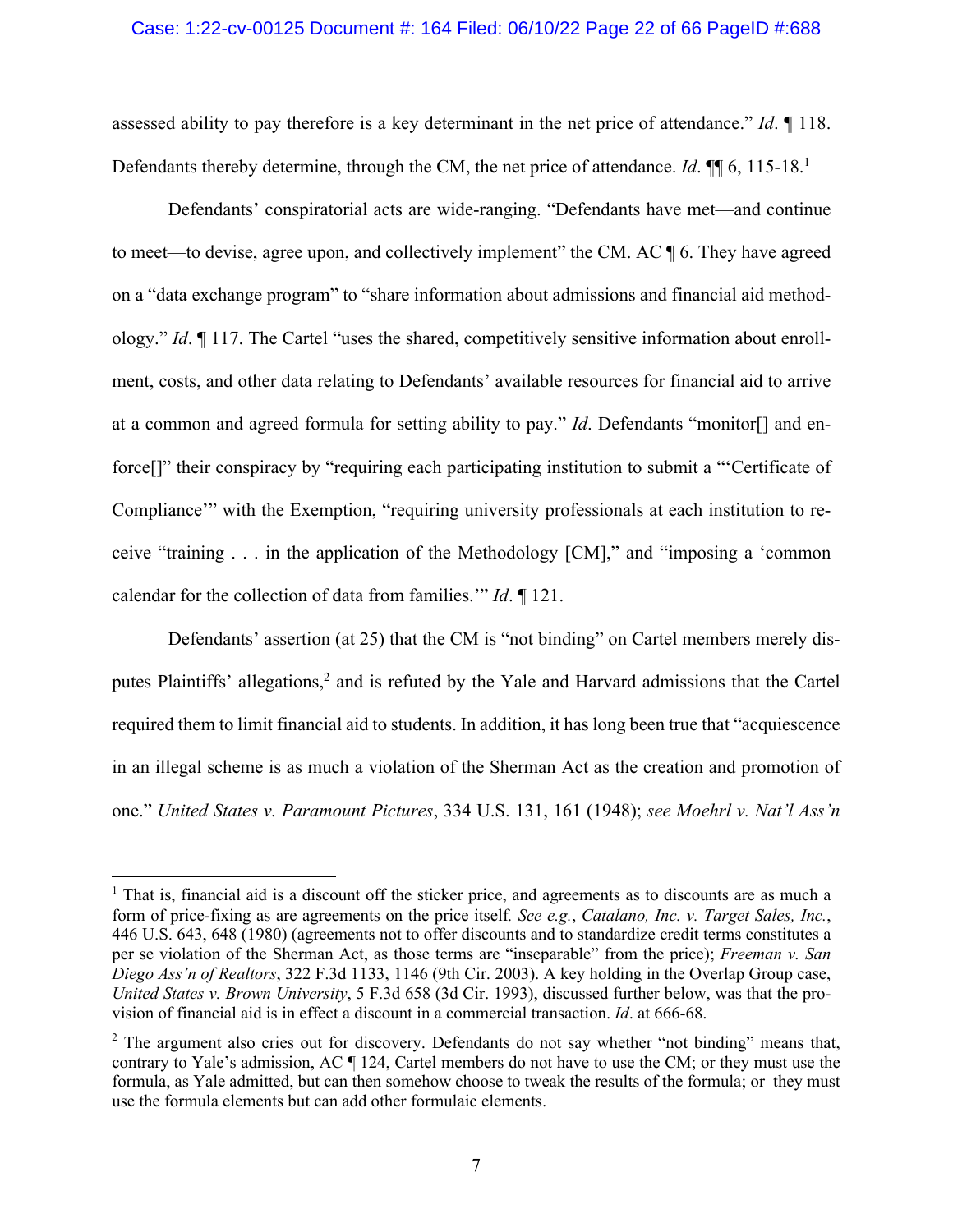*of Realtors*, 492 F. Supp. 3d 768, 780 (N.D. Ill. 2020) (collecting cases). Deviations from an agreement, or the absence of discrete agreement on each step of implementing it, do not preclude liability under Section 1.3 With respect to one group's use of uniform lease terms and recommended price lists, for example, one court sensibly concluded it was "unable to find that the list was circulated for no purpose at all." *United States v. Nationwide Trailer Rental Sys., Inc.*, 156 F. Supp. 800, 804-05 (D. Kan. 1957), *aff'd per curiam*, 355 U.S. 10 (1957).

Defendants are also wrong in arguing (at 8) that Plaintiffs would have to show an agreement to fix financial-aid awards for specific students. Defendants agreed on a *formula*, which resulted in the suppression of financial aid to all students (not merely specific students). AC  $\P$  133, 237-39. It is illegal for competitors to agree to a common pricing formula. *See United States v. Socony-Vacuum Oil Co.*, 310 U.S. 150*,* 222, 224 n.59 (1940) (citing the critical role of the "formula underlying price policies").4 If some competition (at a depressed level) continued despite the Cartel, the alleged misconduct would still be illegal because agreements in restraint of trade need not "'be aimed at complete elimination of price competition.'" *FTC v. Superior Ct. Trial Lawyers Ass'n*, 493 U.S. 411, 435, (1990) (quoting *Socony-Vacuum*, 310 U.S. at 224 n.59, 225-26). Plaintiffs allege more than enough facts, in this "complex" antitrust case, to "plausibly suggest" that each Defendant joined the Cartel. *In re Cathode Ray Tube (CRT) Antitrust Litig.*, 738 F. Supp. 2d 1011, 1019 (N.D. Cal. 2010); *see also Diisocyanates*, 2020 WL 1140244, at \*2.

<sup>3</sup> *See Palmer v. BRG of Ga., Inc.*, 498 U.S. 46, 48 (1990); *United States v. Capitol Serv., Inc.*, 756 F.2d 502, 506 (7th Cir. 1985); *see also In re Diisocyanates Antitrust Litig.*, 2020 WL 1140244, at \*2 (W.D. Pa. Mar. 9, 2020) ("Antitrust plaintiffs are not required to state in specific detail each defendant's involvement in the alleged conspiracy.").

<sup>4</sup> *Accord Gelboim v. Bank of Am. Corp.*, 823 F.3d 759, 774 (2d Cir. 2018); *L.J. Zucca, Inc. v. Allen Bros. Wholesale Distribs., Inc.*, 2008 WL 2937253, at \*2 (D. Del. July 29, 2008); *In re Mercedes-Benz Anti-Trust Litig.*, 157 F. Supp. 2d 355, 360 (D.N.J. 2001).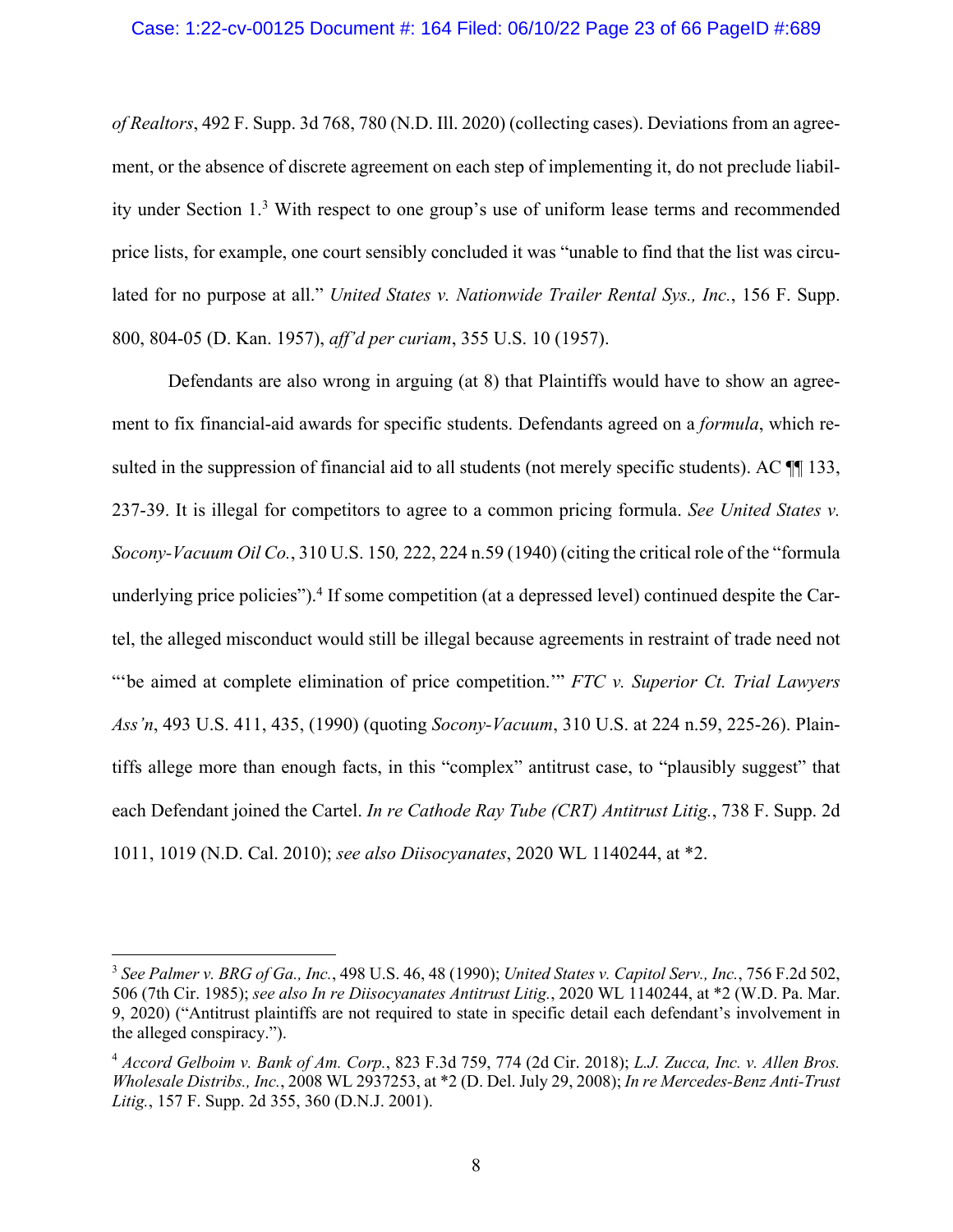## **B. Plaintiffs Plausibly Allege Antitrust Injury and Standing**

## **1. Plaintiffs Plausibly Plead "Antitrust Injury"**

Plaintiffs plausibly make "factual allegations suggesting that the claimed injuries are of the type the antitrust laws were intended to prevent and reflect the anticompetitive effect of either the violation or of anticompetitive acts made possible by the violation." *Tamburo v. Dworkin*, 601 F.3d 693, 699 (7th Cir. 2010) (quotations omitted). Specifically, "the Sherman Act is designed to protect consumers from injury that results from diminished competition, and therefore a claim brought under the Act must allege both injury to [the plaintiff] and to the market." *Always Towing & Recovery, Inc. v. City of Milwaukee*, 2 F.4th 695, 703 (7th Cir. 2021) (cleaned up). Plaintiffs plausibly allege such injuries. Defendants' conspiracy has "depriv[ed] Plaintiffs and the other Class Members of a competitive marketplace," AC ¶ 234; "Plaintiffs and the other Class Members were injured in the form of receiving artificially suppressed financial aid and paying artificially inflated net prices of attendance," *id*. ¶ 235; and students paid "more for attendance at Defendants than they would have paid and will pay but for the combination and conspiracy," *id*. ¶ 266.

The precedent Defendants cite (at 35) regarding antitrust injury is inapposite. Defendants argue that *Greater Rockford Energy & Tech*. *Corp. v. Shell Oil Co.*, 998 F.2d 391, 395 (7th Cir. 1993), requires a showing of "but for" causation, which Plaintiffs allege: the Cartel has caused net prices to be "artificially" high. AC ¶¶ 1, 6, 14, 118, 130, 132, 193-94, 235-38, 255-60. *Rockford*, which was decided on summary judgment, shows that the Court may consider any arguments on "but for" causation at that point. In *In re Humira (Adalimumab) Antitrust Litig.*, 465 F. Supp. 3d 811 (N.D. Ill. 2020), the plaintiffs alleged that, but for defendant's violation, certain alternative facts *could* have occurred, which the court concluded "falls short of plausible." *Id*. at 844. But there is nothing unusual about alleging, as Plaintiffs have done here, that in the absence of collu-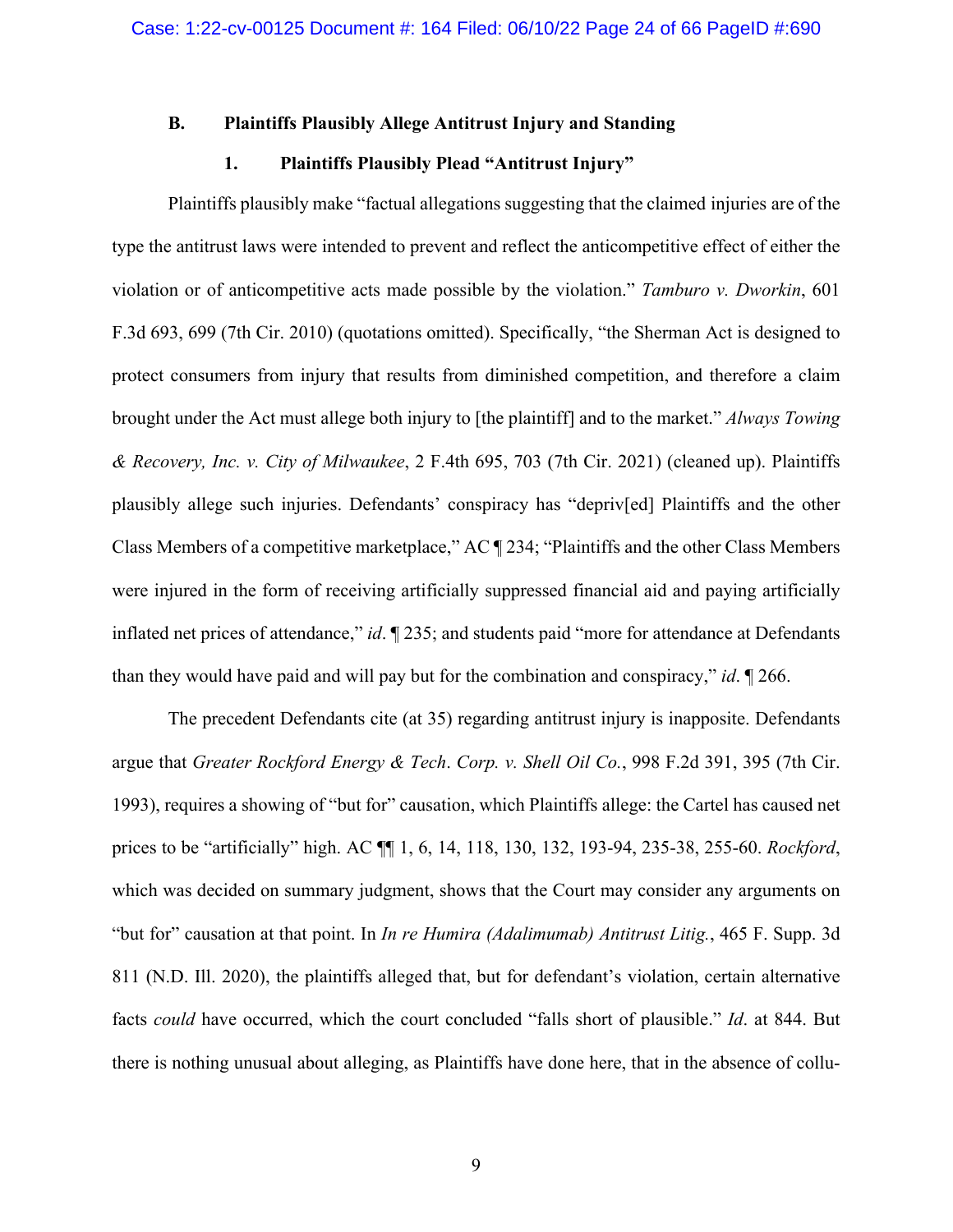#### Case: 1:22-cv-00125 Document #: 164 Filed: 06/10/22 Page 25 of 66 PageID #:691

sion, the Defendant universities would compete for students, and that that competition would produce better results for consumers. AC  $\P$  237-38. These effects follow from bedrock antitrust principles. *See Socony-Vacuum*, 310 U.S. at 221 (any horizontal price-fixing conspiracy "which tampers with price structures is engaged in an unlawful activity" and is "directly interfering with the free play of market forces"). The method by which Plaintiffs will calculate this damage will require expert analysis; this issue is for class certification and trial, not a motion to dismiss.

Yet Defendants contend (at 35) that "Plaintiffs have not plausibly alleged that they suffered an antitrust injury on the ground that the effective prices they paid would be lower but for the Consensus Methodology" because Plaintiffs do not cite an alternative methodology that would have yielded lower net prices. Defendants here create a false choice between the CM and some other methodology; no such choice is required. Indeed, any university with the means could choose to compete for students on price—and Plaintiffs plausibly allege in the but-for world all Defendants *would have* so competed, AC ¶ 237—by devising its own pricing policies. *See Brown*, 5 F.3d at 679 (alluding to "the free market coupled with MIT's institutional resolve").

Contrary to Defendants' arguments (at 35), there is nothing speculative about Plaintiffs' allegations regarding the injuries to them and the Class for years. The Cartel has injured them "in the form of receiving artificially suppressed financial aid and paying artificially inflated net prices of attendance." *Id*. ¶ 235. Yale assertedly left the Cartel in 2008, for example, because if it remained bound by the CM, it could not implement its then new financial aid policy, which was "more generous." *Id*. ¶¶ 123-24. Similarly, Harvard explained it "never joined the Cartel because its [the Cartel's] financial-aid formula would have yielded financial-aid packages that were smaller than what Harvard wanted to award." *Id*. ¶ 125. In addition, the Cartel uses phrasing, such as "reduce much of the variance," "consistent manner," and "diminish or eliminate divergent results,"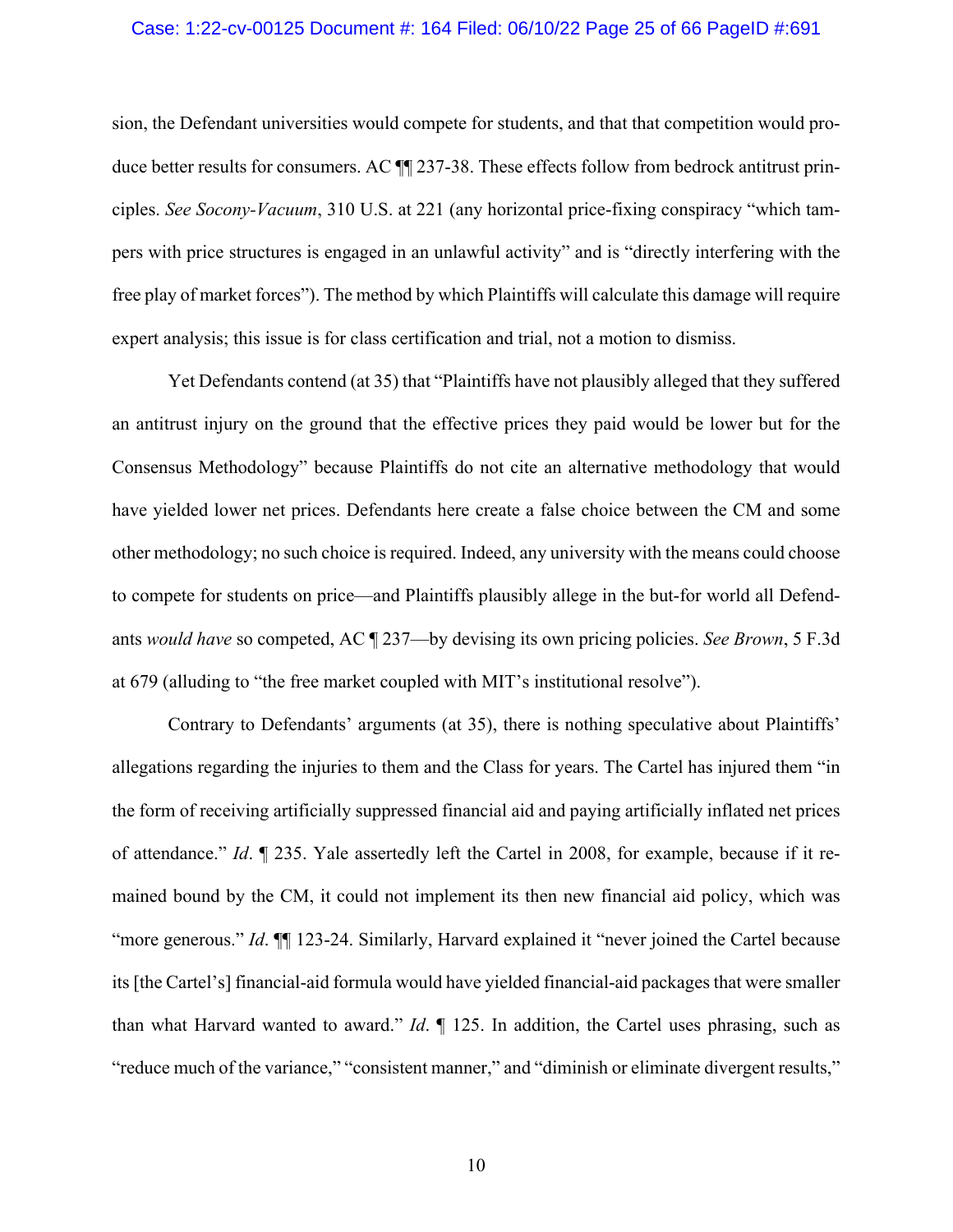clearly evidencing the Cartel's concerted effort to eliminate "competition over financial-aid offers" to coalesce around a lower level of aid to *all* prospective students. *Id*. ¶ 127.

## **2. Plaintiffs Plausibly Demonstrate "Antitrust Standing"**

Defendants also argue (at 36) that "Plaintiffs fail to meet the distinct requirement of antitrust standing," citing cases addressing "speculative" damages. *See Loeb Indus., Inc. v. Sumitomo Corp.*, 306 F.3d 469, 485 (7th Cir. 2002); *Assoc. Gen. Contractors of Cal., Inc. v. Cal. State Council of Carpenters*, 459 U.S. 519, 543-44 (1983); *Am. Ad. Mgmt., Inc. v. Gen. Tel. Co. of Cal.*, 190 F.3d 1051, 1054 (9th Cir. 1999). These cases discuss plaintiffs who did not purchase directly from the conspirators and so were claiming injuries from "independent factors." *Gen. Contractors*, 459 U.S. at 542; *cf*. *Loeb*, 306 F.3d at 485 (direct purchasers from price-fixing conspiracy have standing); *Am. Ad. Mgmt.*, 190 F.3d at 1054 (holding the plaintiff had standing as a direct target of the conspiracy). Plaintiffs here are direct purchasers, asserting direct injuries. AC ¶ 260.

## **II. THE EXEMPTION IS NO BASIS FOR DISMISSING PLAINTIFFS' CLAIMS**

Defendants' claim that they are immune from antitrust scrutiny is wrong. The Exemption allows "2 or more institutions of higher education *at which all students admitted are admitted on a need-blind basis*, to agree or attempt to agree . . . to use common principles of analysis for determining the need of such students." 15 U.S.C. § 1 note 1 (emphasis added). The statute defines "need-blind basis" to mean "*without regard to the financial circumstances* of the student involved or the student's family." *Id*. (emphasis added).

Defendants have pervasively failed to meet these preconditions, through wealth favoritism for potential and past donors; enrollment management; need awareness for the waitlist and transfer students; and at Columbia, a special "school" for a large percentage of the undergraduate student body. AC ¶¶ 134, 138, 143-44, 173, 177, 183. Plaintiffs allege over some fifty paragraphs, *id*. ¶¶ 134-84, that *no* Defendant satisfies the Exemption. These allegations easily satisfy *Iqbal* and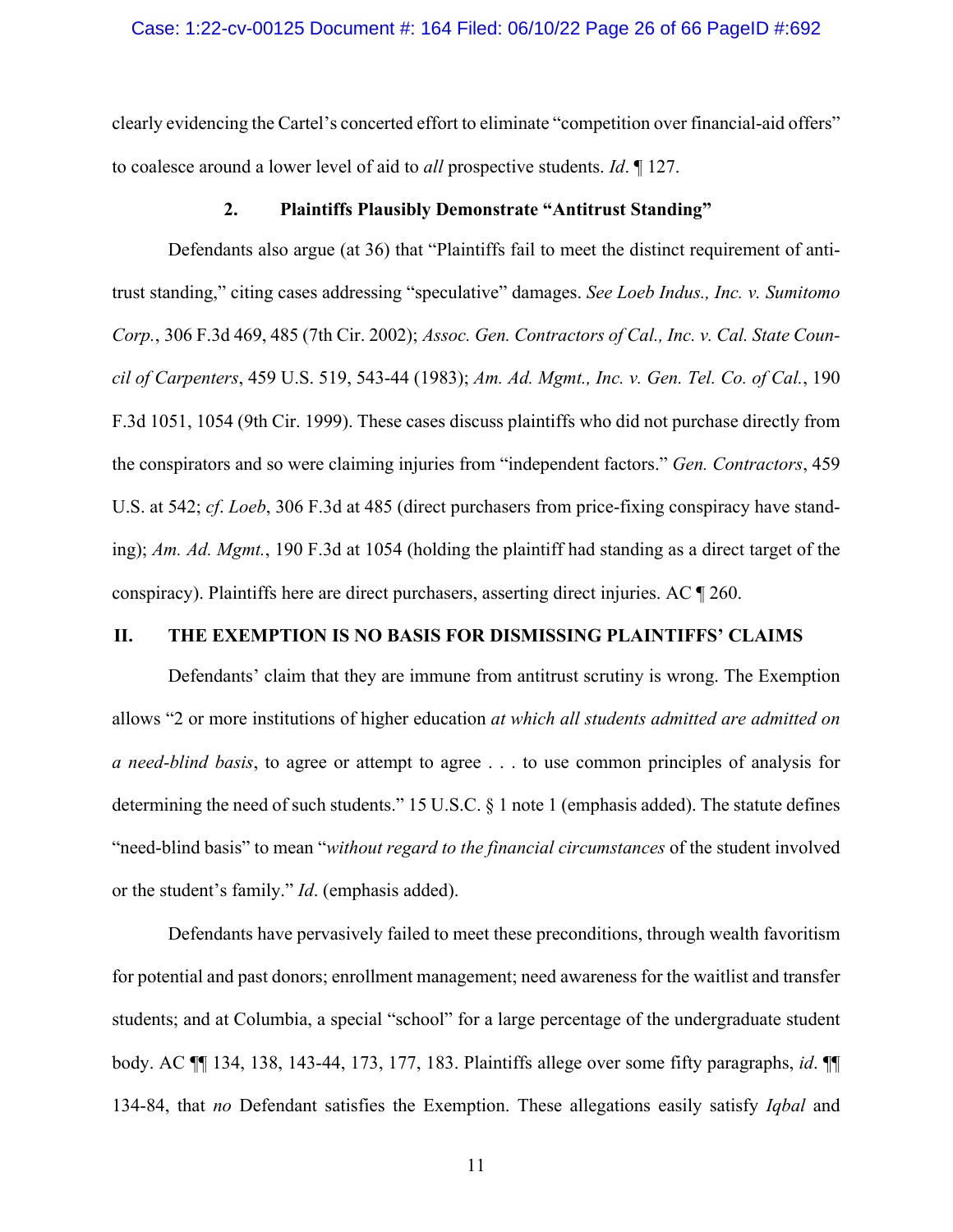#### Case: 1:22-cv-00125 Document #: 164 Filed: 06/10/22 Page 27 of 66 PageID #:693

*Twombly*, neither of which requires a plaintiff to plead that each conspirator undertook the exact same conduct, or all of the ways in which any affirmative defenses will fail.

Plaintiffs further show below that Defendants' various arguments with respect to the interpretation of the Exemption fail, in four main ways. First, invoking the Exemption is an affirmative defense, which the Court cannot resolve on Defendants' motion. Second, Defendants' reading of the Exemption's need-blind requirement contradicts the statute's plain and unambiguous language. Third, even under Defendants' misinterpretation of the "need-blind" definition—applying only to students seeking or needing *financial aid*—Plaintiffs have alleged that *none* of the Defendants meets this definition with respect to transfers and waitlisted students. Accordingly, none of the Defendants, even under their own definition, admits "*all* students" on a need-blind basis, as the Exemption requires. Fourth, all the several school-specific defenses are without merit.

## **A. As an Affirmative Defense, the Exemption Is No Basis for Dismissal**

Defendants cannot invoke the Exemption based on Plaintiffs' allegations. "The burden of proving justification or exemption under a special exception to the prohibitions of a statute generally rests on one who claims its benefits." *Meacham v. Knolls Atomic Power Lab.*, 554 U.S. 84, 91 (2008) (quotations omitted); *accord Davis v. Ind. State Police*, 541 F.3d 760, 764-65 (7th Cir. 2008) (reversing and remanding). A statutory exemption "is an affirmative defense to liability, not something that a plaintiff must prove." *Illinois v. McGraw-Hill Cos.*, 2013 WL 1874279, at \*5 (N.D. Ill. May 2, 2013) (Kennelly, J.). This is particularly clear where, as here, the statute explicitly labels an exception an "exemption." *Ho v. Donovan*, 569 F.3d 677, 682 (7th Cir. 2009).

Under the antitrust laws, this framework has been applied in analogous circumstances, such as with respect to the Capper-Volstead exemption, *In re Fresh and Process Potatoes Antitrust Litig.*, 834 F. Supp. 2d 1141, 1154 n.8 (D. Idaho 2011) (collecting authority); the McCarron-Ferguson Act, *In re Delta Dental Antitrust Litig.*, 484 F. Supp. 3d 627, 643 n.5 (N.D. Ill. 2020); and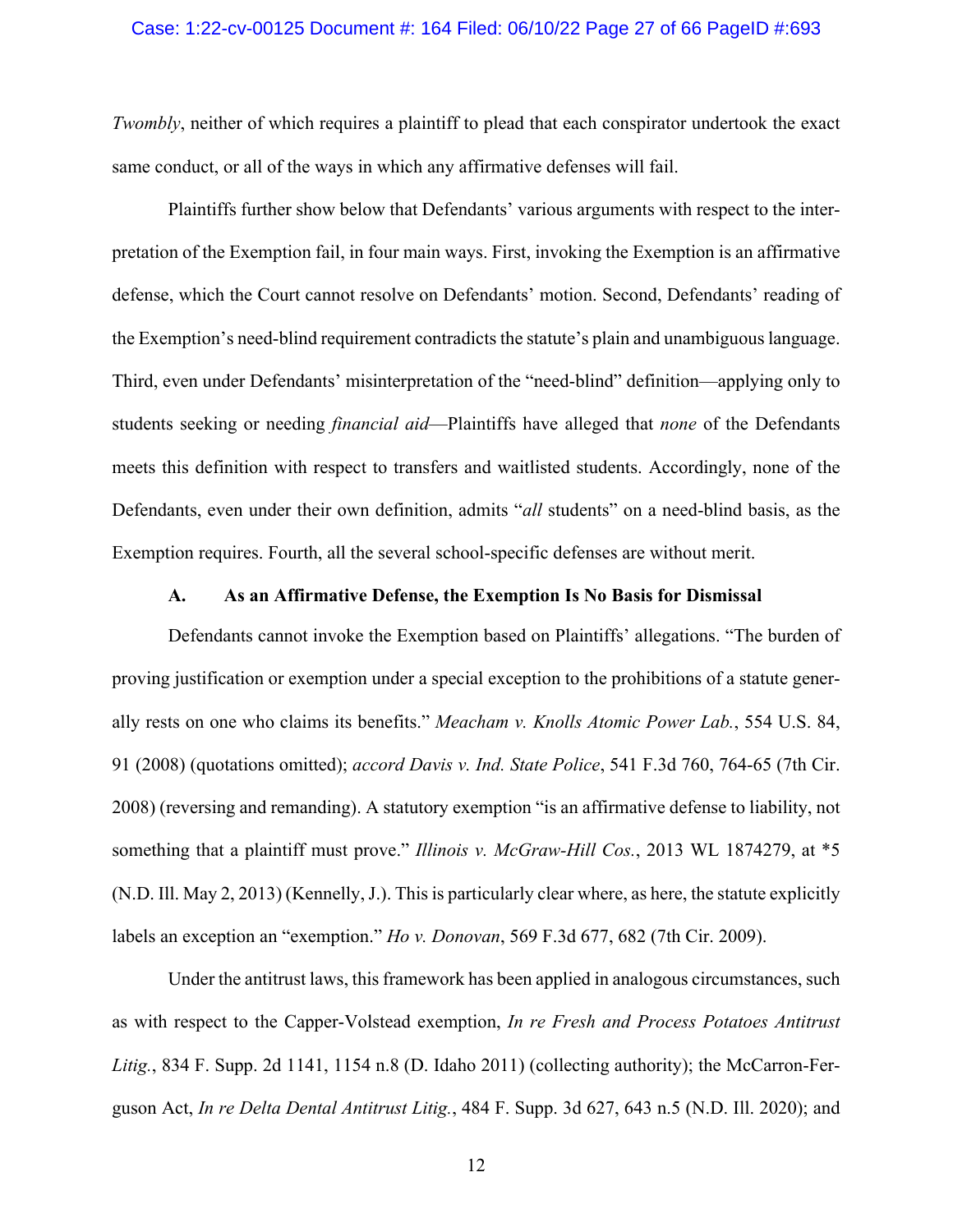### Case: 1:22-cv-00125 Document #: 164 Filed: 06/10/22 Page 28 of 66 PageID #:694

the Bank Merger Act, *United States v. First City Nat'l Bank of Houston*, 386 U.S. 361, 366 (1967). 5 Such statutory exemptions are "not normally appropriate for a Rule 12(b)(6) motion." *Keith v. Ferring Pharms., Inc.*, 2016 WL 5391224, at \*11 (N.D. Ill. Sept. 27, 2016) (quotations and citation omitted). This is not a case in which the plaintiffs' complaint *admits* the elements of the affirmative defense; Plaintiffs *dispute* them. *Cf*. *Khan v. United States*, 808 F.3d 1169, 1172 (7th Cir. 2015). In addition, as shown below, Defendants misinterpret the Exemption.

## **B. Under Its Plain Meaning, the Exemption Does Not Apply to Defendants**

All statutory interpretation "begin[s] with the language of the statute . . . to determine whether the language at issue has a plain and unambiguous meaning." *Barnhart v. Sigmon Coal Co.*, 534 U.S. 438, 450 (2002). "When a statute includes an explicit definition, [the court] must follow that definition, even if it varies from a term's ordinary meaning." *Digital Realty Tr., Inc. v. Somers*, 138 S. Ct. 767, 776 (2018); *see also Stenberg v. Carhart*, 530 U.S. 914, 942 (2000). As the Seventh Circuit has explained, "it is not our place to tinker with the unambiguous definition provided by Congress." *Valero Energy Corp. v. United States*, 569 F.3d 626, 632 (7th Cir. 2009).

"Where a law is plain and unambiguous, whether it be expressed in general or limited terms, the legislature should be intended to mean what they have plainly expressed, and consequently no room is left for construction." *BedRoc Ltd., LLC v. United States*, 541 U.S. 176, 187

 $<sup>5</sup>$  Defendants' citation (at 9) to cases treating a labor antitrust exemption as an element of a claim does not</sup> help them. First, as discussed, antitrust exemptions are defenses. Second, courts treated that labor exemption differently because it concerned a particular public policy against discouraging amicable resolution of labor disputes, where "the accommodation between federal labor and antitrust policy is delicate." *Connell Constr. Co. v. Plumbers & Steamfitters Loc. Union No. 100*, 421 U.S. 616, 636 (1975). In addition, other courts regard the labor exemption as an affirmative defense. *See, e.g.*, *Am. Steel Erectors, Inc. v. Loc. Union No. 7*, 536 F.3d 68, 75 (1st Cir. 2008). The other cases Defendants cite (at 22) are no more helpful. *See Boim v. Holy Land Found. for Relief & Dev.*, 549 F.3d 685, 692 (7th Cir. 2008) (*en banc*); *Gordon v. Softech Int'l, Inc.*, 726 F.3d 42, 50 (2d Cir. 2013). Neither case even addresses antitrust law. *Boim* addressed whether the defendant committed an offense in the first place (support of terrorist organizations), rather than whether an exemption applied. *Gordon* was an appeal from summary judgment.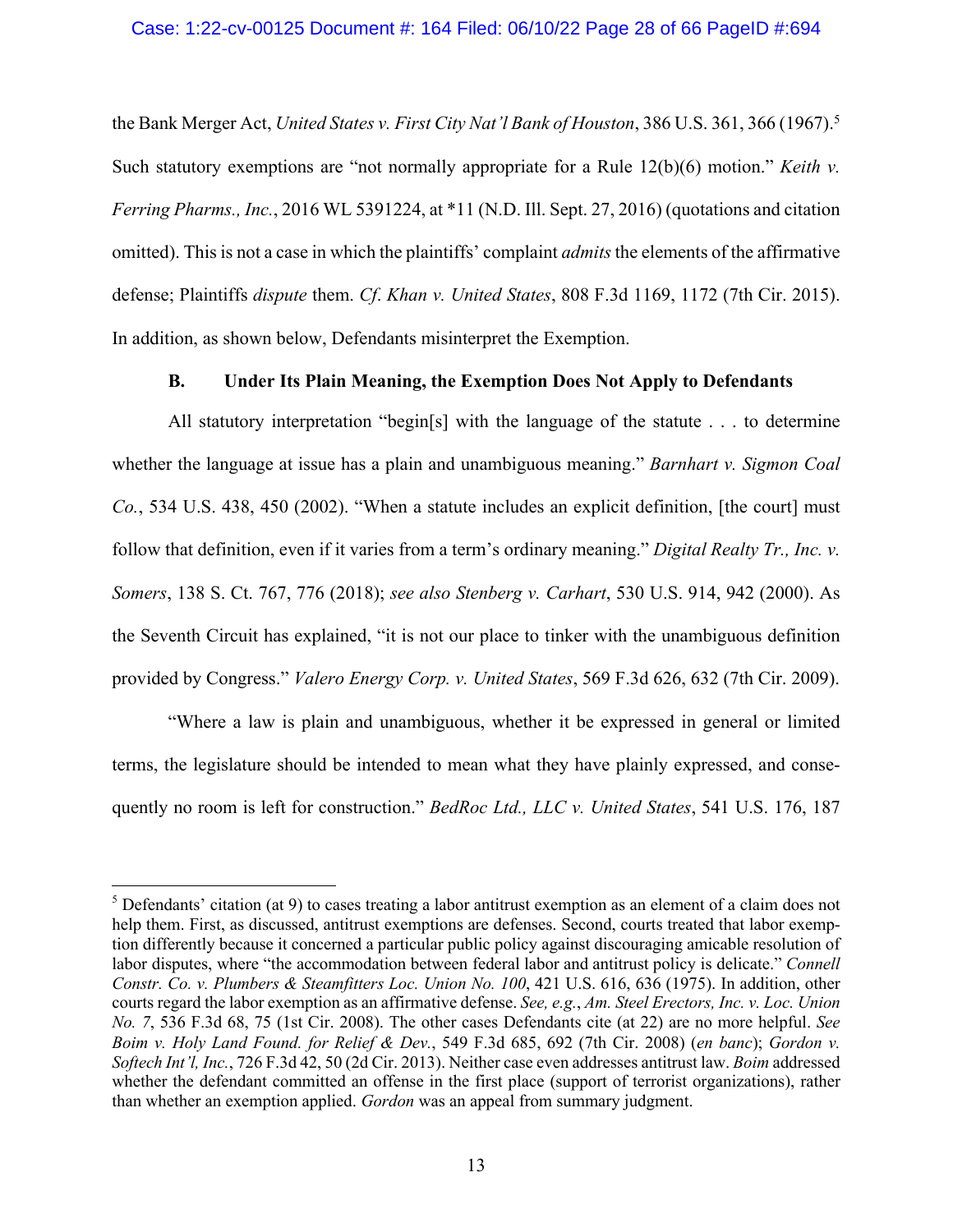### Case: 1:22-cv-00125 Document #: 164 Filed: 06/10/22 Page 29 of 66 PageID #:695

n.8 (2004). Where "the statutory language is unambiguous," the "inquiry ceases." *Barnhart*, 534 U.S. at 450*.* Only if the statute's plain language leads to an absurd result does the court resort to legislative history. *Id*. at 459. Any such absurdity would have to be "so gross as to shock the general moral or common sense." *Id*. at 450.

In addition, antitrust exemptions are to be narrowly construed—that is, against the defendant. *See Grp. Life & Health Ins. Co. v. Royal Drug Co*., 440 U.S. 205, 231 (1979). "[A]ny exemptions from the antitrust laws are to be construed narrowly, 'with beady eyes and green eyeshades.'" *Greater Rockford*, 998 F.2d at 399 (quoting *Chicago Prof'l Sports Ltd. P'ship v. NBA*, 961 F.2d 667, 672 (7th Cir. 1992)).

Plaintiffs show below that Defendants commit the same two basic interpretative errors as to each aspect of the Exemption's plain and unambiguous language at issue here: they first *ignore* the language that *is* in the statute, and then they propose to *add* language that is *not* in the statute. Defendants thus repeatedly torture the statute to justify their unlawful behavior.

*First*, as to "need-blind," Defendants begin by ignoring the statutory definition, arguing that the supposed "ordinary meaning" of "need-blind" controls. They are wrong about that meaning, but more fundamentally, the definition's language controls. Defendant then *change* the statutory definition, which reads "financial circumstances," into "financial need." The statute does not say this. Defendants then *manufacture* a short list of sources that admissions officers supposedly could not view. The statute does not say this either. *See* Part II.B.1, below.

*Second*, as to the meaning of "2 or more institutions" and "all students," Defendants first *eliminate* these words from the statute. Defendants *manufacture* a supposed requirement of actual knowledge whereby one institution, among the "2 or more institutions," can invoke the Exemption unless it knew the *other* institutions were not need-blind. The statute contains *no* such language.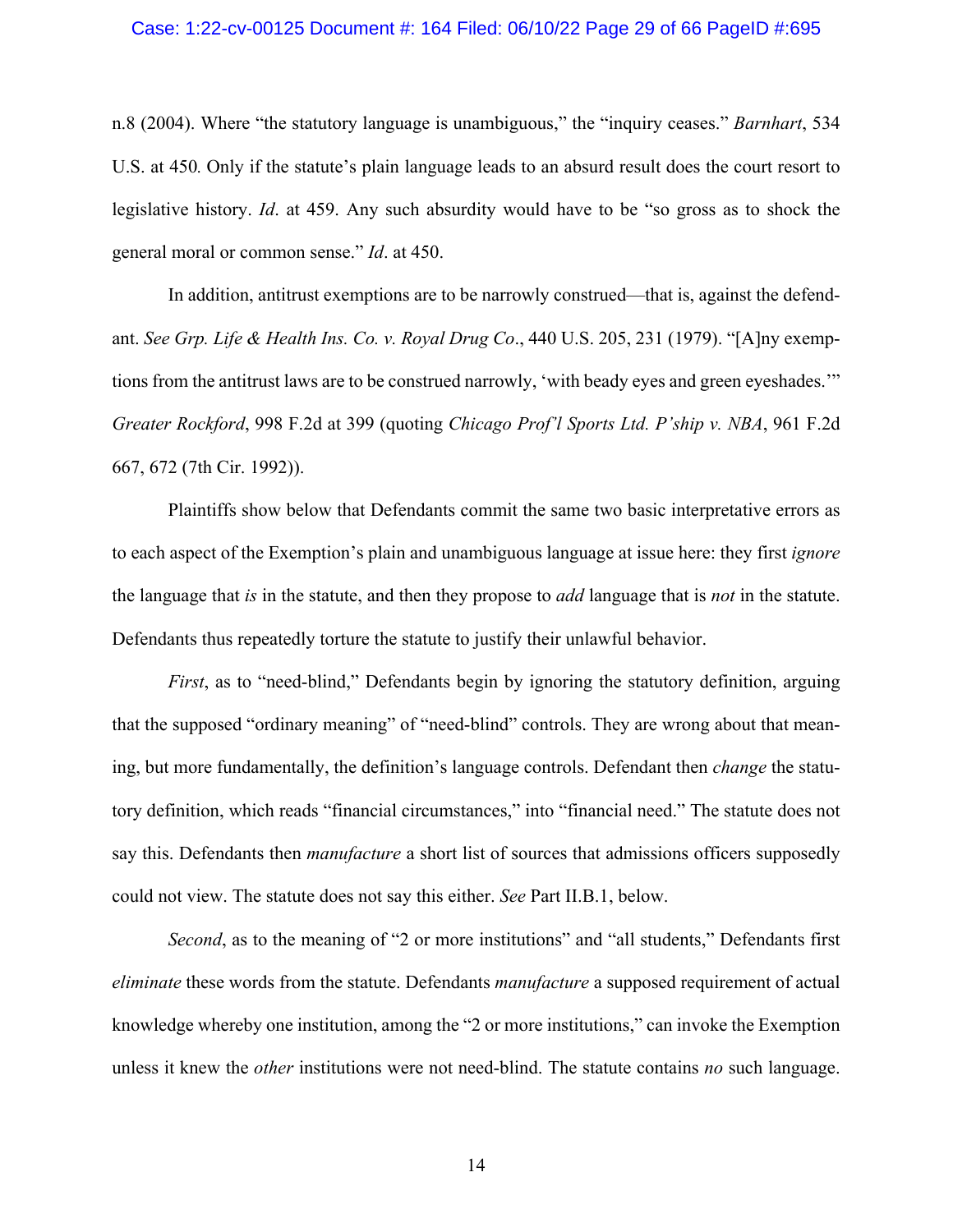### Case: 1:22-cv-00125 Document #: 164 Filed: 06/10/22 Page 30 of 66 PageID #:696

The term "all students" is unambiguous: If some Defendants are not admitting "all students" on a need-blind basis, then none can claim the exemption. *See* Part II.B.2, below.

*Third*, not content with having read the word "all" out of the statute once already, Defendants *eliminate* waitlisted students from among the meaning of "all" students. The statute's plain and unambiguous language says otherwise. Defendants thus *manufacture* a supposed exception, arguing in effect that the Court should transpose onto the Exemption a "waitlist" exception that existed in a settlement agreement negotiated before the Exemption was enacted. The statute contains *no* such exception. *See* Part II.B.3, below.

## **1. There Is No Ambiguity in the Statutory Definition and Meaning of "Need-Blind"**

Defendants are trying to define a term using words *other than the very definition* Congress provided. They argue (at 12) that "need-blind" is limited to "disfavoring applicants because they need financial aid." As a threshold matter, given a finite number of undergraduate seats at each Defendant, the premise that favoring wealthy students does not necessarily involve disfavoring less wealthy students is logically nonsensical: every student admitted with regard to wealth is one fewer spot for a student in need. *See, e.g.*, AC ¶¶ 164, 167, 190. Defendants' motion thus fails under their own misinterpretation of the statute.

Defendants' reading of the Exemption is also contrary to its plain meaning. Under the statute's explicit definition of "need-blind," which controls, "need-blind" means "without regard to the financial circumstances of the student involved or the student's family." These are not peculiar or ambiguous terms.6 A school is acting in a "need-blind" manner with respect to a student if and

<sup>6</sup> Defendants' citation (at 10, 12, 13) to *Bond v. United States*, 572 U.S. 844 (2014), does not help them. The *Bond* Court determined that a statutory definition was ambiguous, and created an absurd result, and thus looked to the term's "ordinary meaning" to resolve the ambiguity. *Id*. at 859-62. The Court stated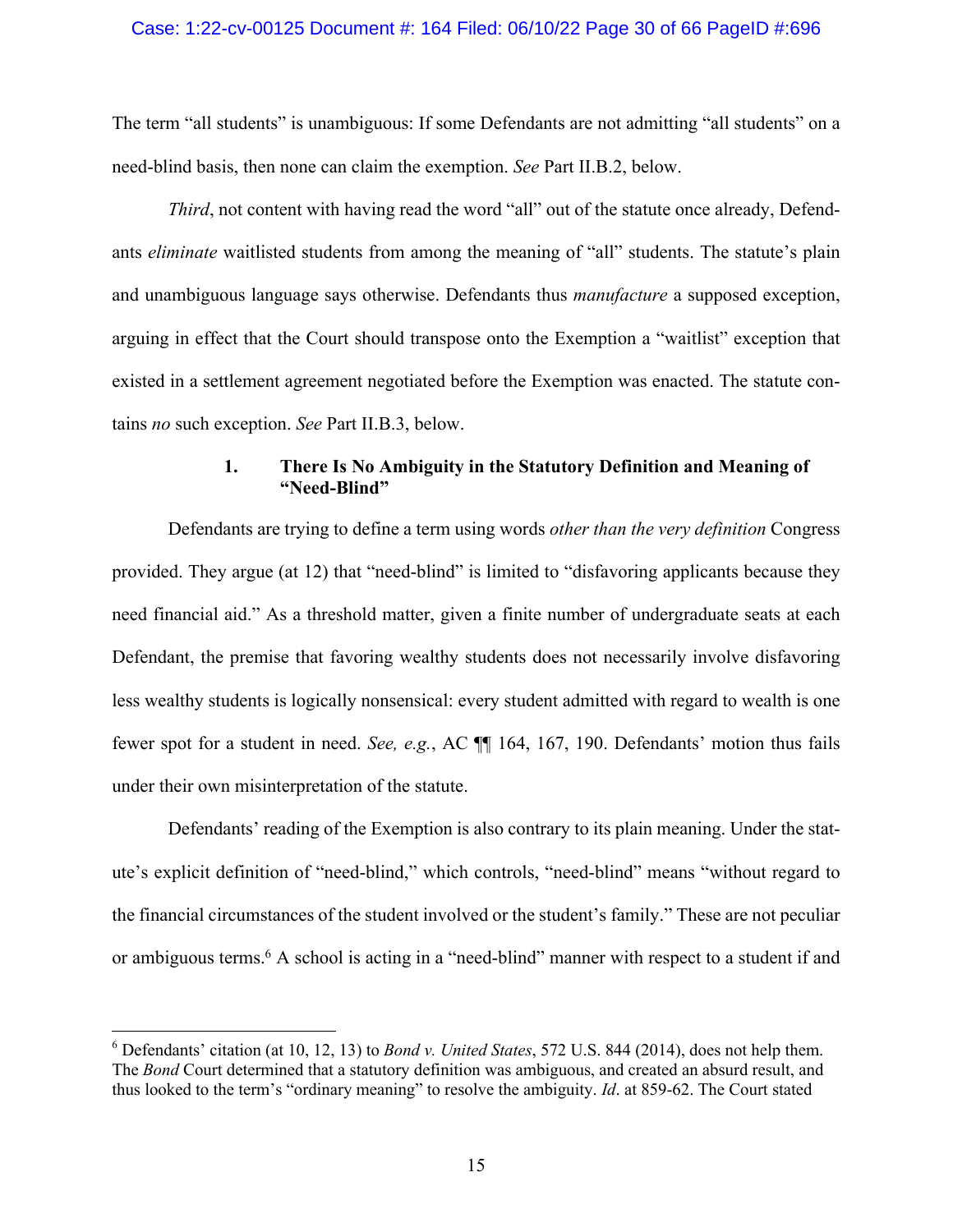## Case: 1:22-cv-00125 Document #: 164 Filed: 06/10/22 Page 31 of 66 PageID #:697

only if, in deciding whether to admit the student, the school does not give any attention or consideration to the "financial circumstances" of the student or the student's family.

Ignoring this definition, Defendants (at 10-12) simply *change* the term "financial circumstances" to "financial need." Defendants then argue (at 14), without any basis in the statute's terms, that "giving preferences to relatives of potential donors would be consistent with the statutory plain meaning of 'need-blind.'" Defendants argue *as if* Congress had required them to admit only "all *financial aid* students" without regard to their financial circumstances—but Congress plainly did not say that. Congress did not permit collaborating universities to admit students with regard to their or their family's *favorable* "financial circumstances." Defendants' reading cannot stand under the rules of interpretation. "We will not interpret a statute in a manner that renders part of it irrelevant, particularly where, as here, the statute has an unambiguous meaning if we simply apply the definition provided in the statute itself." *Papazoglou v. Holder*, 725 F.3d 790, 794 (7th Cir. 2013). 7

that "it is not unusual to consider the ordinary meaning of a defined term, *particularly when there is dissonance between that ordinary meaning and the reach of the definition*." *Id.* at 861 (emphasis added). Where the plain language is unambiguous, as here, the "inquiry ceases," and evaluation of a term's ordinary meaning is not appropriate. *Barnhart*, 534 U.S. at 439.

 $<sup>7</sup>$  Defendants are also wrong about the supposedly ordinary or common meaning of "need-blind." Former</sup> Yale president Kingman Brewster, for example, described Yale's pre-Cartel "need-blind" policy as one in which "*the pocketbook was no longer relevant to admission*"—"*the privileged took pride in the feeling that [they] had made it on the merits rather than on the basis of something ambiguously called 'background.'*" Geoffrey Kabaservice, *The Guardians: Kingman Brewster, His Circle, and the Rise of the Liberal Establishment* 264 (2004) (emphasis added). Similarly, in *Brown*, the court described MIT's "need-blind admissions system" as one where admissions are "*based entirely on merit*, without consideration of an applicant's ability to pay tuition," where "*financial status is irrelevant*." 5 F.3d at 661-62 (emphasis added). And as just one recent example among *many*, in January 2018, an industry commentator stated: "Elite universities have increasingly adopted need-blind admissions, which is the practice of disregarding economic factors when looking at prospective applicants," thus excluding "giving preference to students with higher family income even if they are less qualified." Collin Hong, *Need-Blind Admissions Advantages Wealthy Applicants*, VANDERBILT POLITICAL REVIEW (Jan. 1, 2018). Defendants are also wrong in arguing that the 2006 GAO Report uses their definition of "need-blind." The report describes the Exemption as applying to "schools that admit students without regard to ability to pay." 2006 GAO Rpt. at 1. The assessment of a student's "ability to pay" includes the consideration of their monetary and pecuniary resources, regardless of whether they seek financial aid. "Ability to pay" means wealth. So here again Defendants take the plain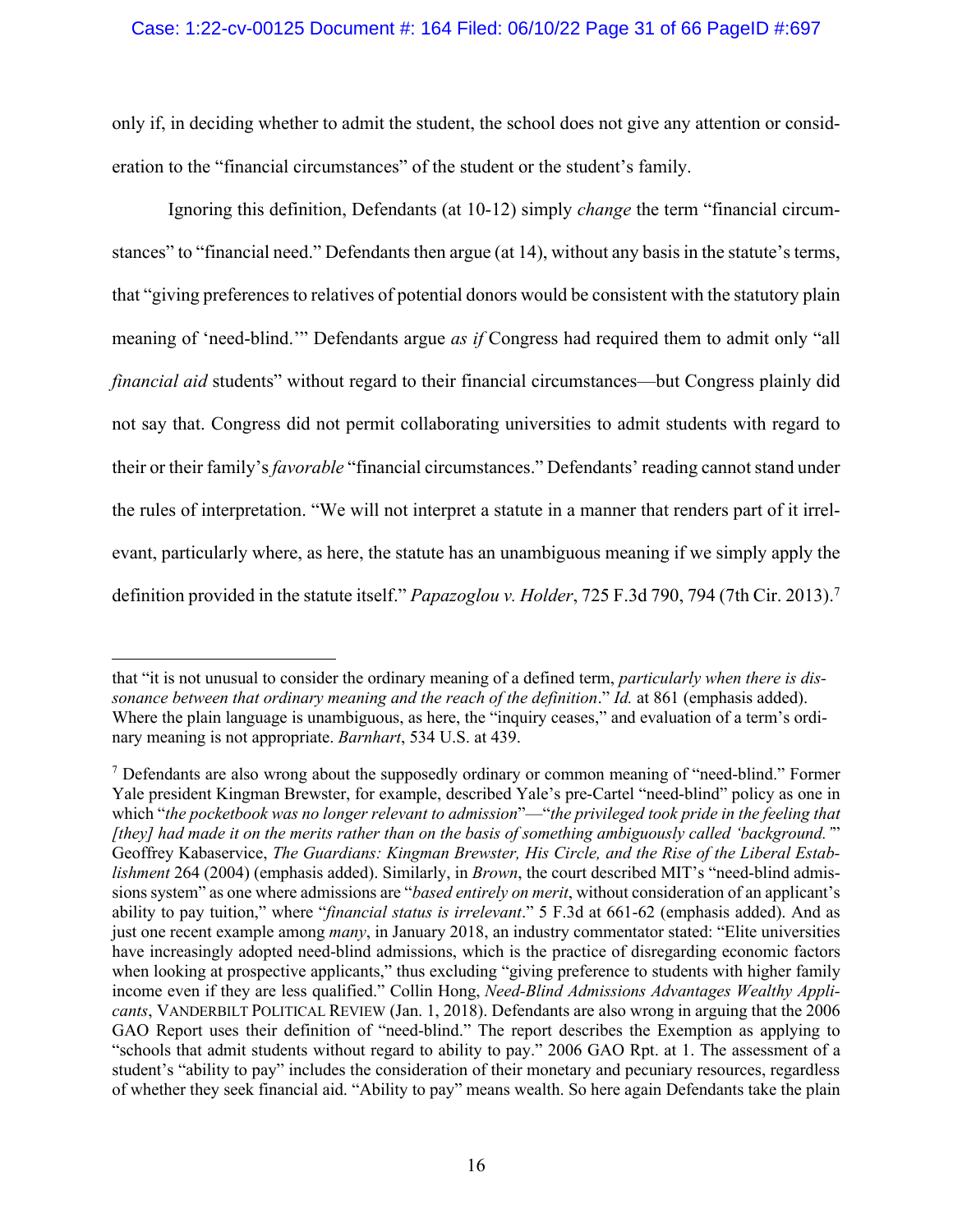### Case: 1:22-cv-00125 Document #: 164 Filed: 06/10/22 Page 32 of 66 PageID #:698

Defendants then *manufacture* (at 9) a short list of sources that admissions officers supposedly cannot view, and the supposed state of mind that such officers must avoid, if their university is claiming the Exemption: that the only materials such officers cannot review are "financial aid applications or by using 'the financial circumstances of the student involved or the student's family' as a proxy for whether the student will need financial aid." These supposed categories of documents, and this supposed actual-knowledge requirement, are not found *anywhere* in *any* statutory text. Defendants' phrasing is entirely their own creation.

The statutory definition of "need-blind" does not lead to any "absurd" result. Defendants argue otherwise (at 13) on the premise that, under the Exemption's plain language, they cannot recognize "the comparative strength of applicants who overcome less privileged backgrounds to achieve academic success." Defendants here overlook that Congress has used the same "without regard to" language for decades in anti-discrimination laws and policies. These statutes require that decisions be made "without regard to" factors of race, ethnicity, sex, and other classifications. Courts have allowed consideration of those factors to effectuate statutory protection of a *disadvantaged* group (here, lower-income students), but found it impermissible to use that classification to favor an *advantaged* group (here, wealthy students).<sup>8</sup> In line with these well-established usages,

language and give it their own meaning—they want "without regard to ability to pay" to mean "without regard to *inability* to pay." The report did not say that.

<sup>8</sup> *Compare, e.g., United Steelworkers of Am., AFL-CIO-CLC v. Weber*, 443 U.S. 193, 208 (1979) (finding Title VII's prohibition against racial discrimination, which requires employment decisions to be made "*without regard to* race, color, religion, sex, sexual orientation, gender identity, or national origin," permits "private, voluntary, race-conscious" plans to correct a racial imbalance, in accordance with Congress's intent) *with, e.g.*, Executive Order 10925 (signed by President Kennedy on March 6, 1961) (requiring that government contractors "take affirmative action to ensure that applicants are employed, and employees are treated during employment, *without regard to* their race, creed, color, or national origin").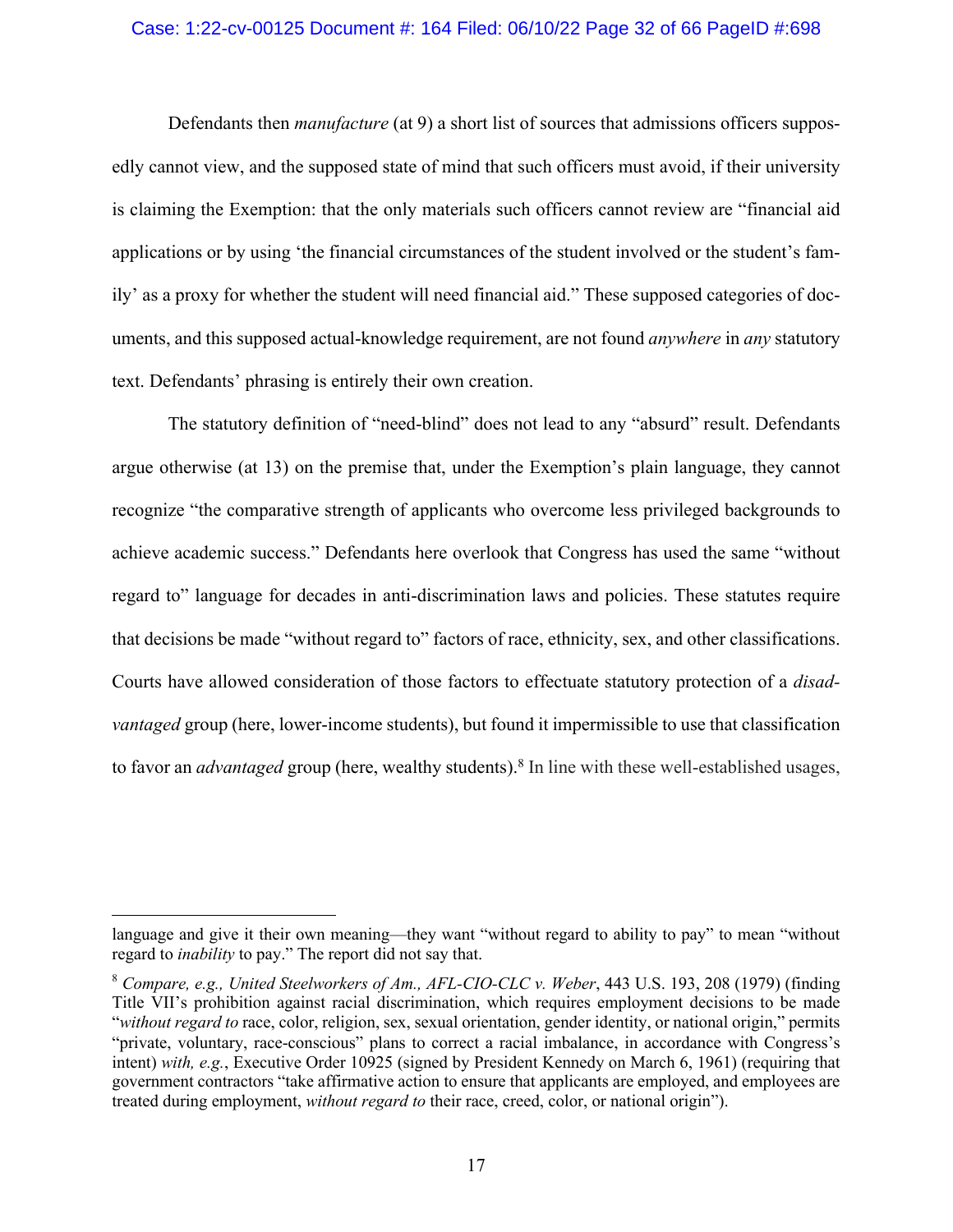## Case: 1:22-cv-00125 Document #: 164 Filed: 06/10/22 Page 33 of 66 PageID #:699

the words "without regard to" clearly mean the Exemption allows Defendants to *help* applicants with lesser "financial circumstances" but not *favor* the financially privileged.<sup>9</sup>

Defendants' interpretation of "need-blind," in contrast, *does* lead to absurd results. Defendants insist (at 14) that they must disregard *only* what *they* consider to be "*relevant* 'financial circumstances,'" and that their "[c]onsideration of applicants' economic background for reasons unrelated to their need for financial aid . . . is irrelevant under Section 568." Defendants receive thousands of qualified applicants every year and could fill every freshman class with qualified, full-paying students. *See Brown*, 5 F.3d at 661. If "need-blind" permitted Defendants to favor financially advantaged students, then Defendants could receive the protection of the Exemption while admitting a class comprised almost entirely of students whose financial circumstances allow them to pay full tuition. *See id*. ("MIT could fill its entire entering class with students able to pay the full tuition."). They would be flipping the Exemption's protection of "all students" on its head without providing financial aid to those with lesser financial circumstances.

## **2. There Is No Ambiguity in Whether the Students at Each Participating School Are Among "All" Students**

Defendants unreasonably argue (at 19-22) that the Exemption protects "need-blind schools that lack actual knowledge that any other participating school is not need-blind." For one thing, each Defendant always knew *it* was never need blind. Moreover, Defendants did know that *other* participants were not need-blind. The Cartel meets at least twice a year. AC ¶ 113; *see also id.* ¶¶ 7, 121, 264. Defendants claimed to be monitoring the activities of Cartel members by obtaining

<sup>&</sup>lt;sup>9</sup> Defendants' argument also fails on its own terms. "The absurdity bar is high, as it should be. The result must be *preposterous*, one that no reasonable person could intend." *Tavistock Rest. Grp., LLC v. Zurich Am. Ins. Co.*, 2021 WL 1614519, at \*3 (N.D. Ill. Apr. 26, 2021) (quotations omitted) (emphasis added). As to Defendants' interpretation, it would not be "preposterous" for Congress to bar any consideration of financial circumstances. This language, however, does not bar universities from considering applicants' strengths in overcoming adversity or helping others overcome adversity, such as homelessness, poverty, substance abuse, gun violence, or other forms of family or community trauma.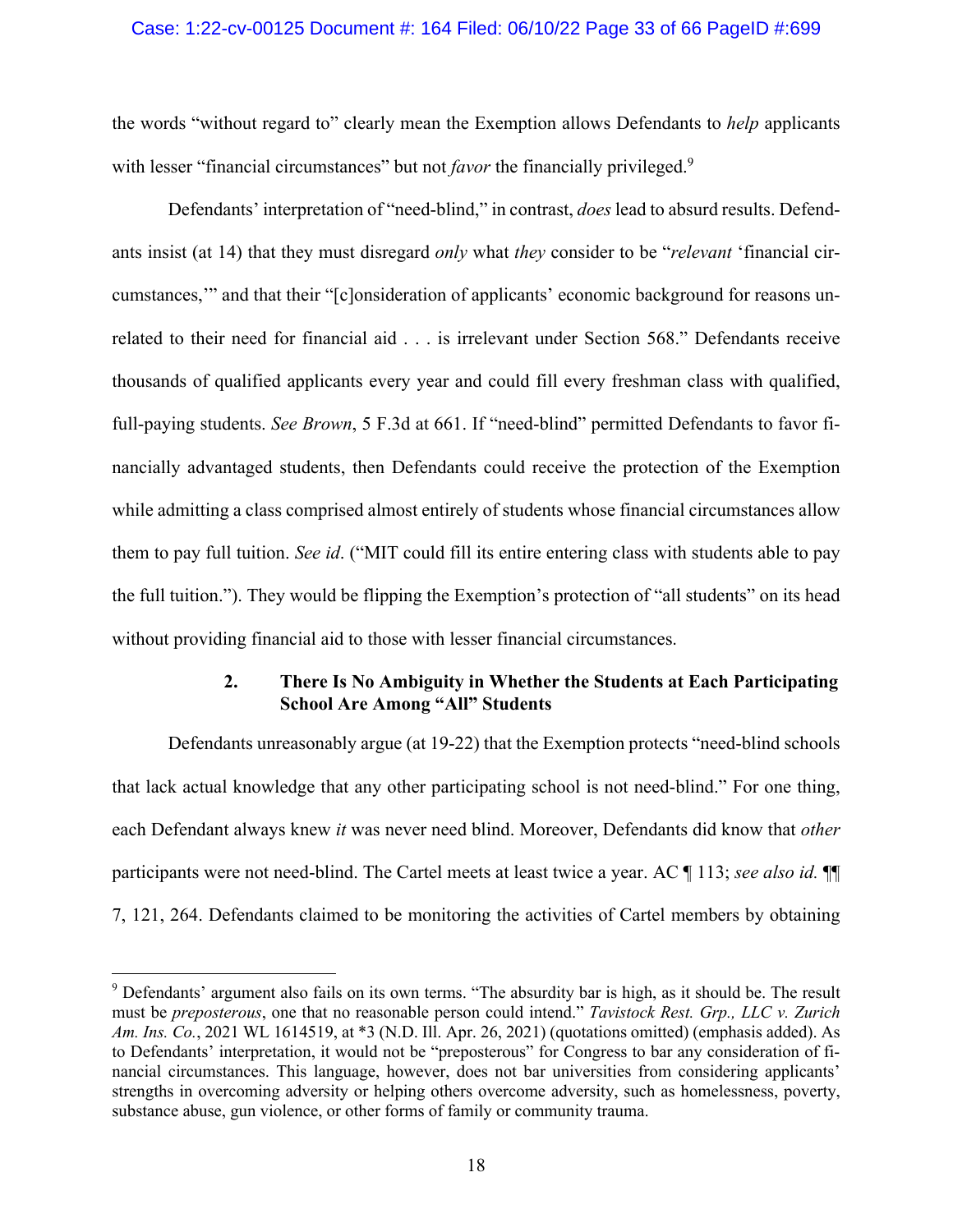### Case: 1:22-cv-00125 Document #: 164 Filed: 06/10/22 Page 34 of 66 PageID #:700

annual "Certifications of Compliance." (It turns out this was window-dressing; they knew the certifications of compliance were false. *Id*. ¶¶ 157, 173, 177, 183.) Defendants joined the Cartel on the premise that each member was need-blind, and thus reasonably assumed a duty to ensure compliance, *Nat'l Broiler Mktg. Ass'n v. United States*, 436 U.S. 816, 828-29 (1978), or else accept the consequences of non-compliance. This result is no different from the well-established law holding a defendant liable for the acts of even those co-conspirators whose conduct the defendant did not direct or specifically know was happening. *See* Parts V.B & C, below.

In addition, Defendants' interpretation again *invents* requirements that do not exist in the Exemption's language and *ignores* the statute's express use of the word "all." (It also *ignores*, as shown below, the allegations that Defendants possessed such knowledge.) Defendants have no reasonable basis to complain (at 21-22) that "the exemption would require scrupulously monitoring the admissions practices of every other member." By its plain terms, the Exemption applies *only* to an agreement between "2 or more institutions of higher education" that admit "all" students on a need-blind basis. Where these conditions are unmet, the plain and unambiguous language thus does not protect *any* institutions that have formed the agreement. The Exemption is inapplicable here because the Cartel includes universities that have *not* admitted all of their students on a needblind basis; and, in fact, *not one* Defendant has admitted *all* of its own students on a need-blind basis. *See, e.g.*, AC ¶¶ 130, 134, 138, 143, 144-45, 157, 173, 177, 183. This interpretation does not lead to any "absurd" result.

*First*, it certainly would not be absurd to allow a member of a conspiracy of purportedly need-blind schools to benefit from the Exemption only if *all* the conspirators were need-blind. This serves to *maximize* the extent to which the benefiting schools are engaged in need-blind admissions. Indeed, there is another antitrust exemption that operates just this way. The Capper-Volstead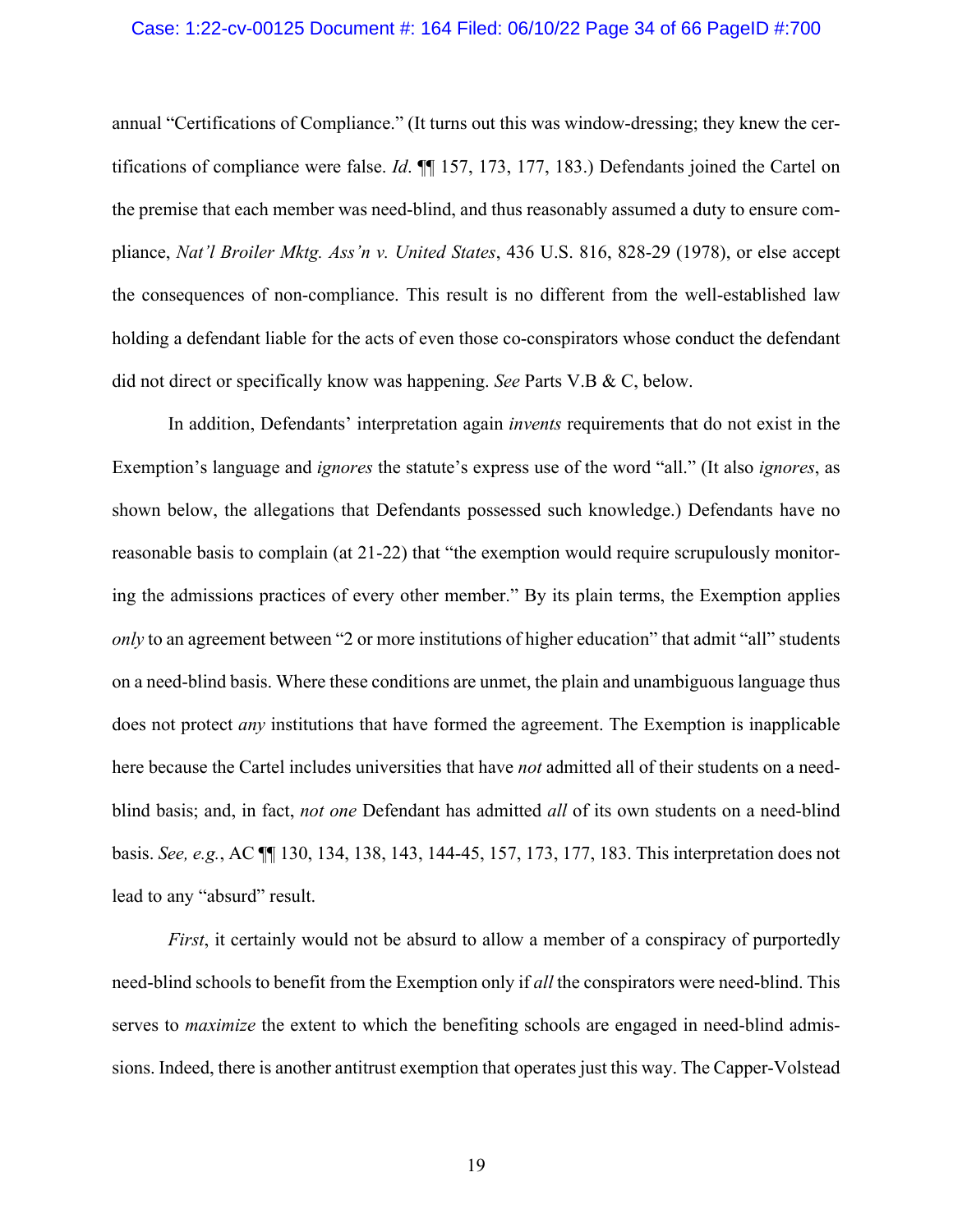### Case: 1:22-cv-00125 Document #: 164 Filed: 06/10/22 Page 35 of 66 PageID #:701

Act grants an exemption for agricultural cooperatives to agree on pricing and other matters, but only for cooperatives composed exclusively of qualifying "farmers." The exemption does not apply if a cooperative has admitted non-farmers, *"even one of them." Nat'l Broiler*, 436 U.S. at 828- 29 (emphasis added); *accord In re Mushroom Direct Purchaser Antitrust Litig.*, 621 F. Supp. 2d 274, 285 (E.D. Pa. 2009). So it is here: *no* Defendant is exempt from antitrust liability if *even one* of the Cartel members failed to meet the statute's qualifications. There is no reason why an exemption in the Capper-Volstead Act may cover "unwitting conspirators," as Defendants say, but an exemption in the Sherman Act may not. The participation of even one non-need-blind university is conduct "Congress clearly did not intend to protect." *Nat'l Broiler*, 436 U.S. at 828.

*Second*, without any requirement of actual knowledge, Defendants are subject to liability. There is "no basis for supposing" that Congress intended any change in the antitrust doctrine that would apply if the Exemption did *not* apply. *United States v. McKesson*, 351 U.S. 305, 310-11 (1956); *accord In re Wheat Rail Freight Rate Antitrust Litig.*, 579 F. Supp. 517, 539-40 (N.D. Ill. 1984), *aff'd*, 759 F.2d 1305 (7th Cir. 1985). Instead, "Congress has marked the limitations beyond which price fixing cannot go," such that the Court is "not only bound by those limitations," but also "bound to construe them strictly." *McKesson*, 351 U.S. at 316. Congress did not "create a category of agreements which are outside the exemption . . . but should nevertheless be spared from application of the per se rule." *Id*. at 311. Under antitrust doctrine, to state a claim Plaintiffs need not allege that each Defendant knew about any failure to make need-blind admissions; Plaintiffs must allege, as they do, only that each Defendants entered into an agreement to fix prices. *See* Part III, below; *see also United States v. Sandoval-Curiel*, 50 F.3d 1389, 1392 (7th Cir. 1995) (coconspirators liable as the result of acts of their co-conspirators, even if they lacked actual knowledge of those acts); *United States v. Ras*, 713 F.2d 311, 314 (7th Cir. 1983) (same).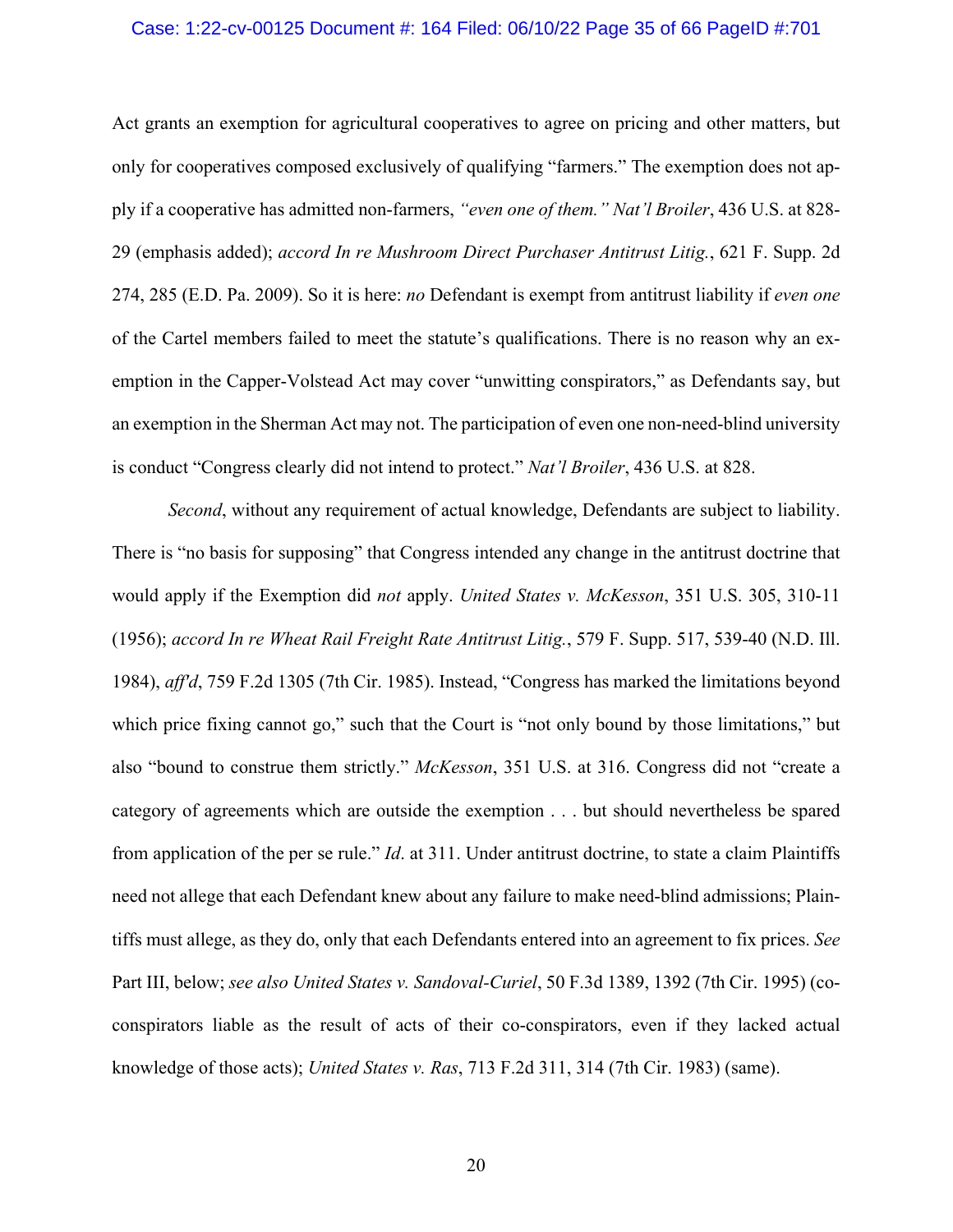## **3. There Is No Ambiguity in Whether Waitlisted Students Are Among "All" Students**

Defendants argue, in a footnote (at 19 n.16), that the Exemption must be interpreted to create a carveout for the many thousands of waitlisted students at these universities each year. This again is not a reasonable interpretation of the word "all" in the Exemption. Defendants point to the statement of a single Congressman (Rep. Lamar Smith) that the statutory language was "modeled" on the Standards of Conduct negotiated between MIT and the Justice Department, which *permitted* waitlisted students to be admitted on a need-aware basis. AC ¶ 137. Those Standards of Conduct include "all" students "other than admitted from a wait list." The plain language of the Exemption, however, does *not* include that "other than" language. Where Congress knew of the MIT Standards (as reflected in the legislative history that Defendants cite), Congress clearly decided *not* to include any waitlist exception. Defendants' implied suggestion that Congress made a mistake is unreasonable because "courts must presume that a legislature says in a statute what it means and means in a statute what it says there." *Conn. Nat'l Bank v. Germain*, 503 U.S. 249, 253-54 (1992). This interpretation does not lead to any "absurd" result, and Defendants do not appear to argue that it does. The decision to require universities to admit waitlisted students on a need-blind basis furthers—and, compared to the Standards of Conduct, *maximizes*—the extent to which any university invoking the Exemption must make need-blind admissions decisions. 10

## **4. The Legislative History Is Unnecessary and, by Its Own Terms, Does Not Support Defendants' Interpretation**

Where the Exemption is unambiguous, as shown above, any arguments about legislative history "are irrelevant." *United States v. Coscia*, 866 F.3d 782, 793 (7th Cir. 2017); *accord United States v. Gonzales*, 520 U.S. 1, 6 (1997); *Valero*, 569 F.3d at 634. With respect to the Exemption,

 $10$  If Defendants were correct, the waitlist exception could swallow the entire need-blind requirement; universities could change their admissions practices to rely much more heavily on waitlists.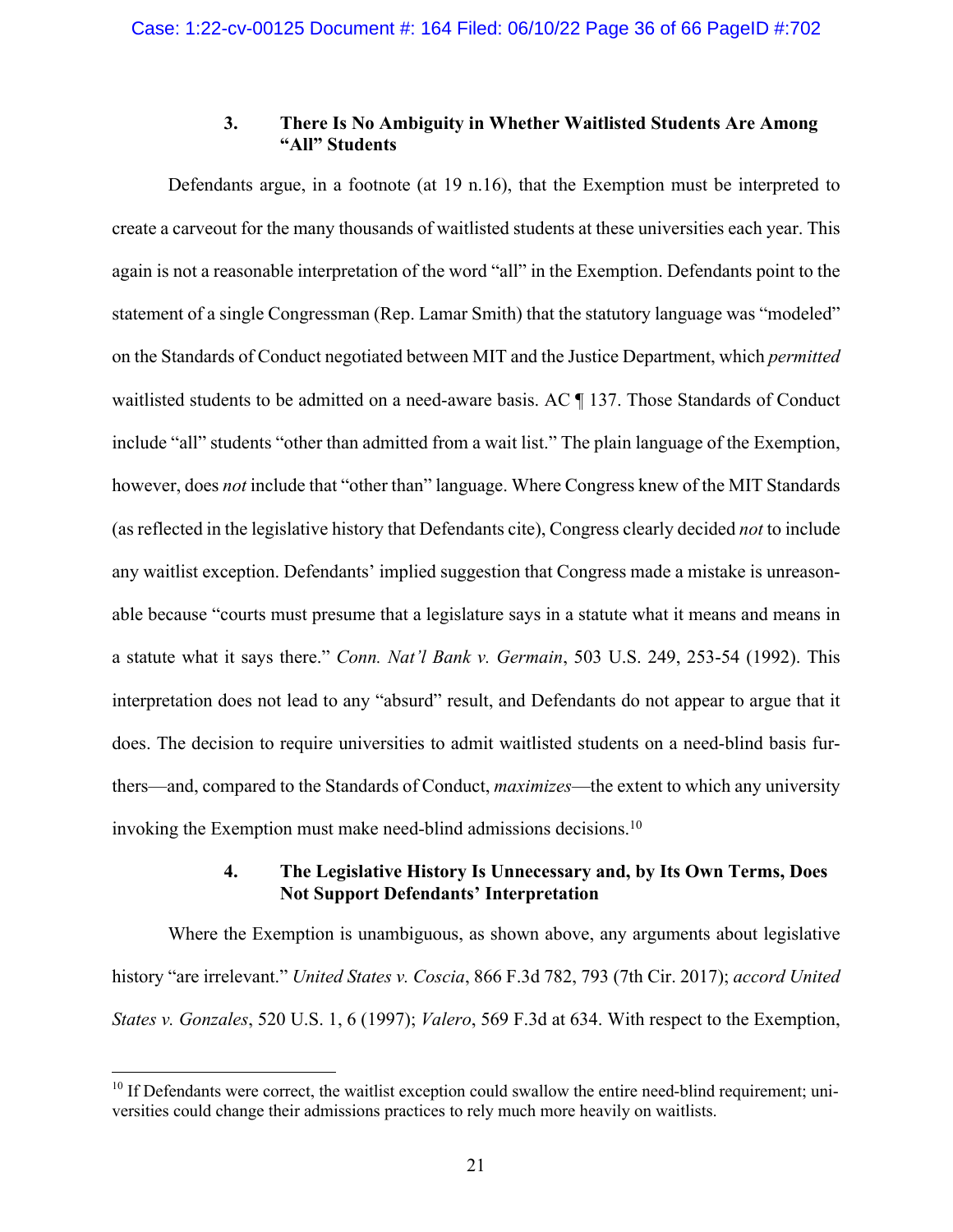### Case: 1:22-cv-00125 Document #: 164 Filed: 06/10/22 Page 37 of 66 PageID #:703

moreover, the legislative history explicitly circles back to the statutory text. That is, the 1994 House Conference Report states: "The managers have decided against elaborating on the needblind admissions standard in the statutory text." H.R. Conf. Rep. 103-761, 911-12, 1994 U.S.C.C.A.N. 2901, 3242-43. Congress deliberately short-circuited, through the legislative record, any attempt to reinterpret the statutory definition of "need blind basis."

## **C. Plaintiffs Plausibly Allege That All Defendants Have Been Need-Aware in Admitting Waitlisted and Transfer Students**

Plaintiffs plausibly allege that Defendants have failed to conduct "need-blind" admissions—even under Defendants' misinterpretation—in admitting waitlisted and transfer students. *See* AC  $\P$  138-44. Defendants misapply the pleading standards in arguing (at 17-19) that these allegations are insufficient or implausible. Such admissions decisions affect thousands of students each year. *See id*. ¶¶ 138, 144. One former Penn admissions officer stated that "admissions officers give a preference to full-paying student[s]" on the waitlist over those who need financial aid," a policy reflective of Penn's own admissions practices, *id*. ¶ 139; and another former Penn admissions officer, Sara Harberson, has stated that "[m]any need-blind universities are not open about their policies when it comes to whom they admit off the waitlist," *id*. ¶ 140. Plaintiffs also cite multiple statements by former Vanderbilt employees and on its website indicating that the school "reserved the right to be need aware" as to waitlisted students. *Id*. ¶¶ 141-42.

These waitlist admissions policies are pled as representative of those of the other Defendants. *Id*. ¶ 143. The reasonable inference is that these institutions still *do* practice need-aware admissions for waitlisted applicants. Indeed, Ms. Harberson made her statement regarding Penn in 2021, and it applied to "many need-blind universities," *id*. ¶ 140, and the reference to the Vanderbilt website is current, *id*. ¶ 141. Plaintiffs will also rely on substantial additional evidence that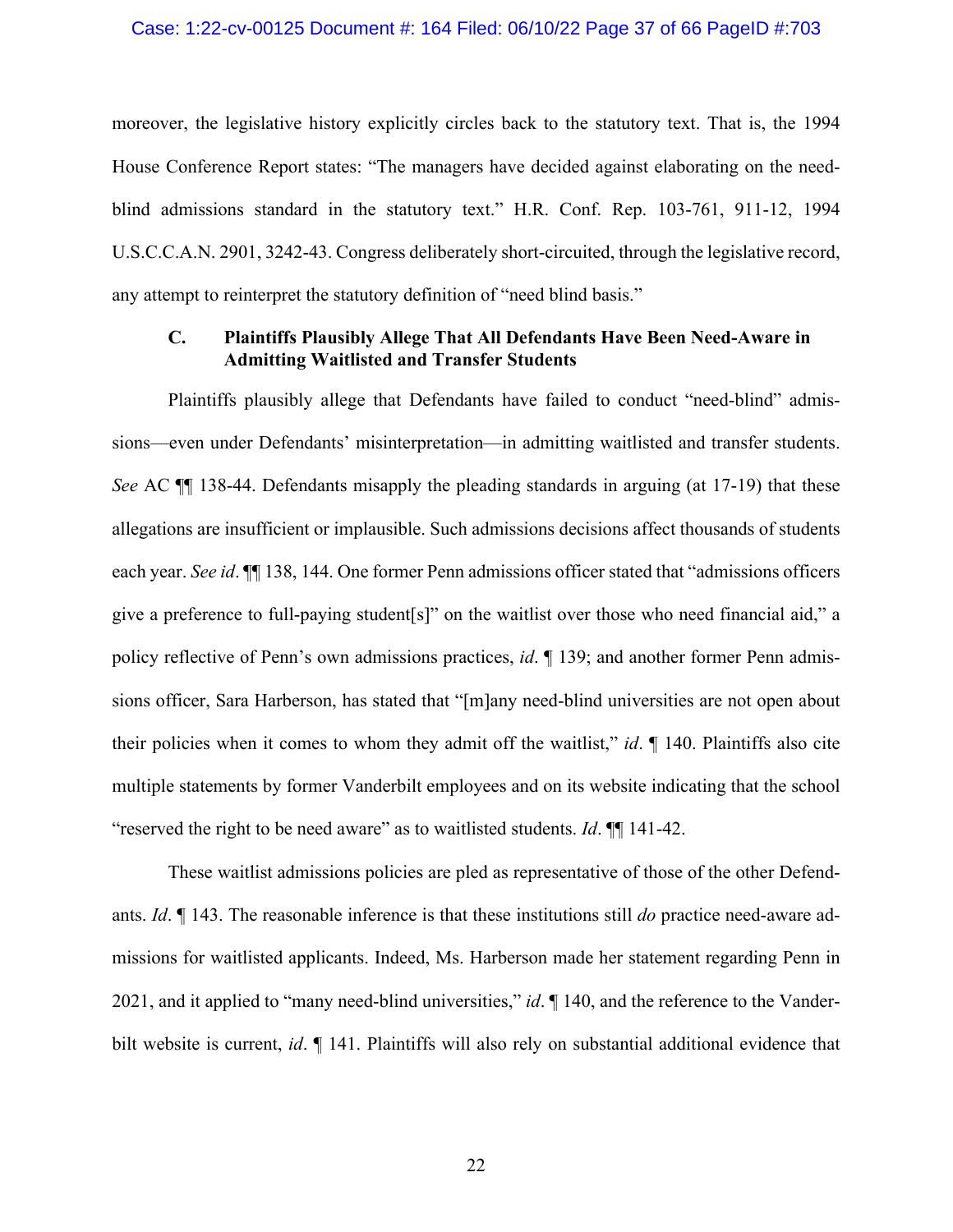Defendants make need-aware decisions for waitlisted and transfer applicants.<sup>11</sup>

The allegation that Defendants are engaged in need-aware admissions of waitlisted and transfer students is thus both specific and plausible. Defendants criticize Plaintiffs' "information and belief" pleading, citing *Heard v. Becton, Dickinson & Co*., 440 F. Supp. 3d 960 (N.D. Ill. 2020), but that decision holds that the "*Twombly* plausibility standard . . . does not prevent a plaintiff from pleading facts alleged upon information and belief where the facts are peculiarly within the possession and control of the defendant." 440 F. Supp. 3d at 969; *accord Green v. Beth*, 663 F. App'x 471, 474 (7th Cir. 2016); *FirstMerit Bank, N.A. v. Ferrari*, 71 F. Supp. 3d 751, 757 (N.D. Ill. 2014). That is the case here, where the full extent to which Defendants make need-aware admissions of waitlisted and transfer students is within only their control.

## **D. Defendants' Arguments About Their Other Admissions Practices Are No Basis for Dismissal**

Defendants argue (at 16-17) that enrollment management ("EM") has nothing to do with admissions. Plaintiffs allege otherwise. Schools commonly use EM to base admissions decisions on a range of data, including students' finances. AC ¶¶ 154-55. Institutions use EM in part so they can "limit the number of financial-aid-eligible applicants who are admitted to the institution to achieve financial and budgetary objectives." *Id*. ¶ 155. A higher-education consultant to Columbia and Penn confirmed this use of EM. *Id*. ¶ 156. An enrollment manager interviewed in *The Atlantic*  colorfully stated that "need-blind" institutions routinely use ability to pay as a driver in their admissions decisions and that their claims to the contrary are "bullshit." *Id*. ¶ 157. Plaintiffs have

<sup>11</sup> *See, e.g.*, A REPORT ON THE STATE OF FINANCIAL AID AT BROWN 5 (Apr. 2, 2012), https://www.academia.edu/5101402/A Report on the State of Financial Aid at Brown (Brown is need-aware for transfer applicants, and Brown's program for students who delayed college (Resumed Undergraduate Education) "is need-blind only for the applicants who are admitted as freshmen").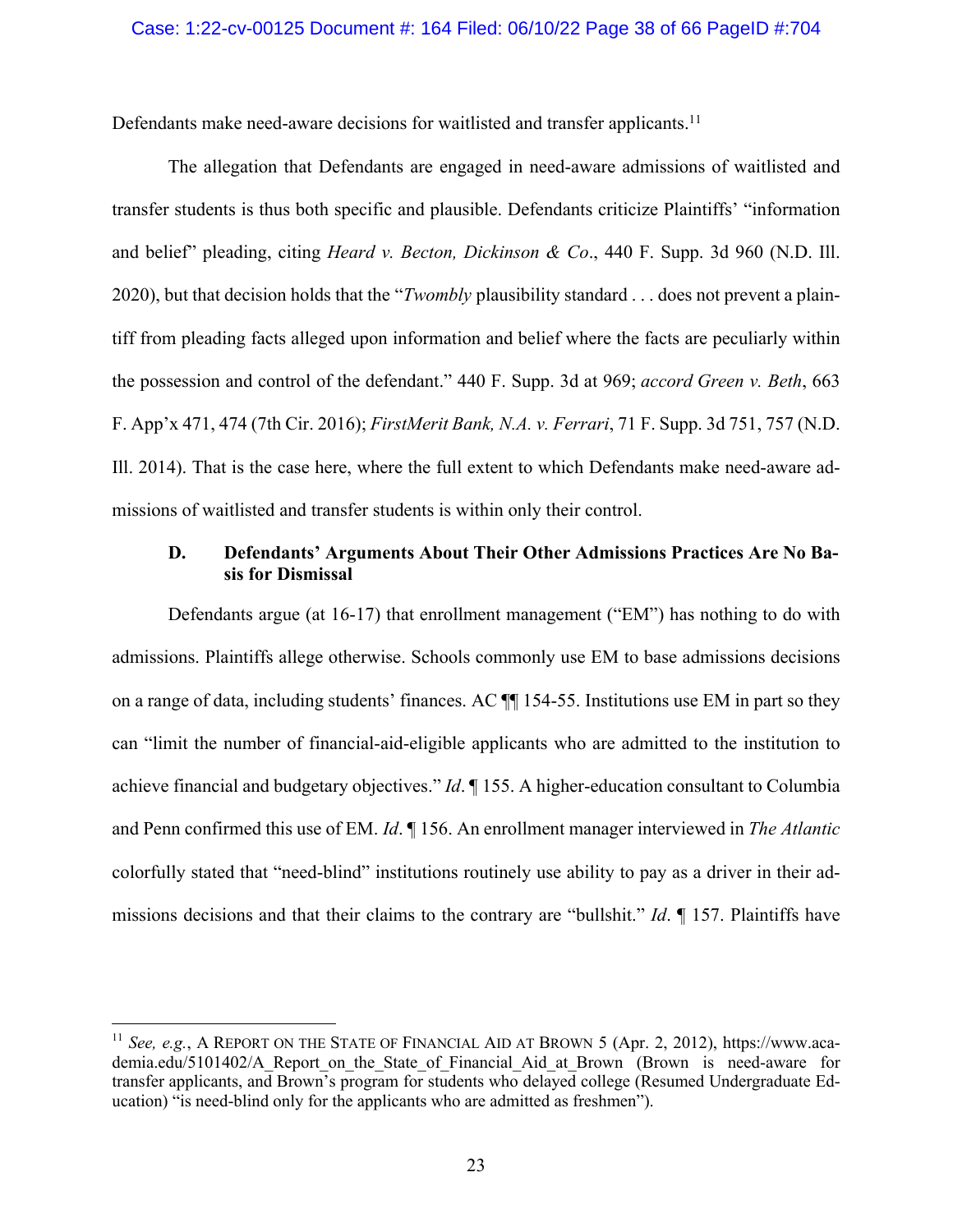### Case: 1:22-cv-00125 Document #: 164 Filed: 06/10/22 Page 39 of 66 PageID #:705

adduced additional evidence that at least five Defendants' use of EM takes into consideration financial factors. *Id*. ¶¶ 156-62. These are more-than-plausible allegations.

Defendants also quibble with Plaintiffs' allegation that Columbia's School of General Studies does not practice need-blind admissions, which Plaintiffs support by citing an article in Columbia's student newspaper (the *Columbia Spectator*) published on November 14, 2017. *Id*. ¶¶ 146-49. Defendants' argument (at 19) is that the *article* is conclusory and unsupported, but this is not summary judgment; Defendants' argument does not make Plaintiffs' allegation *implausible*. In citing a case about pleading scienter under the securities laws, *In re McKesson HBOC, Inc. Sec. Litig*., 126 F. Supp. 2d 1248 (N.D. Cal. 2000), Defendants invoke a standard that has no application here. In this Court, newspaper articles can support the plausibility of a plaintiff's allegation. *See, e.g.*, *Edmond v. City of Chicago*, 2018 WL 5994929, at \*14 (N.D. Ill. Nov. 15, 2018); *Payne v. Cty. of Cook*, 2016 WL 1086527, at \*16 (N.D. Ill. Mar. 21, 2016). Continuing to rely on a summary judgment-type standard, Defendants (at 19-20) import extrinsic evidence to argue that Plaintiffs' allegation about Columbia is wrong: a February 16, 2022, post-litigation purported "correction" to the 2017 article. To say the least, Plaintiffs are entitled to discovery on this "correction."12

Defendants further argue (at 20), incorrectly, that "Plaintiffs allege no facts at all as to the admissions practices of Caltech, Chicago, Cornell, Emory, Johns Hopkins or Yale." *All* Defendants "failed to conduct their admissions practices on a need-blind basis because *all* of them made

<sup>&</sup>lt;sup>12</sup> The *Spectator's* article was corrected only after Plaintiffs filed their Complaint, and with an Editor's Note, not by the original author. The "correction" itself is unclear because it concedes that "General Studies does not offer full-need financial aid." Eli Lee, *Public Health professor Lisa Rosen-Metsch appointed dean of General Studies*, COLUMBIA SPECTATOR (Nov. 14, 2017) (updated Feb. 16, 2022). The "correction" is extrinsic evidence in defense, not suited for consideration on a motion to dismiss. *See Hakim v. Accenture U.S. Pension Plan*, 2009 WL 10740578, at \*2 (N.D. Ill. Feb. 4, 2009); *Burke v. 401 N. Wabash Venture*, *LLC,* 2011 WL 2565896, at \*4 (N.D. Ill. June 28, 2011), *aff'd*, 714 F.3d 501 (7th Cir. 2013).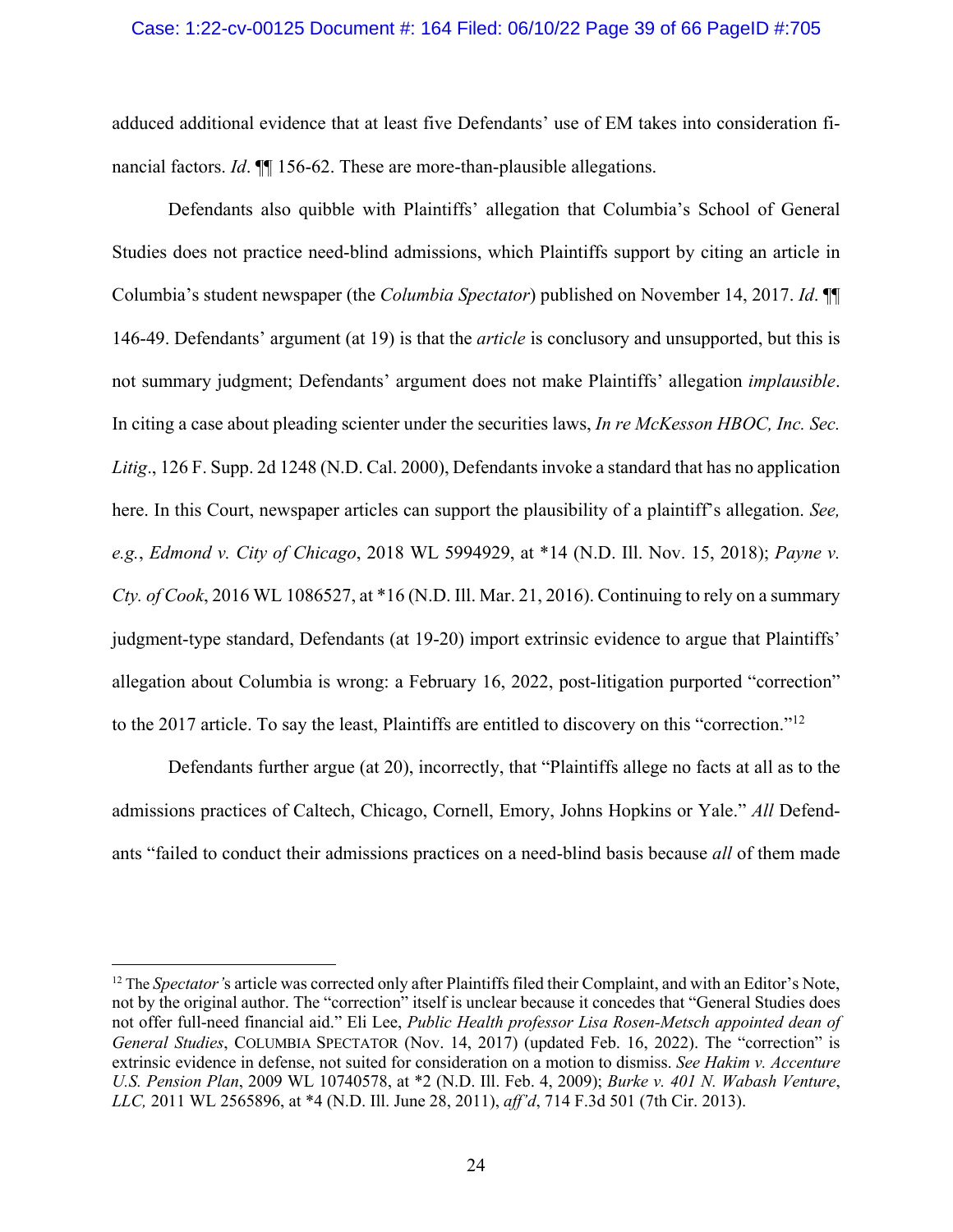### Case: 1:22-cv-00125 Document #: 164 Filed: 06/10/22 Page 40 of 66 PageID #:706

admissions decisions taking into account the financial circumstances of applicants and their families, through policies and practices that favored the wealthy and disfavored those needing aid." AC ¶ 134. Plaintiffs point to evidence these practices exist at every university, for every year, including for waitlisted and transfer students. *See id.* ¶¶ 130, 134, 138, 143-45, 157, 173, 177, 183.

## **III. PLAINTIFFS STATE A** *PER SE* **CLAIM UNDER THE SHERMAN ACT**

The resolution of which mode of analysis to apply to a Section 1 claim—*per se* treatment, the "Quick Look" analysis, or the Rule of Reason—is a fact-intensive question unsuited for a motion to dismiss. *See Delta Dental*, 484 F. Supp. 3d at 634-35. Defendants' heavy, misplaced reliance on *Brown* highlights that the appeal in that case was based on the detailed factual record of *a ten-day bench trial*, and then remanded for still further fact-finding *See* 5 F.3d at 664. The question now is whether Plaintiffs have plausibly alleged facts under which the *per se* rule could apply. *See id*. They have.

## **A. With No Exemption, the** *Per Se* **Rule Applies**

Defendants argue (at 23-24) that "Congress has approved of arrangements like the Consensus Methodology," but it did so only in connection with *creating* the Exemption. "[C]onduct which does *not* satisfy the provision creating immunity should be analyzed according to traditional antitrust principles." *Wheat Rail*, 579 F. Supp. at 540 (emphasis added); *accord McKesson*, 351 U.S. at 310-11. "Per se illegal conduct remains per se illegal in the context of a regulatory scheme which creates an express exemption." *Wheat Rail*, 579 F. Supp. at 539. Without protection of the Exemption, Defendants' conduct falls under the rule that horizontal restraints are "unreasonable *per se*." *Ohio v. Am. Express Co.*, 138 S. Ct. 2274, 2283-84 (2018) (quotations omitted); *accord Always Towing*, 2 F.4th at 704-05; *Delta Dental*, 484 F. Supp. 3d at 634-35.

Defendants argue (at 23-24) that "*per se* treatment is inappropriate where Congress has recognized the procompetitive benefits of the challenged conduct," citing *Broadcast Music, Inc.*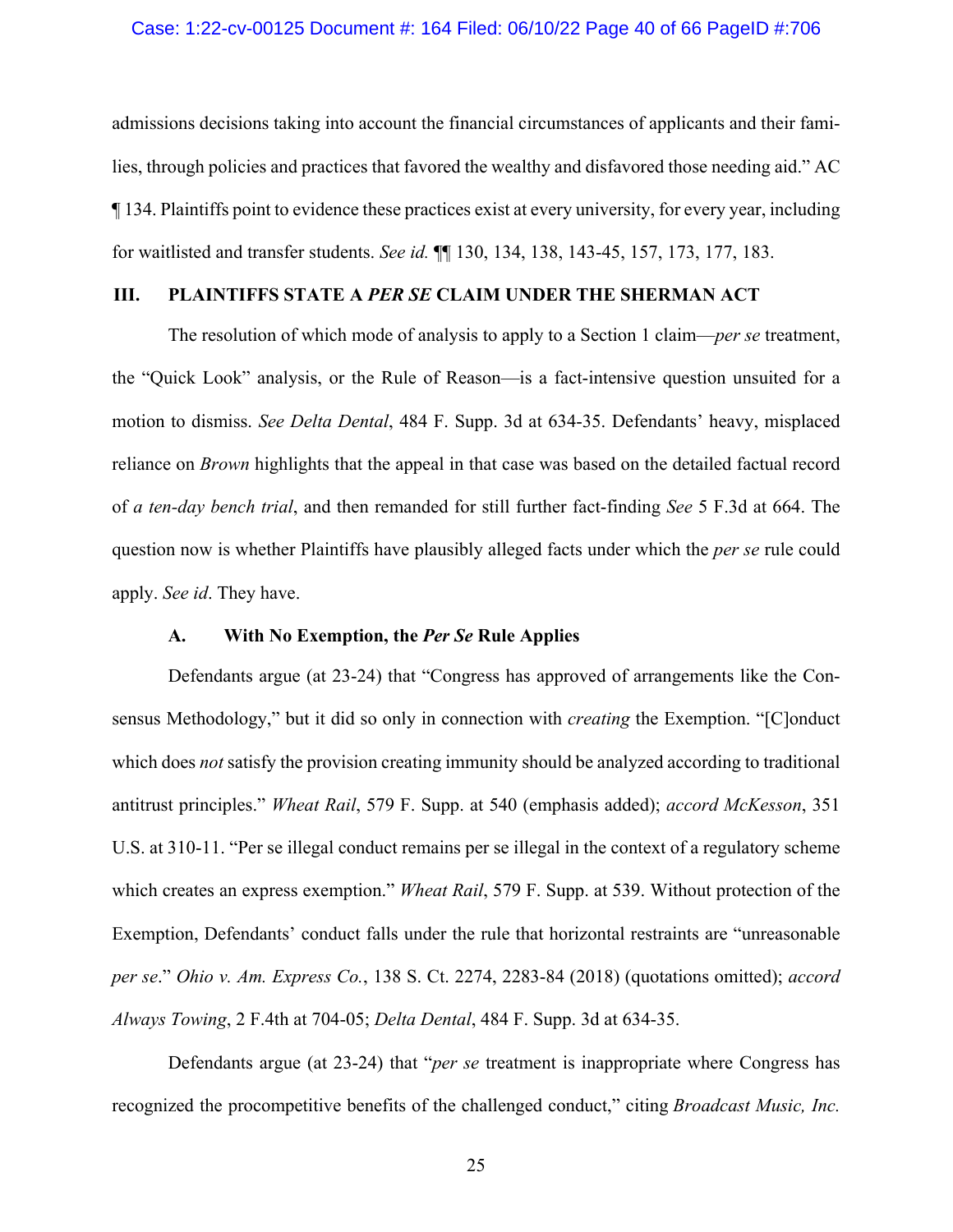### Case: 1:22-cv-00125 Document #: 164 Filed: 06/10/22 Page 41 of 66 PageID #:707

*v. Columbia Broadcasting System, Inc*., 441 U.S. 1, 13 (1979). But Congress never suggested that a price-fixing conspiracy among *non-need-blind* institutions had any redeeming competitive virtues. *Broadcast Music* involved the creation of a blanket license, which was an entirely new product that could not exist without pricing agreements. There is no similar new product here. Even more to the point, the blanket license in *Broadcast Music* conformed to a consent decree; the CM does not conform to the Exemption precisely because it is not exclusively among need-blind institutions that admit all students on a need-blind basis.

Defendants also claim (at 26) that their use of the CM "leaves ample room for competition." However, "it was settled shortly after the Sherman Act was passed that it is no excuse that the prices fixed are themselves reasonable," *Trial Lawyers*, 493 U.S. at 424 (quotations omitted), and, as shown above, it is *per se* unlawful for horizontal competitors to agree to apply a "formula" by which they set prices. This precedent defeats Defendants' suggestion (at 26) that Plaintiffs would have to show "an agreement to engage in coordinated price increases." The Cartel's use of the CM raises, fixes, pegs, or stabilizes prices for financial-aid packages, AC ¶¶ 123, 124, 129, and seeks to "reduce variance" and "diminish or eliminate divergent results," *id*. ¶¶ 126-28. In their own words, Defendants have agreed to "'ask the family to contribute *the maximum that they are capable of, according to that formula*.'" *Id*. ¶ 129 (emphasis added). Defendants ignore (as at 25) that this joint agreement creates a price floor, which is an artificial restriction on competition.13

<sup>&</sup>lt;sup>13</sup> In addition, Defendants do not claim any exception to the *per se* rule. Plaintiffs do not allege, and it would be untrue, that their horizontal agreement is *essential* for Defendants even to offer their educational services, *Am. Needle, Inc. v. NFL*, 560 U.S. 183, 203 (2010); that Defendants would somehow be *unable* to negotiate financial-aid packages with admitted students on an individual basis, *see Broad. Music*, 441 U.S. at 22-23; or that Defendants jointly participate in the marketplace as a *single* competitor and *financial investors* in the Cartel, *Am. Needle*, 560 U.S. at 195-99; *Texaco Inc. v. Dagher*, 547 U.S. 1, 5-6 (2006). Plaintiffs do not allege that Defendants have pooled their profit, shared any risk of loss, or provided a joint product, in competition with some *other* product. *Cf. Dagher*, 547 U.S. at 6.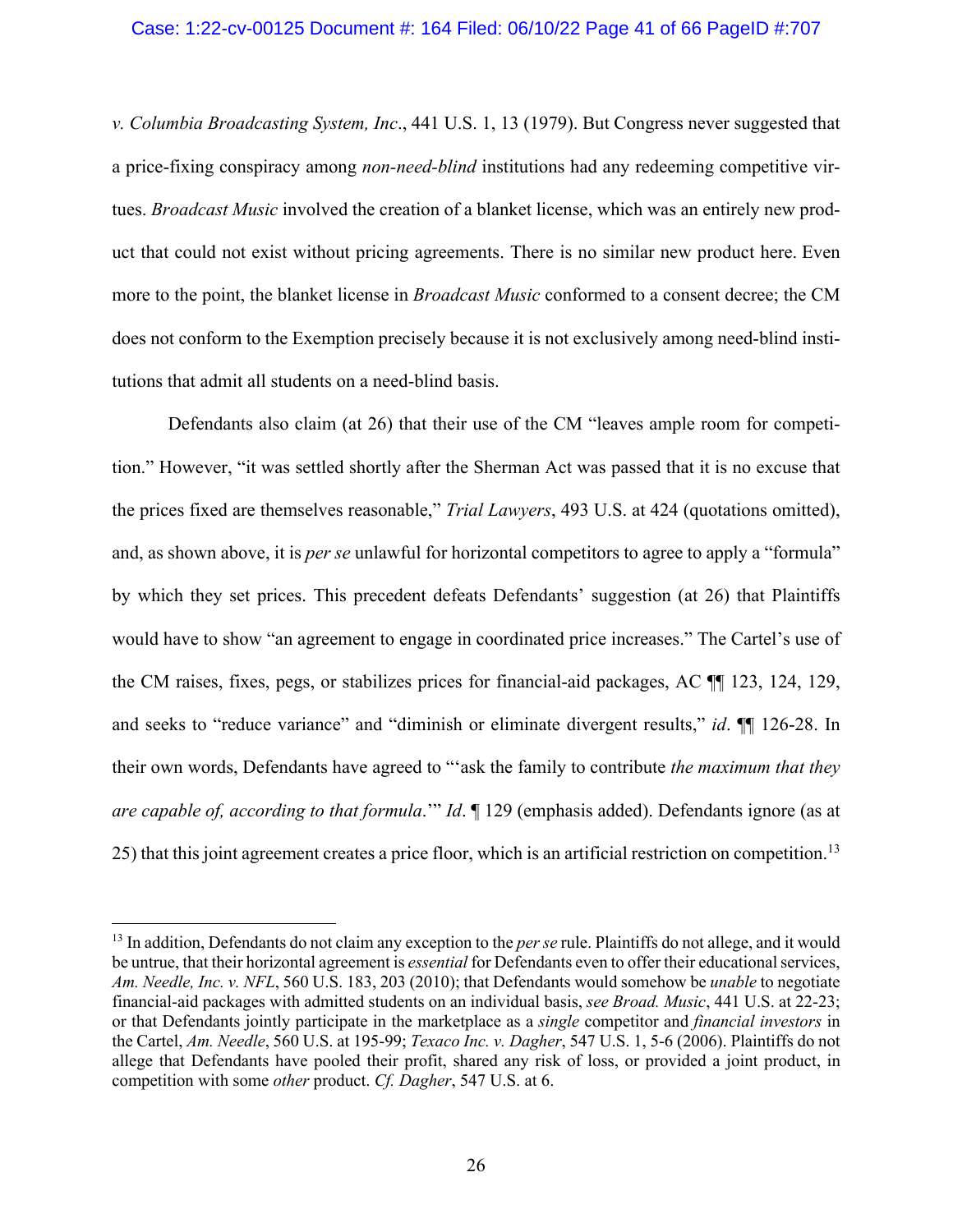## **B. The Third Circuit's** *Brown* **Decision Does Not Preclude** *Per Se* **Treatment**

Defendants (at 23-29) mainly argue against the *per se* rule by citing *Brown*. This decision is no basis for rejecting the *per se* rule here, let alone as a matter of law.

*First*, Plaintiffs plausibly allege facts that are the *opposite* of the rationale for the holding in *Brown*. The Third Circuit treated the Overlap Group as a charitable organization and, in that regard, stated it would not conclude that "commercially motivated conduct of such organizations should be immune from *per se* treatment"; the "*alleged* pure altruistic motive and *alleged* absence of a revenue maximizing purpose" led the court to remand for factual analysis under the Rule of Reason. *Brown*, 5 F.3d at 672 (emphasis added). That analysis never happened, because the case settled. Here, Plaintiffs allege that Defendants engage in "commercially motivated conduct," do *not* behave with "pure altruistic" motives, and *do* act with a "revenue maximizing purpose." AC ¶¶ 129, 131, 134-84, 255-57.

Defendants' agreement to make students and families pay the *maximum* they can afford to pay is commercially motivated, not "altruistic," and is "revenue maximizing." *Id*. ¶¶ 129, 138-38. The same is true for Defendants' efforts to enroll the highest academic performers and studentathletes to maintain the schools' prestige and influence, and thereby attract donations and increase their endowments. *Id*. ¶ 131. Unlike the Overlap Group, the Cartel does not have a collective "policy of allocating financial aid solely on the basis of demonstrated need." *Brown*, 5 F.3d at 674-75; *see also* AC ¶ 254. Instead, at least several Defendants award millions of dollars in athletic and merit scholarships every year. *Id*. ¶ 254. And because Defendants "generated or have the ability to generate revenue that well exceeds expenses on an annual basis," they would have been able to devote more resources for financial aid if they had competed rather than colluded. *Id*. ¶ 257. The same is true of Defendants' use of EM, which has the effect of limiting "the number of financial-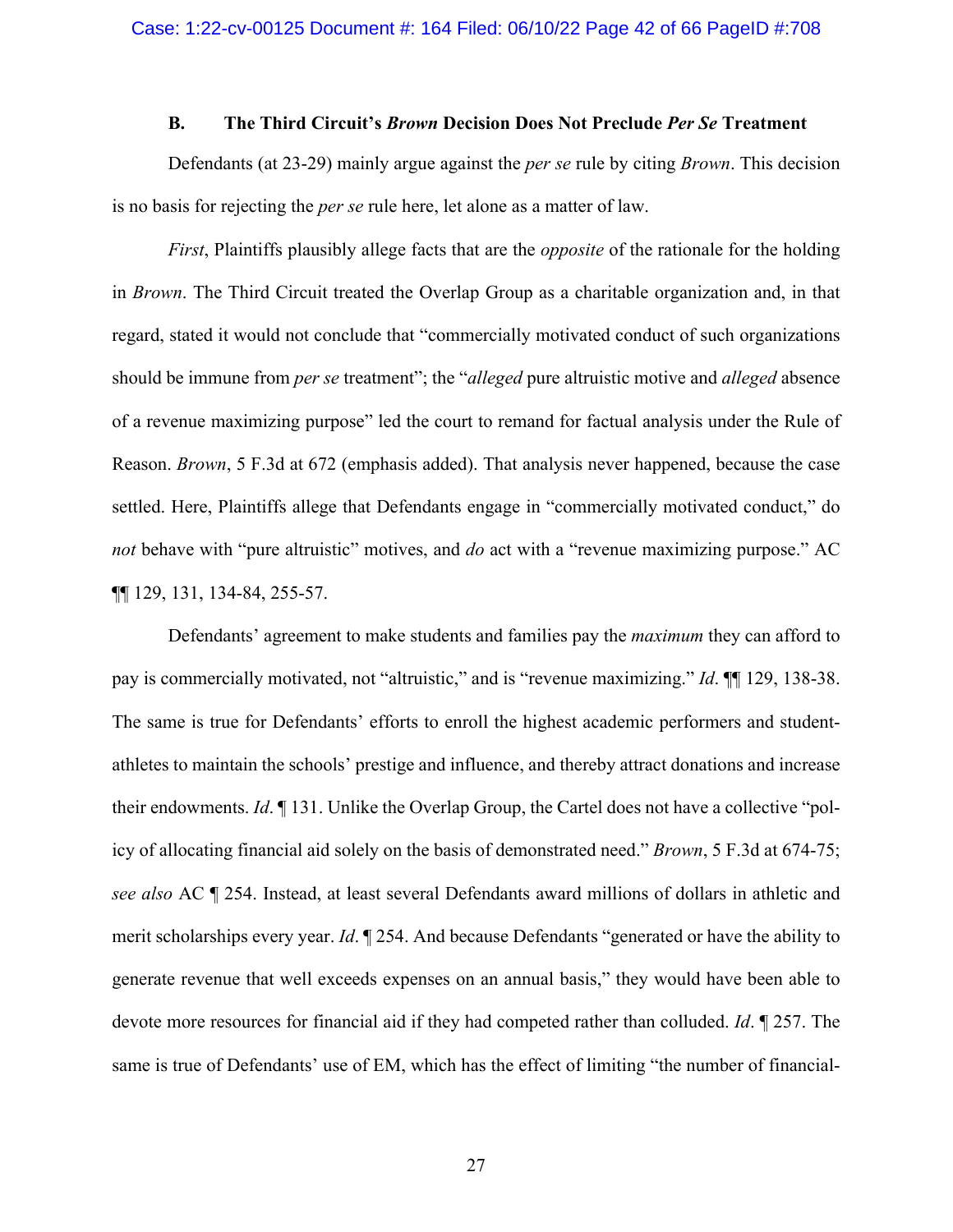## Case: 1:22-cv-00125 Document #: 164 Filed: 06/10/22 Page 43 of 66 PageID #:709

aid-eligible applicants who are admitted to the institution to achieve financial and budgetary objectives." *Id*. ¶¶ 153-63. Defendants' decisions to shield and grow their endowments, rather than provide more scholarship aid or lower prices, further show that they are not driven by a "pure altruistic motive" and that they are "revenue maximizing." *Id*. ¶¶ 258-59. In short, accepting *Brown*'s analysis, under the fact alleged here, counsels in *favor* of the *per se* rule.

*Second*, "[w]hether an antitrust violation exists necessarily depends on a careful analysis of market realities. *If those market realities change, so may the legal analysis*." *Alston*, 141 S. Ct. at 2158 (citations omitted) (emphasis added). Plaintiffs allege that the "market realities" since *Brown* have changed *substantially*. *Cf. id.* ("When it comes to college sports, there can be little doubt that the market realities have changed significantly since 1984."). Defendants cannot reasonably bemoan that they face "the unfortunate fact that financial aid resources are limited," *Brown*, 5 F.3d at 677, where they now have more than *\$233 billion* in assets under management. AC Appendix A, at 72-74. For those Defendants for which operating expense data are publicly available, the growth in the schools' endowments has far outpaced the growth in the schools' annual operating expenses, leaving the endowments an "increasingly ample financial resource for the schools to use to meet the financial needs of their students." AC ¶¶ 255-57. Defendants' lack of a "pure altruistic motive," and successful efforts to be "revenue maximizing," are changed "market realities" that further support application of the *per se* rule.

*Third*, the Third Circuit erred in its analysis of the *per se* rule. <sup>14</sup> The Overlap Group's purported altruism was no basis for avoiding antitrust liability for price fixing: "No matter how

<sup>&</sup>lt;sup>14</sup> Defendants argue (at 26) that the Supreme Court has "favorably described *Brown*," but the Court did no more than cite the case as distinguishing Supreme Court holdings regarding professional associations, *see Cal. Dental Ass'n v. FTC*, 526 U.S. 756, 770-71 (1999), and on grounds that do not apply to Defendants, who do act out of strong economic self-interest.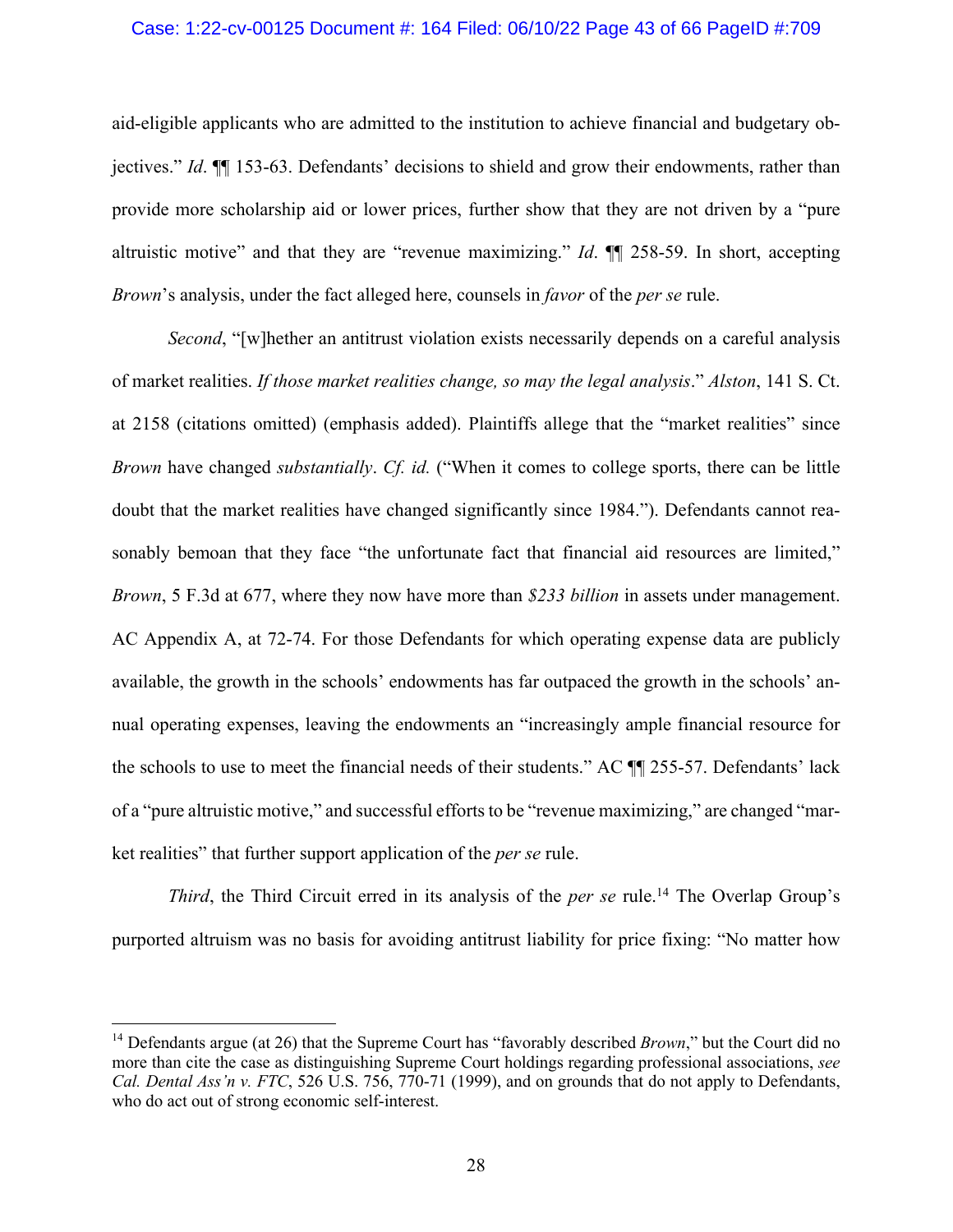## Case: 1:22-cv-00125 Document #: 164 Filed: 06/10/22 Page 44 of 66 PageID #:710

altruistic the motives of respondents may have been, it is undisputed that their immediate objective was to increase the price that they would be paid for their services." *Trial Lawyers*, 493 U.S. at 427. The Third Circuit nevertheless concluded that "when bona fide, non-profit professional associations adopt a restraint which they claim is motivated by public service or ethical norms," then "it is proper to entertain and weigh procompetitive justifications." *Brown*, 5 F.3d at 672. The first flaw in this logic is that the court did not even conclude that the Overlap Group was a "professional association," and it was not. Instead, the court analyzed MIT as a charitable "organization," *id*., but as the court itself acknowledged, *id*., there is no antitrust immunity for non-profit entities. *See Arizona v. Maricopa Cnty. Med. Soc'y*, 457 U.S. 332, 349-52 (1982); *Goldfarb v. Va. State Bar*, 421 U.S. 773, 786-87 (1975). <sup>15</sup> Nor did the court find that the Overlap Group possessed any of the critical characteristics of professional associations. Here, Defendants do not even claim that the Cartel is a "professional association." Plaintiffs are not aware of any case since *Brown* holding that the *per se* rule does not apply to "charitable" or "altruistic" defendants. To the contrary, for example, the courts regularly apply the rule to non-profit hospitals.16

## **C. No Other Precedent Precludes** *Per Se* **Treatment in This Case**

Defendants argue (at 31) that the courts lack significant experience in this area, but the Supreme Court has rejected the notion that the *per se* rule "must be rejustified for every industry

<sup>&</sup>lt;sup>15</sup> The "main efficiency rationale" for applying the antitrust laws to for-profit firms applies equally to nonprofit firms. Thomas J. Philipson & Richard Posner, *Antitrust in the Not-for-Profit Sector*, 52 J. L. & Econ. 1, 18 (Feb. 2009). Citing collusion among universities in particular, the authors conclude: "Because promoting competition turns out to be socially valuable *regardless of the particular objectives of producers,*  the fact that antitrust law does not distinguish between the two sectors is efficient." *Id*. (emphasis added).

<sup>16</sup> *See, e.g.*, *Fleischman v. Albany Med. Ctr.*, 728 F. Supp. 2d 130, 162 (N.D.N.Y. 2010); *Doe v. Ariz. Hosp. & Healthcare*, 2009 WL 1423378, at \*3 (D. Ariz. Mar. 19, 2009); *New York ex rel. Spitzer v. St. Francis Hosp.*, 94 F. Supp. 399, 413 (S.D.N.Y. 2000).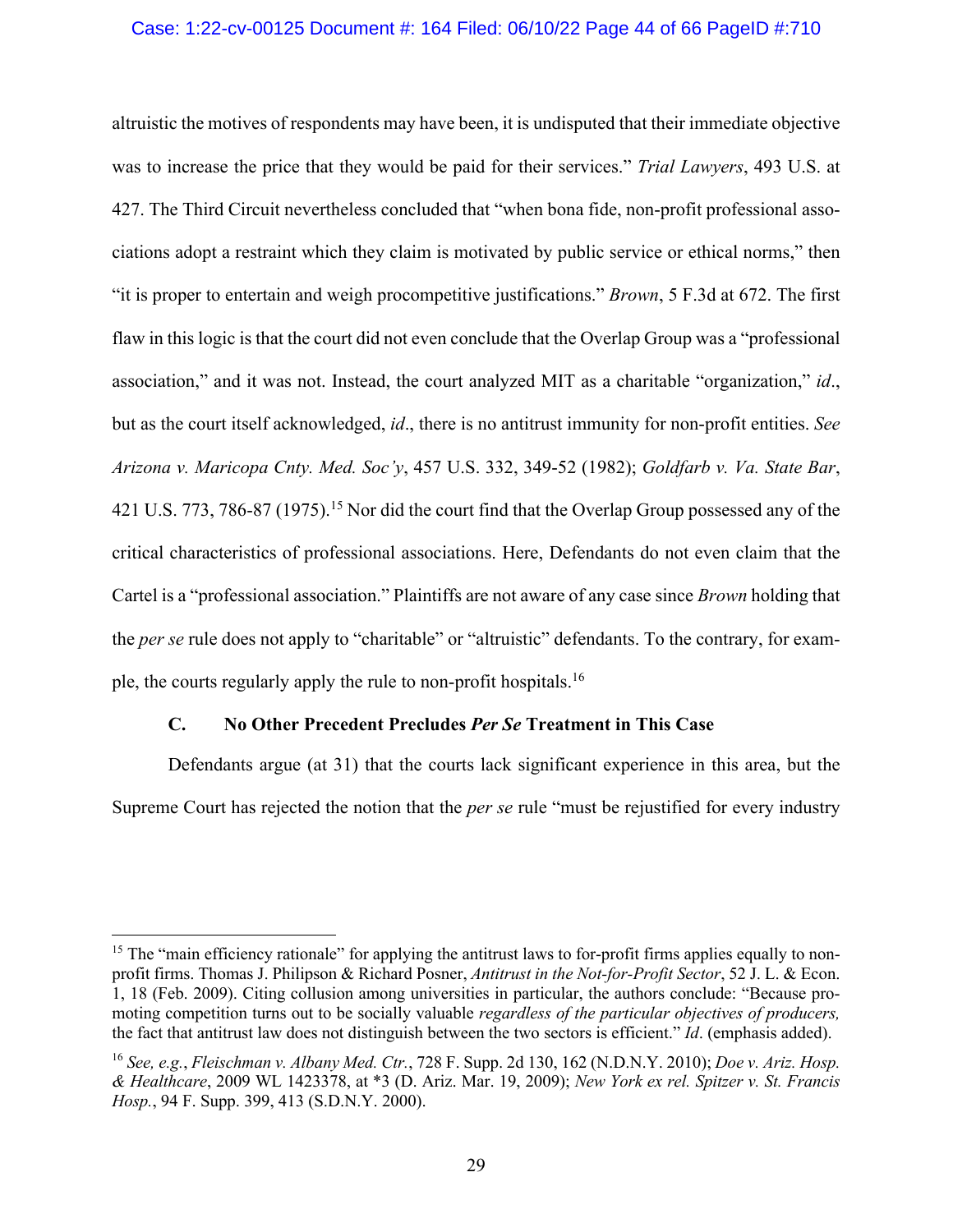## Case: 1:22-cv-00125 Document #: 164 Filed: 06/10/22 Page 45 of 66 PageID #:711

that has not been subject to significant antitrust litigation." *Maricopa*, 457 U.S. at 350-51 (quotations omitted). Defendants' argument "ignores the rationale for *per se* rules, which in part is to avoid the necessity for an incredibly complicated and prolonged economic investigation into the entire history of the industry involved, as well as related industries, in an effort to determine at large whether a particular restraint has been unreasonable." *Id*.; *accord United States v. Joyce*, 895 F.3d 673, 678 (9th Cir. 2018). This case is about price fixing, and whatever "peculiar problems and characteristics" may inform a given marketplace, "the Sherman Act, so far as price-fixing agreements are concerned, establishes one uniform rule applicable to all industries alike." *Maricopa*, 457 U.S. at 349.17

## **D. Plaintiffs' Per Se Claim, At A Minimum, Raises Critical Fact Issues**

"*Per se* rules may require considerable inquiry into market conditions before *the evidence* justifies a presumption of anticompetitive conduct." *NCAA v. Bd. of Regents of Univ. of Okla.*, 468 U.S. 85, 104 n.26 (1984) (emphasis added). The ten-day trial in *Brown*, as noted, illustrates this principle; and even that wasn't enough, as there was a remand for more fact-finding. *See* 5 F.3d at 664. This Court has thus declined to dismiss *per se* claims where discovery would bear on the propriety of applying the rule. *See Delta Dental*, 484 F. Supp. 3d at 634-36. The Court thus need not resolve now which mode of analysis applies. *See City of Rockford v. Mallinckrodt ARD, Inc.*, 360 F. Supp. 3d 730, 754 (N.D. Ill. 2019) (collecting authority). Where Defendants dispute the relevant allegations, Plaintiffs should be permitted discovery on whether and how Defendants

<sup>17</sup> Defendants (at 24) cite *Bunker Ramo Corp. v. United Business Forms, Inc*., 713 F.2d 1272 (7th Cir. 1983), for a contrary proposition, but this decision did not concern any scheme to set, peg, or stabilize prices, and thus the court did not even apply the Sherman Act. *See id*. at 1284. In addition, since that decision, the Third Circuit decided *Brown*, which did not rule out the *per se* rule based on any lack of judicial experience. Defendants' reliance (at 26) on *Cal. Dental*, 526 U.S. at 770-71, is similarly misplaced. That case concerned advertising restrictions intended to prevent consumer fraud and distinguished such provisions from the types of direct agreements to fix prices or discounts at issue here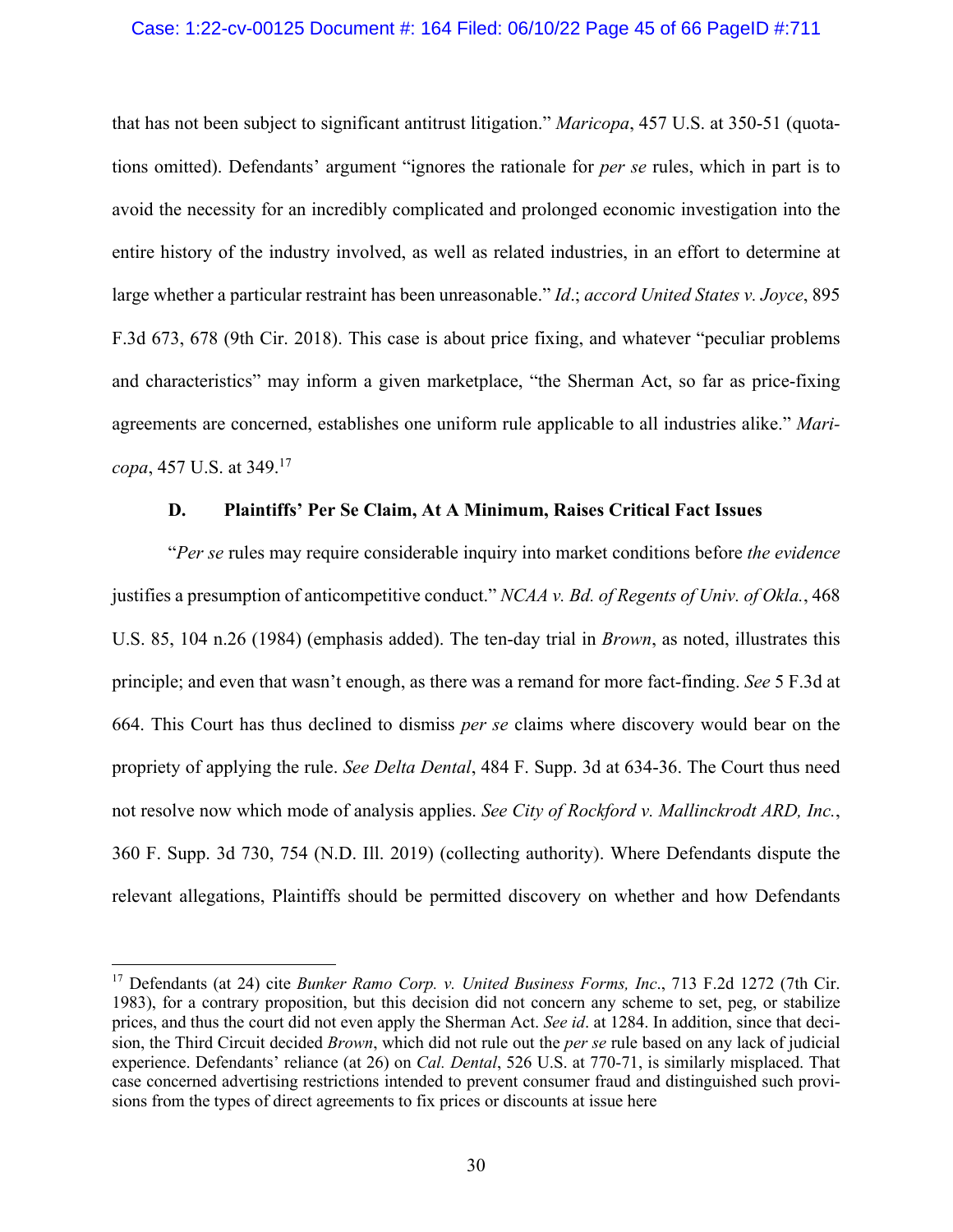could have been applying their price-fixing formula from a "pure altruistic motive" and in the "absence of a revenue maximizing purpose," *Brown*, 5 F.3d at 672, given their increasingly massive revenue generation and longstanding practices of need-aware admissions.<sup>18</sup>

## **IV. IN THE ALTERNATIVE, PLAINTIFFS STATE A CLAIM UNDER THE "QUICK LOOK" OR RULE OF REASON ANALYSIS**

## **A. Plaintiffs State a Claim Under the "Quick Look" Analysis**

Plaintiffs' claims, in the alternative, satisfy the "quick look" approach because Defendants' conduct is clearly anticompetitive. In that situation, the court considers whether the defendants have proffered "plausible" procompetitive effects. *Cal. Dental*, 526 U.S. at 770-71 (under "quick look," there is "no elaborate industry analysis" when "the great likelihood of anticompetitive effects can easily be ascertained); *see also Chicago Prof'l Sports,* 961 F.2d at 674-676 (finding quick-look analysis applicable after rejecting logic of proffered procompetitive justifications).

*First*, Plaintiffs sufficiently allege the Cartel, like nearly all cartels, has significant anticompetitive effects. In addition to the law on the effects of horizontal price-fixing agreements, as shown above, the Cartel *admits* that it reduces variance in prices. AC ¶¶ 126-27. This is plainly anticompetitive. *See, e.g.*, *Wilk v. Am. Med. Ass'n*, 895 F.2d 352, 360 (7th Cir. 1990). Yale has acknowledged the Cartel's harmful effects on prices, AC ¶ 124, and Plaintiffs plausibly allege the Cartel has had substantial anticompetitive effects for all students on financial aid. *Id*. ¶¶ 237-39. In citing (at 27) the existence of schools outside the Cartel, Defendants overlook that Plaintiffs

 $18$  It is readily apparent from Defendants' annual reports, which Plaintiffs will cite in support of their claims, that Defendants are business conglomerates, engaged in multiple lines of business: educational services; medical care (true of nearly all Defendants); government and business supported research; monetization of research through patent royalties and sales; commercial real estate operations; and, through their endowments, private equity, and venture capital.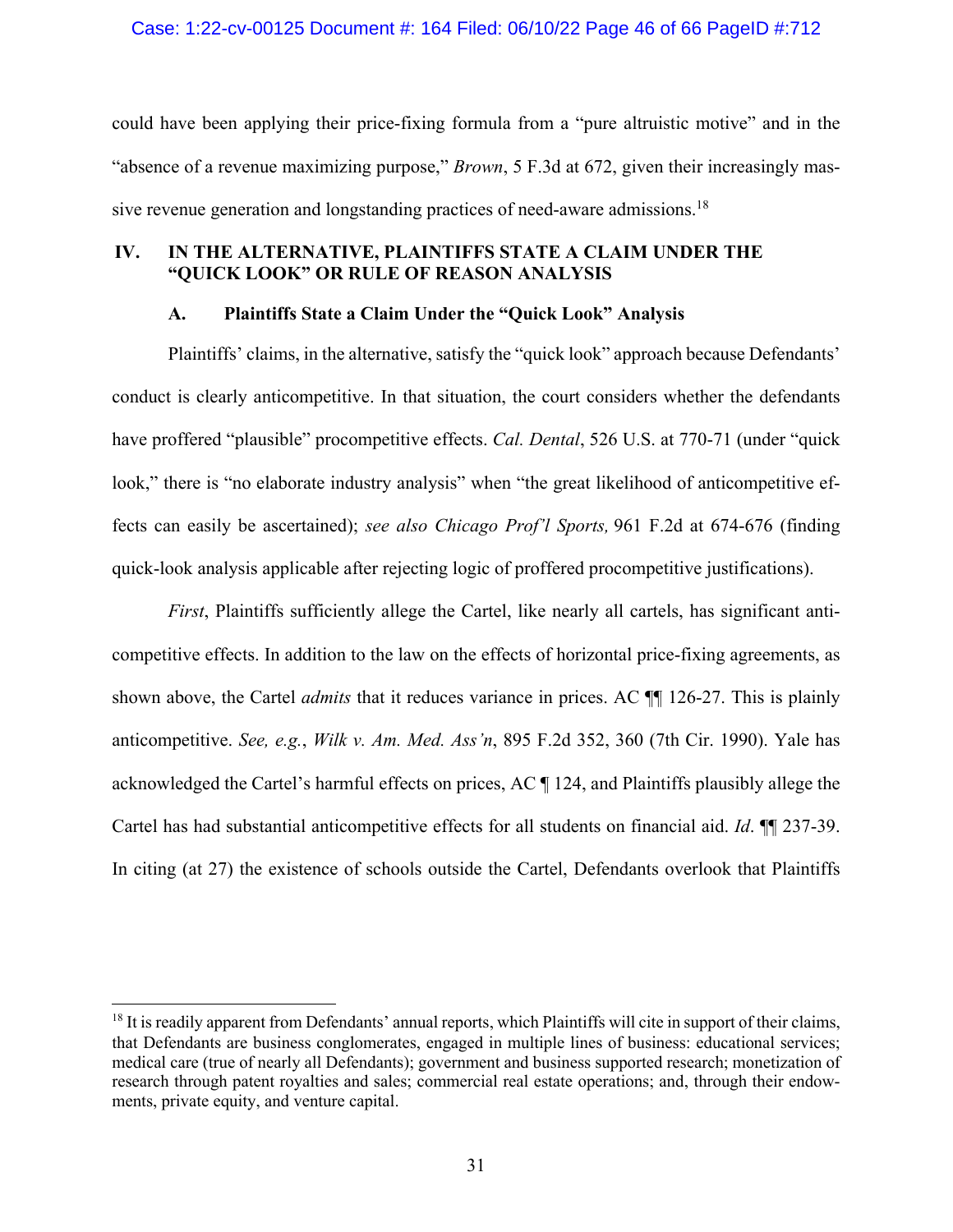### Case: 1:22-cv-00125 Document #: 164 Filed: 06/10/22 Page 47 of 66 PageID #:713

need allege only "the rough contours of a relevant market," not "a precisely defined relevant market." *Republic Tobacco v. N. Atl. Trading*, 381 F.3d 717, 737 (7th Cir. 2004). 19

*Second*, the notion that Defendants' price fixing is entitled to any procompetitive presumption is wrong; such a presumption arises for horizontal competitors only where they collectively offer a product that *would not even exist* without collusion. *See Am. Needle*, 560 U.S. at 203. Nor is there any suggestion in *Brown* that when competing universities engage in price fixing, they are *presumed* to be creating procompetitive effects. *Cf*. *Brown*, 5 F.3d at 664, 674. Defendants cite the 2006 GAO Report, for example, which disclaims that it was "not intended to address whether or not conduct may be taking place that might violate the antitrust laws in the absence of the exemption." 2006 GAO Rpt. at 3. In the report, moreover, the Cartel itself disclaimed that increasing access and affordability was even the point of the Exemption.20

*Third*, the Defendants have the burden to show procompetitive effects. They can only meet this burden by providing *empirical evidence*. *Cal. Dental*, 526 U.S. at 775 n.12 (the "quick look" analysis shifts "to a defendant the burden to show empirical evidence of procompetitive effects"); *see also NCCA*, 468 U.S. at 86. Moreover, a district court cannot resolve the sufficiency of any such evidence on a motion to dismiss. *See, e.g.*, *Allen v. GreatBanc Tr. Co.*, 835 F.3d 670, 676 (7th Cir. 2016); *Butler v. Jimmy John's Franchise, LLC*, 331 F. Supp. 3d 786, 797 (S.D. Ill. 2018).

<sup>19</sup> *Accord P & M Distribs., Inc. v. Prairie Farms Dairy, Inc.*, 2013 WL 5509191, at \*3 (C.D. Ill. Oct. 4, 2013); *Rock v. NCAA*, 2013 WL 4479815, at \*10 (S.D. Ind. Aug. 16, 2013); *Peoria Day Surgery Ctr. v. OSF Healthcare Sys.*, 2009 WL 5217344, at \*5 (C.D. Ill. Dec. 30, 2009).

 $^{20}$  Allowed to comment, and unable to dispute the GAO's finding that the Cartel had no pro-competitive effects, the Cartel wrote: "[W]e did not interpret Congressional intent to have focused on making college more affordable for low-income students or other under-represented groups." 2006 GAO Rpt. at 81.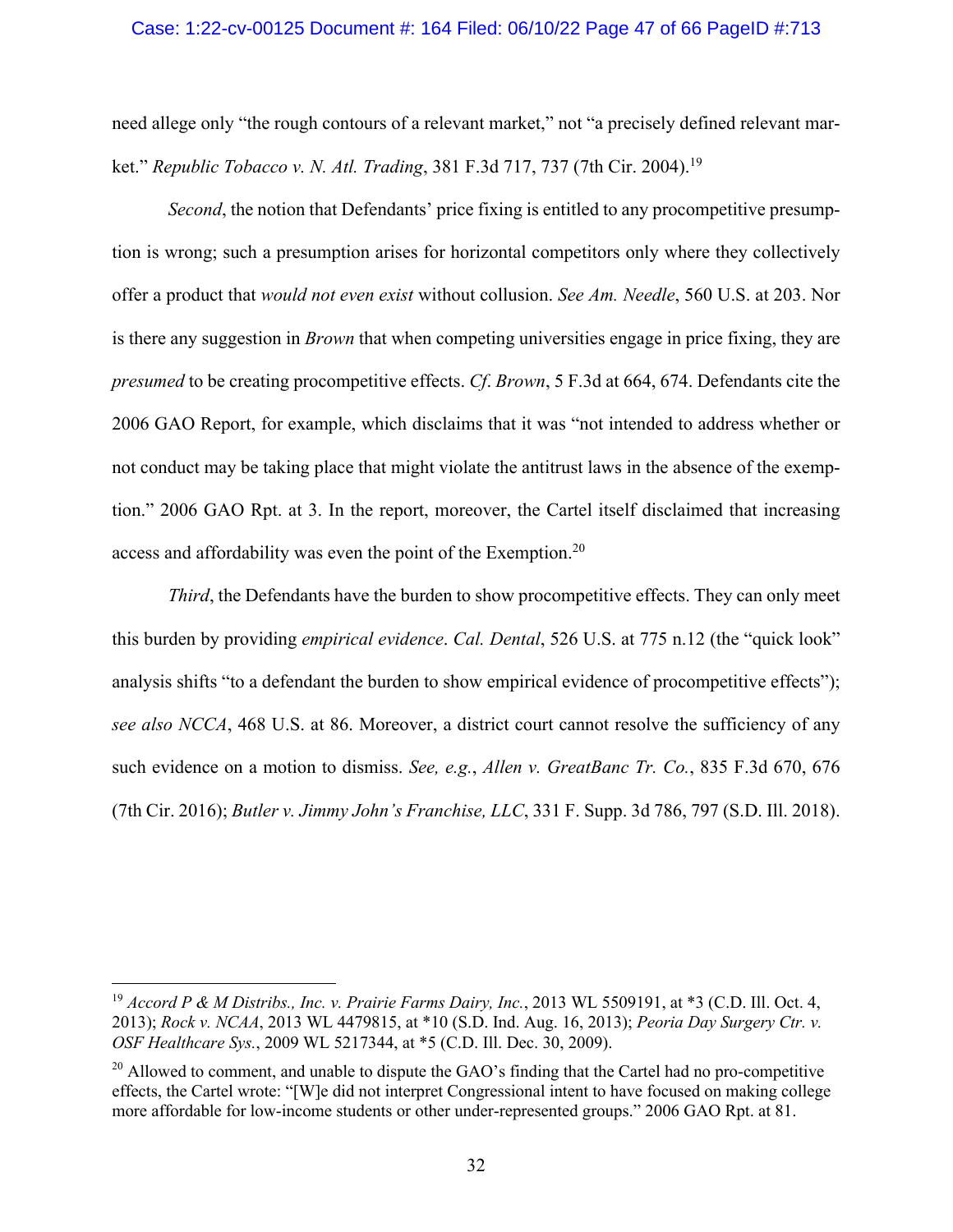## **B. Plaintiffs State a Claim Under the Rule of Reason Analysis**

## **1. Plaintiffs Plausibly Allege Anticompetitive Effects**

If the Rule of Reason applies, Plaintiffs have met their pleading burden because they have alleged anticompetitive effects, both through direct effects on competition and through Defendants' exercise of market power. *See FTC v. Ind. Fed'n of Dentists*, 476 U.S. 447, 461 (1986); *Republic Tobacco*, 381 F.3d at 737. In *Brown,* for example, neither the Third Circuit nor the district court required any formal market definition in assessing competitive effects. Plaintiffs plausibly allege both direct and indirect anticompetitive effects.

**Direct Anticompetitive Effects**. The Cartel has agreed on and jointly implemented and enforced the CM, which has fixed, increased, maintained, and stabilized net prices of attendance at "artificially high, non-competitive levels." AC ¶ 265. This has caused Plaintiffs to pay "more for attendance at Defendants than they would have paid and will pay but for the combination and conspiracy." *Id.* ¶ 266. The Cartel's website itself shows Defendants have eliminated competition in financial-aid offers to coalesce "around a uniform and lower level of aid to all prospective students." *Id*. ¶¶ 125, 127. Yale, Harvard, and Georgetown have all admitted that the Cartel operates to limit the financial aid that the Cartel would otherwise award. *See id*. ¶¶ 124-25, 129. These are directly anticompetitive effects. *See, e.g.*, *Wilk*, 895 F.2d at 360.

Plaintiffs also allege that direct anticompetitive effects resulted in part from Defendants' exchange of confidential and sensitive financial information, which Defendants admit (at 27) occurred. AC ¶¶ 7, 117, 193. Indeed, members of price-fixing arrangements frequently exchange information to police their agreements. *See, e.g. In re Flat Glass Antitrust Litig.*, 385 F.3d 350, 368-69 (3d Cir. 2004). The exchange of price information and other competitive data by horizontal competitors can of itself significantly impair competition and constitute an unreasonable restraint of trade. *See, e.g.*, *United States v. Container Corp*., 393 U.S. 333, 337-38 (1969); *Am. Column &*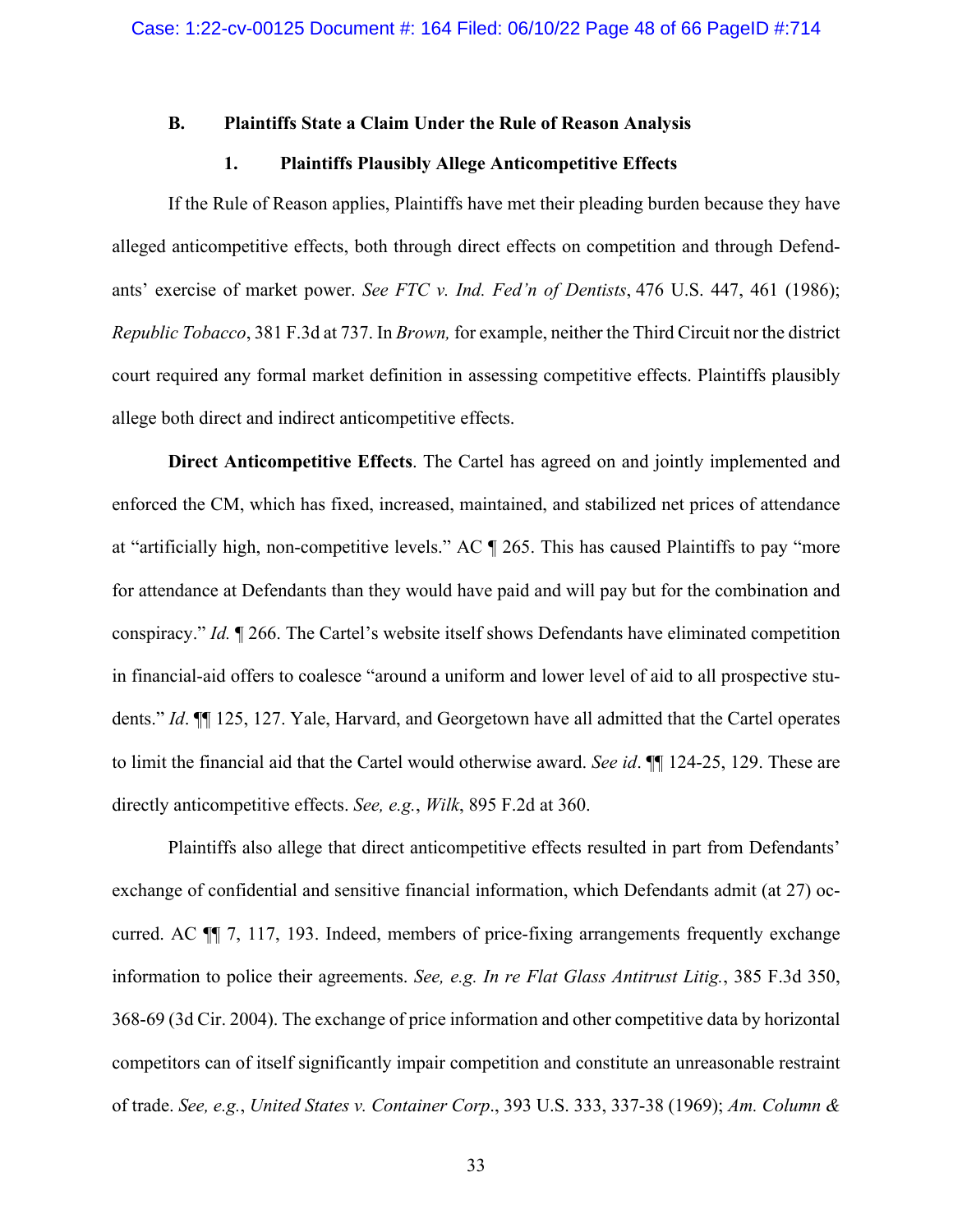*Lumber Co. v. United States*, 257 U.S. 377, 411-12 (1921); *Broiler Chicken*, 290 F. Supp. 3d 772, 781 (N.D. Ill. 2017) (motion to dismiss denied where plaintiffs' price-fixing allegation based, in part, on allegation that defendant chicken producers shared an "unusual" amount of information).

In citing (at 24) the finding in the 2006 GAO Report that "the antitrust exemption did not adversely impact the affordability of colleges and universities," Defendants present extrinsic evidence, which cannot support a motion to dismiss. In addition, the report sheds no light on the anticompetitive impact of the CM over the nearly *two-decade* period at issue here. One, the report was preliminary and covered only a single academic year (2004-05) of CM use. As a result, the report itself admitted that these limitations could "mask" the effects of the CM. 2006 GAO Rpt. at 71. Two, due to data limitations, the report was limited to only six of the Defendants (Cornell, Duke, Georgetown, Notre Dame, Vanderbilt, and Yale). Three, because Congress mandated the report, the Cartel knew it focused on only one year of CM use, which allowed them to account for that fact in making their financial-aid decisions. Four, the report states it was "*not intended to address whether or not conduct may be taking place that might violate the antitrust laws in the absence of the exemption.*" 2006 GAO Rpt. at 3 (emphasis added). Defendants thus address facts that, at minimum, *are* "subject to reasonable dispute." *Munguia*, 2010 WL 3172740 at \*5.

Where Plaintiffs have thus plausibly alleged direct anticompetitive effects, they must allege only "the rough contours of a relevant market, and show that the defendant commands a substantial share of the market." *Republic Tobacco*, 381 F.3d at 737; *see also* Part IV.A, above. Plaintiffs show below that they do define a plausible, conventional market, and Defendants' substantial share of it, but at minimum they have plausibly alleged the "rough contours" of a relevant market.

**Indirect Anticompetitive Effects**. Plaintiffs have plausibly pleaded a relevant market for "undergraduate education at private national universities with an average ranking of 25 or higher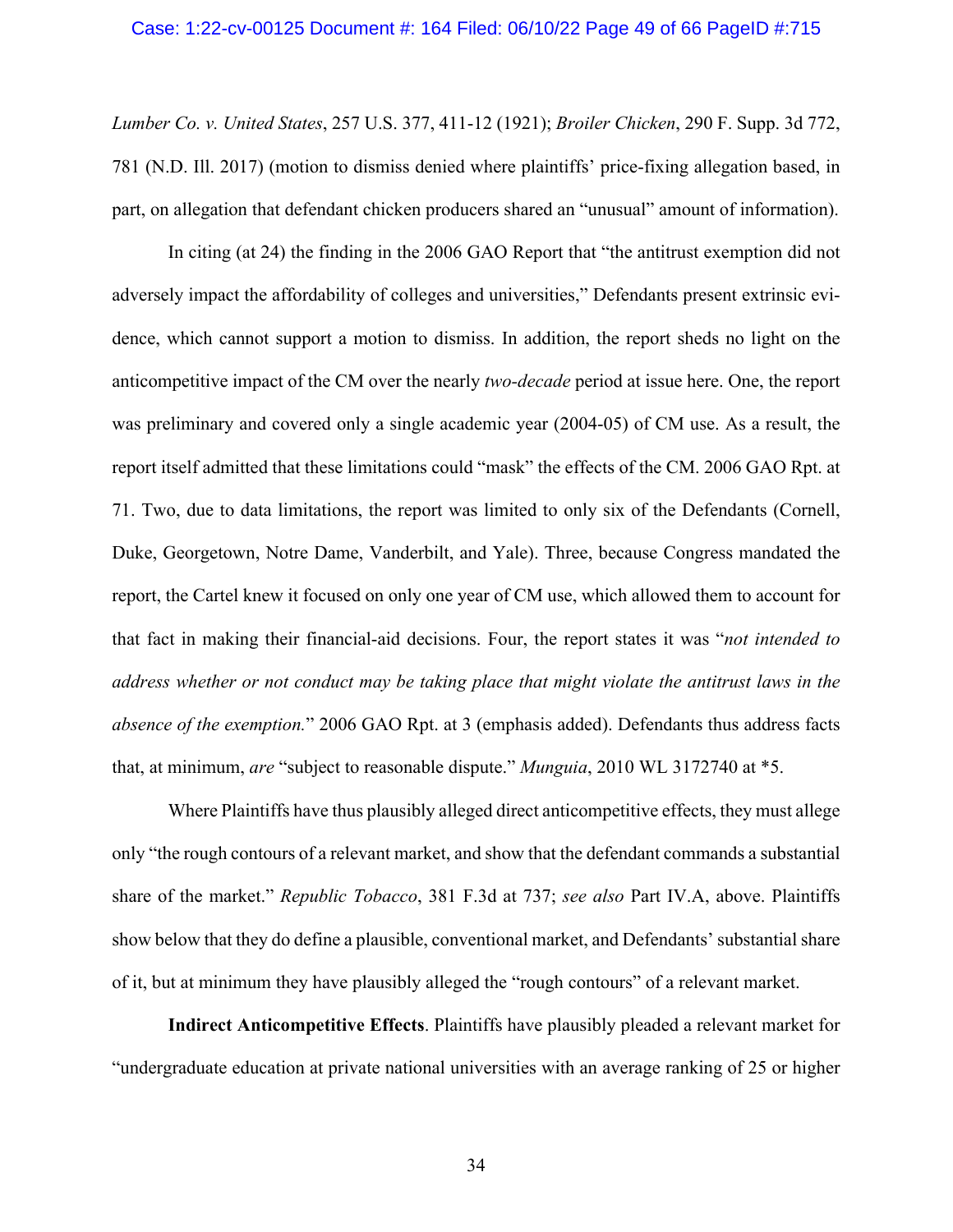### Case: 1:22-cv-00125 Document #: 164 Filed: 06/10/22 Page 50 of 66 PageID #:716

in the U.S. News & World Report rankings from 2003 through 2021 (the most recent year in which Class Members applied to any of Defendants)." AC ¶ 241. Defendants' argument (at 3) that the market must include public universities and liberal arts colleges lacks merit and is premature. On a substantial trial record, for example, *Brown* rejected this argument, holding plaintiffs had demonstrated a relevant market for higher educational consisting of what is commonly referred to as the "Ivy Plus." *Brown*, 5 F.3d at 673. Indeed, the court did *not* require the district court to conduct a detailed market analysis, because the "Overlap Agreement aims to restrain competitive bidding and deprive prospective students of the ability to utilize and compare prices in selecting among schools, it is anticompetitive on its face." *Id*. (quotations omitted). *Brown* further held, without any detailed market analysis, that the Overlap Group, paralleling the Cartel, collectively exerted market power. *Id*. at 666 n.7. These holdings alone show Plaintiffs' relevant market is plausible.

Plaintiffs further allege that two highly respected classification systems, the *Carnegie Classification* and *U.S. News*, classify universities and liberal arts colleges separately. AC ¶ 242.21 Moreover, *Defendants themselves* acknowledge that they compete within the relevant market. *Id*. ¶ 251. Northwestern and Duke identify their competitors and market in a strikingly similar manner as Plaintiffs. *Id*. ¶¶ 248, 251. Indeed, the President of Northwestern identifies as competitors 24 of the 25 universities in the relevant market here. *Id*. ¶ 251. "Industry recognition is well established as a factor that courts consider in defining a market. . . . It is significant because we assume that the economic actors usually have accurate perceptions of economic realities." *Todd v. Exxon Corp.*, 275 F.3d 191, 205 (2d Cir. 2001) (quotations omitted). In addition, Elite, Private Universities possess characteristics, including admission and yield rates, differentiating them from other

<sup>21</sup> Defendants cite a website indicating that *U.S. News* considers the same factors in the weighting of both national universities and liberal arts colleges, https://www.usnews.com/education/best-colleges/articles/how-us-news-calculated-the-rankings, but *U.S. News* then conspicuously ranks them *separately*.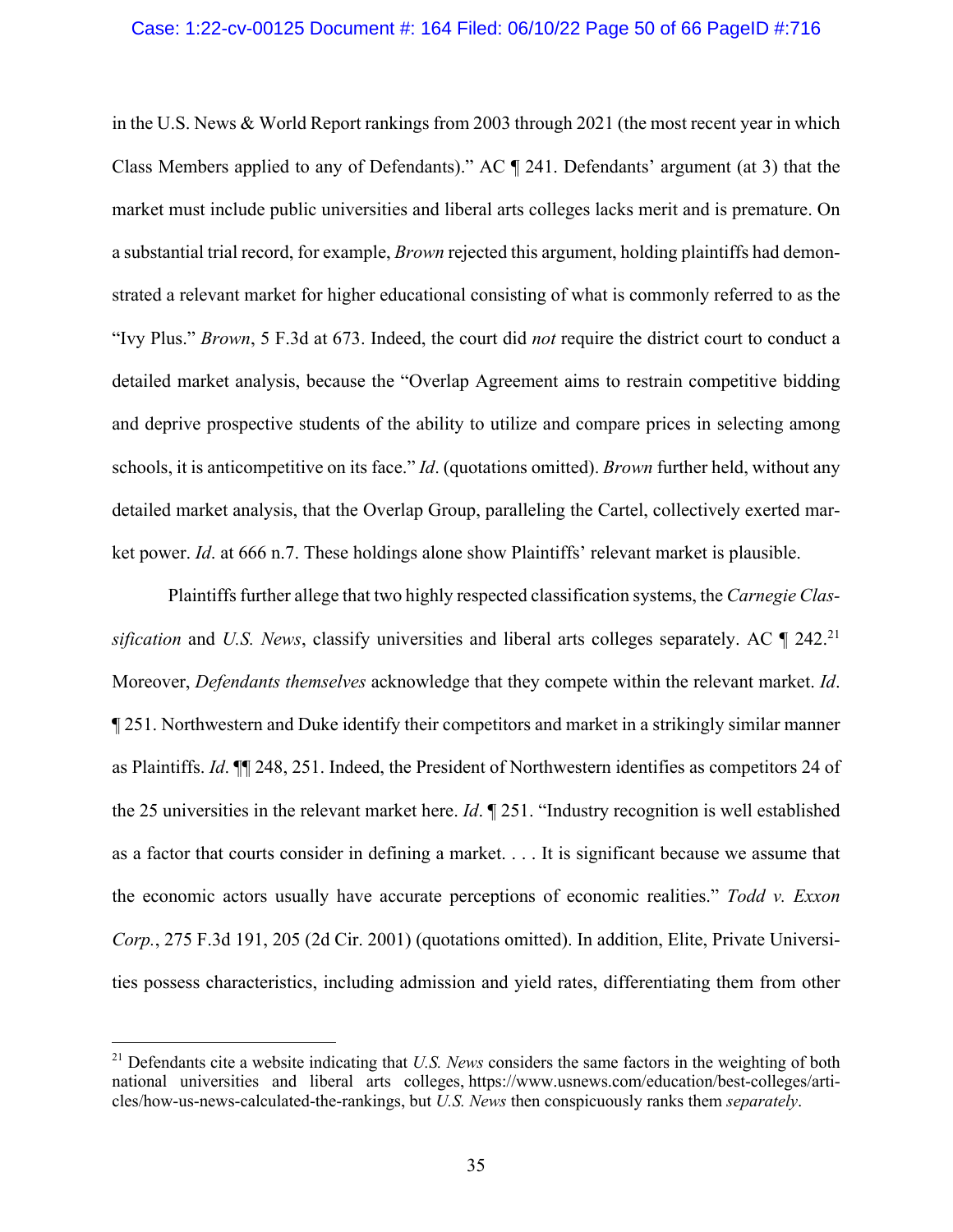## Case: 1:22-cv-00125 Document #: 164 Filed: 06/10/22 Page 51 of 66 PageID #:717

types of schools. AC ¶¶ 244-47, 249. Plaintiffs will also rely on substantial additional evidence supporting their market definition—including Defendants' further *admissions*. 22

On Defendants' argument that non-market schools are substitutes, the relevant question, and a "deeply fact-intensive" one, *Olean Wholesale Grocery Coop., Inc. v. Agri Stats, Inc.*, 2020 WL 6134982, at \*7 (N.D. Ill. Oct. 19, 2020), is whether there is "*sufficient* cross-elasticity of demand." *Todd*, 275 F.3d at 201 (emphasis added). That is, the existence of "some cross-elasticity of demand" between products does not mean they are sold in the same market. *Jamsports & Entmt. LLC v. Paradam Prod'ns*, 2003 WL 1873563, at \*7 (N.D. Ill. Apr. 15, 2003) (Kennelly, J.). The analysis and resolution of these distinctions do not turn on intuition or mere defense arguments; they turn on discovery. <sup>23</sup> They require discovery. *See Olean*, 2020 WL 6134982, at \*7; *Jamsports*, 2003 WL 1873563, at \*6; *see also In re Crude Oil Commodity Futures Litig.*, 913 F. Supp. 2d 41, 54 (S.D.N.Y. 2012) (finding alleged market plausible and explaining that extent of substitutability between products at issue is among the "fruitful areas for discovery").

In *FTC v. Staples, Inc.*, 970 F. Supp. 1066 (D.D.C. 1997), for example, the court recognized a market of "office supply superstores" despite the existence of competing office supply catalogs, Walmart, and other national and local office supply stores that sell similar products. *See id*. at

<sup>22</sup> *See, e.g.*, John J. DeGioia, *Student Town Hall Meeting on the Implications of the Financial Crisis* (Mar. 2, 2009) (Georgetown competes "among the top 25 universities in the nation"); *Need-Blind Admissions and the Drive to Increase Endowed Scholarships* (Oct. 13, 1999) (former Penn President Judith Rodin explains that Penn's peer group in providing financial aid is the "Ivy-plus cohort").

<sup>23</sup> *See Heritage Guitar, Inc. v. Gibson Brands, Inc*., 2022 WL 1954361, at \*4-5 (W.D. Mich. June 6, 2022) (plausible market for "premium" solid-body single and double "cutaway" electric guitars; whether the market should be broadened to include other guitars "need not be determined on the pleadings"); *see, e.g.*, *Photovest Corp. v. Fotomat Corp*., 606 F.2d 704, 713-14 (7th Cir. 1979) (drive-through photo processing distinct from photo processing generally); *Avenet, Inc. v. FTC*, 511 F.2d 70, 77 (7th Cir. 1975) (new parts distinct from rebuilt parts); *In re Local TV Advert. Antitrust Litig.*, 2020 WL 6557665, at \*12 (N.D. Ill. Nov. 6, 2020) (broadcast television spot advertisements distinct from other forms of advertisement); *Olean*, 2020 WL 6134982, at \*7 (turkey-meat consumption in the United States distinct from consuming many other foods); *see also Meyer v. Kalanick*, 174 F. Supp. 3d 817, 827-28 (S.D.N.Y. 2016) (app-generated ride-share services distinct from taxis and car services).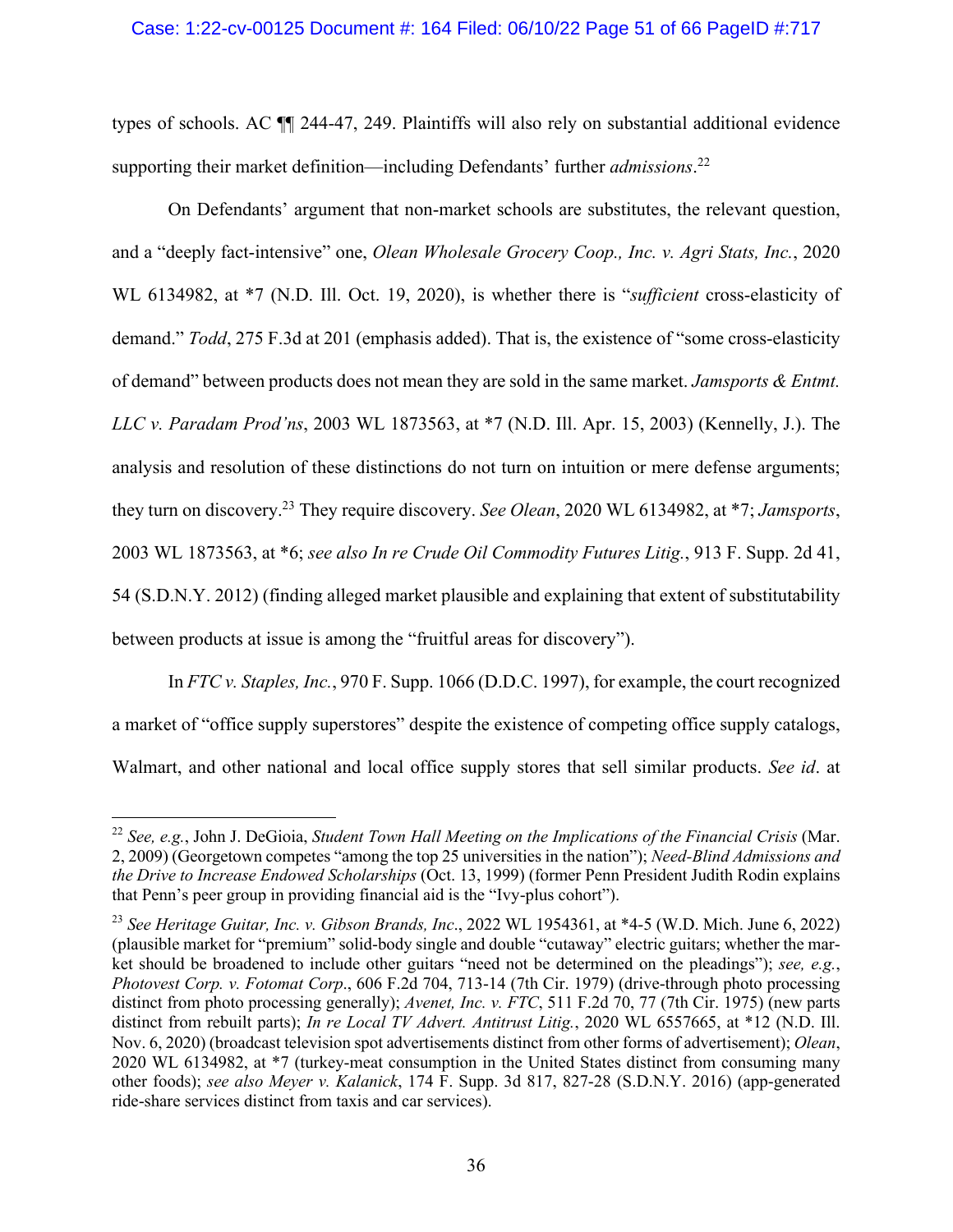## Case: 1:22-cv-00125 Document #: 164 Filed: 06/10/22 Page 52 of 66 PageID #:718

1079-80. The defendants' own documents regarding competitive strategy "focus[ed] primarily on competition from other superstores." Plaintiffs similarly allege Defendants' strategies focus on other Elite, Private Universities. AC ¶ 251. Whatever theoretical degree of competition Defendants allege they face from liberal arts colleges or public universities, students accepted to both Elite, Private Universities and colleges or public universities opt to attend the Elite, Private Universities. Plaintiffs thus plausibly allege, as the FTC showed for the market in *Staples*, 970 F. Supp. at 1079- 80, that a small but significant non-transitory price increase would not lead prospected or admitted students to choose substitutes. AC ¶¶ 243-46.

### **2. Defendants Cannot Show Procompetitive Effects**

Defendants insist (at 1, 24, 29) their use of the CM is procompetitive because it leads to "fairer" results and makes education more accessible. This is essentially the same argument that MIT asserted in *Brown*, and that the Third Circuit remanded for factual development on the premise that horizontal agreement *may* "increase[e] financial aid for needy students." 5 F.3d at 674 (emphasis added). These arguments are no basis for dismissing Plaintiffs' claims.

*First*, as shown above, an affirmative defense does not resolve a motion to dismiss. Where anticompetitive effects exist, the "burden shifts to the defendant to show a procompetitive rationale for the restraint." *Am. Express*, 138 S. Ct. at 2284. The courts do not balance those alleged effects at this stage.24 Indeed, *Brown* did not make findings regarding procompetitive justifications, but instead remanded for further fact-finding.

<sup>24</sup> *See, e.g.*, *Moehrl*, 492 F. Supp. 3d at 782-83 (where defendants argue their alleged actions "have a procompetitive effect on balance, the Court will not consider such arguments at this stage"); *In re Dealer Mgmt. Sys. Antitrust Litig.*, 360 F. Supp. 3d 788, 803 (N.D. Ill. 2019) (same); *Cook Inc. v. Boston Sci. Corp.*, 2002 WL 335314, at \*4 (N.D. Ill. Feb. 28, 2002) (same); *see also Butler,* 331 F. Supp. 3d at 797 (holding "the Court cannot decide at this early stage in the proceedings which rule will apply," where discovery would bear on whether defendant "carries its burden under the quick look approach" to show procompetitive effects).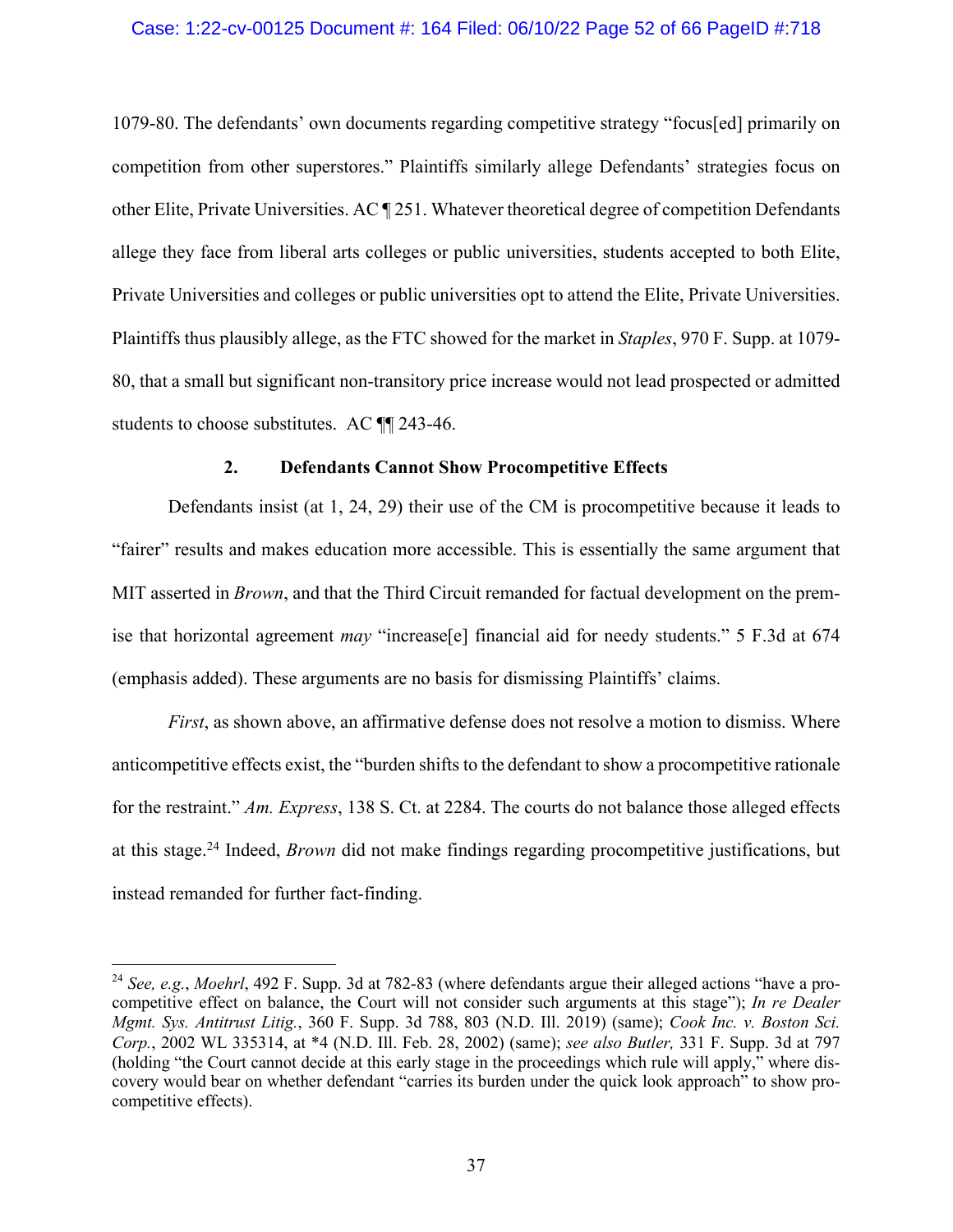## Case: 1:22-cv-00125 Document #: 164 Filed: 06/10/22 Page 53 of 66 PageID #:719

*Second*, any procompetitive effect would not warrant *dismissal*, even if (unlike here) it had been "proven" with "evidence," *Alston*, 141 S. Ct. at 2162, where Defendants could have achieved such benefits through "substantially less restrictive means." *Id*. Plaintiffs plausibly allege that free competition among Defendants was "a reasonable and less restrictive alternative." AC ¶ 258. In claiming (at 1) to improve the "fair and efficient *allocation of aid*" (emphasis added), Defendants assume that their financial-aid budgets were, and still are, *immutably fixed.* That would *not* be the case if Defendants truly competed on price. *See Brown*, 5 F.3d at 679 (less restrictive means include "the free market coupled with MIT's institutional resolve"). Based on public information, if Defendants increased their annual spending rate from their unrestricted endowments from the current 4.5 percent annually to 6.5 percent,<sup>25</sup> then 9 of the 17 Defendants need not charge *anything at all* to their current students on financial aid, while the net price at the 8 others would fall by an average of almost \$12,000 annually. (Litan Decl. Ex. F.) Defendants could do all this and *still grow their endowments*, since their long-run annual rate of return is between 8.4 and 10 percent.26

## **V. THE DEFENDANT-SPECIFIC ARGUMENTS ARE NO BASIS FOR DISMISSAL**

## **A. Brown, Chicago, and Emory's "Withdrawal" Argument Fails**

BCE argue (at 1-3) they "withdrew" from the Cartel more than four years before the Complaint, making the claims against them untimely. This argument fails. *First*, withdrawal from a conspiracy is an affirmative defense, *Smith v. United States*, 568 U.S. 106, 112 (2013), and the

 $25$  The 4.5 percent spending average is for schools with endowments of \$1 billion or more, from American Council on Education, *Understanding College and University Endowments* 13 (2021), https://www.acenet.edu/Documents/Understanding-College-and-University-Endowments.pdf.

<sup>&</sup>lt;sup>26</sup> The 8.4 percent figure is the 10-year average for 774 colleges, universities, and affiliated foundations from 2011 through 2020. NACUBO, *U.S. Educational Endowments Report 5.3 Percent Average Return in FY 2019* (Jan. 30, 2020), https://www.nacubo.org/Press-Releases/2020/US-Educational-Endowments-Report-5-3-Percent-Average-Return-in-FY19. Ivy league endowments earned a 10.9 percent rate of return from 1992 through 2013. Peter Mladina, Charles Grant, and Abdul Nimeri, *Illuminating the Returns of Elite Investors* (Apr. 2014), https://www.northerntrust.com/documents/commentary/investment-commentary/illuminating-returns-elite-investors.pdf.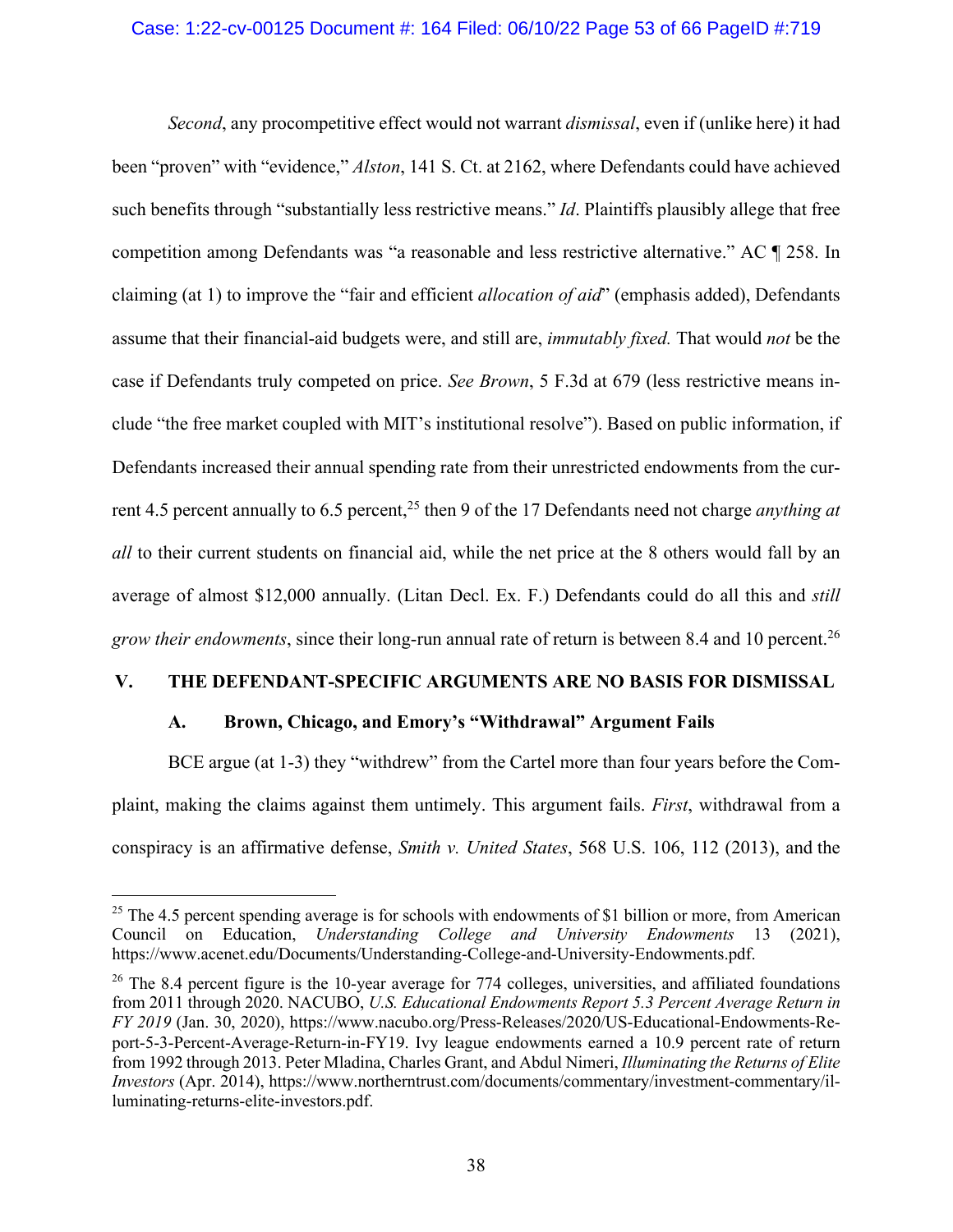### Case: 1:22-cv-00125 Document #: 164 Filed: 06/10/22 Page 54 of 66 PageID #:720

disposition of an affirmative defense is not a proper subject on a motion to dismiss. *Allen*, 835 F.3d at 676. Whether a conspirator has withdrawn is a classic issue of fact. *See, e.g.*, *Winn-Dixie Stores, Inc. v. E. Mushroom Mktg. Coop.*, 2021 WL 409982, at \*4-5 (E.D. Pa. Feb. 5, 2021) (summary judgment); *see also United States v. Bafia*, 949 F.2d 1465, 1480 (7th Cir. 1991); *Wolf v. City of Chicago Heights*, 828 F. Supp. 520, 523 (N.D. Ill. 1993).

*Second*, BCE bear the burden of proving they acted to defeat or disavow the purpose of the conspiracy. *Smith*, 586 U.S. at 113-14; *Watson Carpet & Floor Covering, Inc. v. Mohawk Indus*., 648 F.3d 452, 457-58 (6th Cir. 2011). BCE attempt to distinguish *Smith* by contending withdrawal is an affirmative defense only for criminal conspiracies. They cite no case law for this distinction; there is none. The Sixth Circuit rejected this argument in *Watson Carpet*, reasoning that requiring a criminal defendant to bear the burden of proof of withdrawal is equally sensible for a civil defendant. *See* 648 F.3d at 457-58; *see also Winn-Dixie*, 2021 WL 409982, at \*4-5. 27

*Third*, BCE have not met their burden. BCE cite extrinsic evidence the Cartel's website stopped listing them, but even if that signaled the end of their involvement in the conspiracy, it is not "withdrawal." *United States v. Sax*, 39 F.3d 1380, 1386 (7th Cir. 1994). The conspirator must *also* perform an affirmative act to defeat or disavow the unlawful goal of the conspiracy. *United States v. Nagelvoort*, 856 F.3d 1117, 1128-29 (7th Cir. 2017). That act must be either alerting government authorities about the unlawful conduct or communicating to each of the other conspirators that the member has disavowed the conspiracy and its goals. *Sax*, 39 F.3d at 1386; *see* 

<sup>27</sup> BCE's reliance on *McGarry & McGarry, LLC v. Bankr. Management Solutions, Inc*., 937 F.3d 1056 (7th Cir. 2019), is misplaced. The court was not discussing antitrust injury as an element of the cause of action but rather whether the plaintiff had antitrust standing. BCE's citation to *Krause v. Perryman*, 827 F.2d 346 (8th Cir. 1987), also is inapplicable, because the court was not discussing the elements of a Section 1 claim.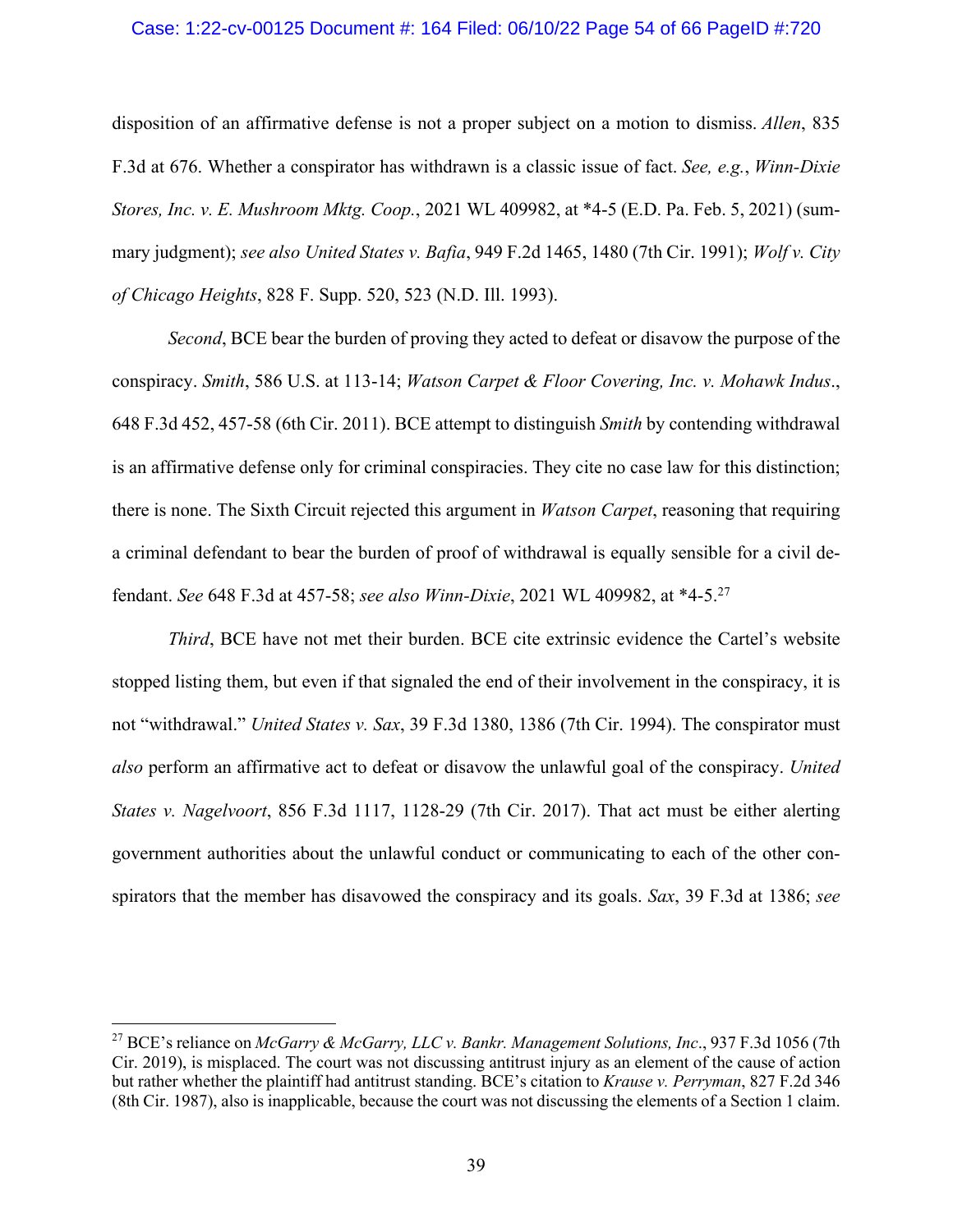#### Case: 1:22-cv-00125 Document #: 164 Filed: 06/10/22 Page 55 of 66 PageID #:721

*also United States v. Vallone*, 698 F.3d 416, 494 (7th Cir. 2012), *vacated on other grounds sub nom., Dunn v. United States*, 570 U.S. 901 (2013). BCE have not cited any such evidence.

Instead, BCE argue that Plaintiffs originally alleged that BCE "evidently" withdrew, but Plaintiffs did *not* allege—because it would have been untrue—that BCE had either alerted government authorities about the unlawful conduct or communicated to each of the other conspirators that they had abandoned the conspiracy and its goal. BCE also overlook the reasonable inference that Plaintiffs concluded for its controlling pleading that BCE had *not* withdrawn. On a motion to dismiss, the court gives effect to the current pleading. *Scott v. Chuhak & Tecson*, 725 F.3d 772, 782-83 (7th Cir. 2013). <sup>28</sup> If BCE did proffer any evidence of their withdrawal and disavowal, moreover, Plaintiffs would be entitled to discovery on the issue.

## **B. JHU's Particular Arguments Are No Basis for Dismissal**

In the BCEJ brief, JHU argues (at 5) that it cannot be liable for the Cartel's acts before it joined, and that Plaintiffs cannot pursue their claims against it because no named Plaintiff was or is a student at JHU. These arguments fail.

*First*, one who joins an existing conspiracy becomes as liable for its misconduct as the existing members. *See United States v. Bengis,* 783 F.3d 407, 413 (2d Cir. 2015); *United States v. Cerrito*, 413 F.2d 1270, 1272 (7th Cir. 1969). The new conspirator becomes a party to and responsible for the other conspirators' prior and subsequent acts. *United States v. Hayes*, 391 F.3d 958, 963 (8th Cir. 2004) (a person who knowingly, voluntarily and intentionally joins an existing conspiracy is responsible for all of the conduct of the co-conspirators from the beginning of the conspiracy); *Hawk v. Perillo*, 642 F. Supp. 380, 387 (N.D. Ill. 1986).

<sup>&</sup>lt;sup>28</sup> BCE cite *Tamayo v. Blagojevich*, 526 F.3d 1074 (7th Cir. 2008), but the court held only that the plaintiff's deletion of certain facts from the original complaint did not save the amended complaint from dismissal because *both* versions of the complaint failed to plead the requisite elements of the claim. *Id*. at 1083-92.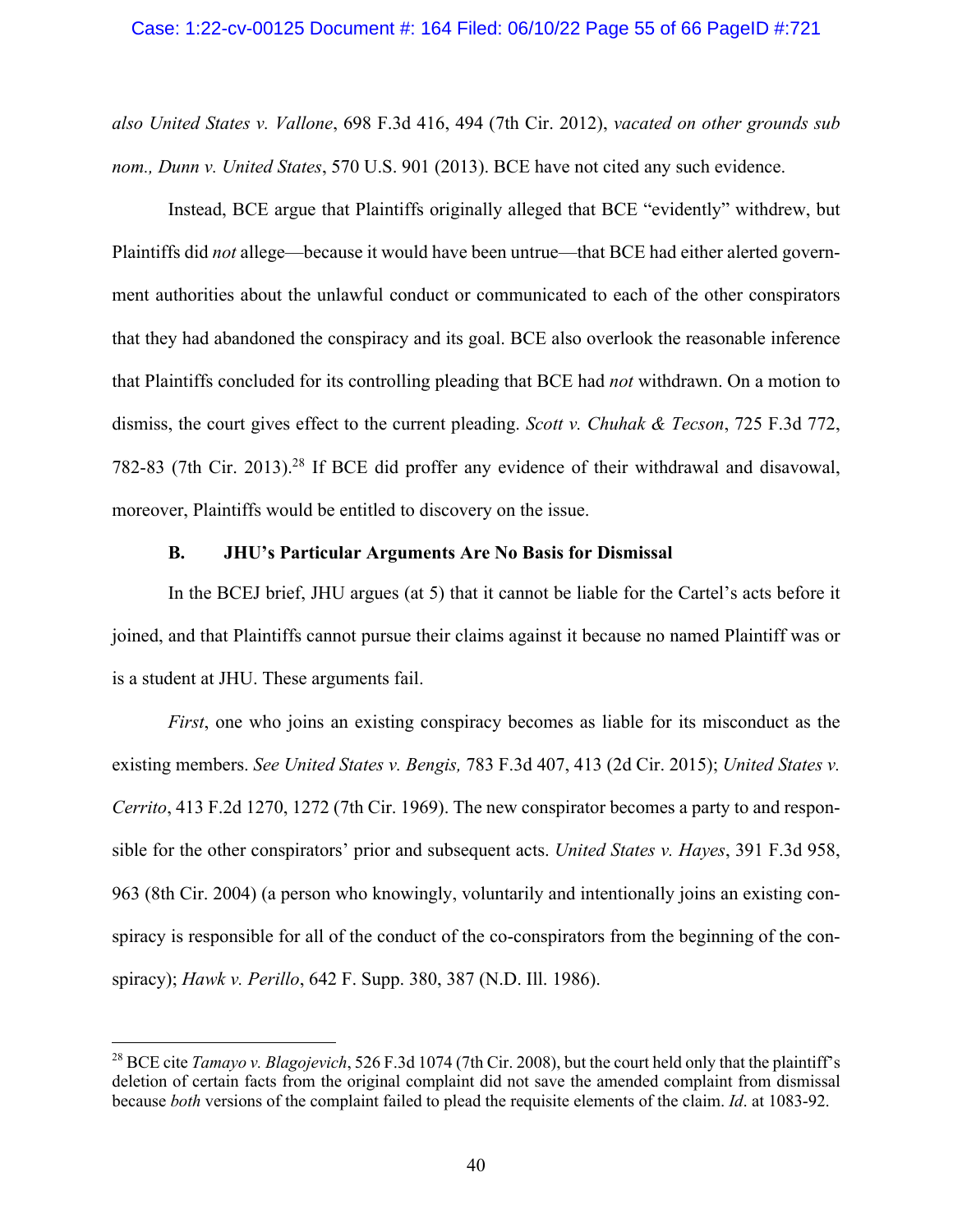### Case: 1:22-cv-00125 Document #: 164 Filed: 06/10/22 Page 56 of 66 PageID #:722

JHU wrongly argues (at 5) that to be held liable for the prior acts of the co-conspirators, it would have had to have actual knowledge that those acts were *unlawful* and cites to *Havoco of America, Ltd. v. Shell Oil Co.*, 626 F.2d 549 (7th Cir. 1980). *Havoco* instead held that "a coconspirator who joins a conspiracy *with knowledge of what has gone on before and with an intent to pursue the same objectives* may, in the antitrust context, be charged with the preceding acts of its co-conspirators." *Id*. at 554 (emphasis added). This standard concerns knowledge of what the conspiracy was doing, not whether its acts were unlawful. Indeed, *Havoco* cites *Industrial Building Materials, Inc. v. Interchemical Corp.*, 437 F.2d 1336, 1343 (9th Cir. 1970), which held that the plaintiff had the right to prove at trial the agreement by the late-comer to become part of the conspiracy and, if proven, that defendant would be *retroactively liable* for the damages flowing from that conspiracy. Further, it is not essential for conspirators to have actual knowledge of the specific acts or the unlawfulness of the acts of their co-conspirators. *Sandoval-Curiel*, 50 F.3d at 1392; *Ras*, 713 F.2d at 314. In addition, Plaintiffs plausibly allege that JHU was aware of the Cartel and its purposes and intended to pursue the same ends. AC ¶¶ 102, 193.

*Second*, Plaintiffs are entitled to sue JHU, even if none of the named Plaintiffs are enrolled at JHU, because the Cartel members are jointly and severally liable. This makes JHU liable to the unnamed class members enrolled at JHU and to those enrolled at any of the Cartel members as of class certification. *See id*. ¶ 220; *see, e.g.*, *Greene v. Will*, 2013 WL 11233976, at \*2 (N.D. Ind. Apr. 16, 2013) (a class period defined "to the present date" ends on "the particular date the formal class certification order is issued"). "Because antitrust liability is joint and several, a Plaintiff injured by one Defendant as a result of the conspiracy has standing to represent a class of individuals injured by any of the Defendant's co-conspirators." *In re NASDAQ Mkt.-Makers Antitrust Litig.*, 169 F.R.D. 493, 508 (S.D.N.Y. 1996); *accord* NEWBERG ON CLASS ACTIONS § 2:3 (2020).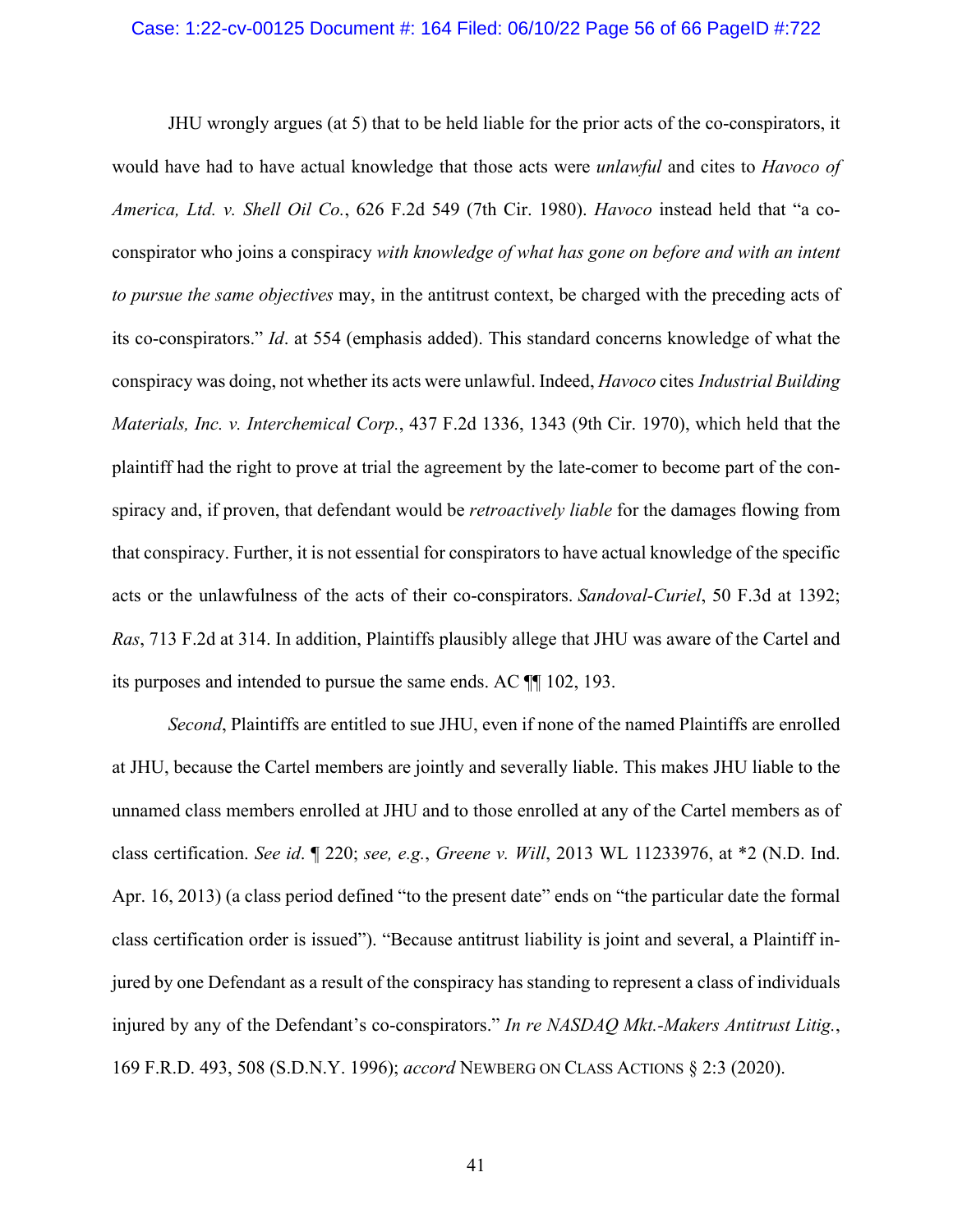### Case: 1:22-cv-00125 Document #: 164 Filed: 06/10/22 Page 57 of 66 PageID #:723

JHU is also wrong to suggest (at 5) that Plaintiffs claim injuries arising solely out of aid given to students during their first year. Plaintiffs seek damages for students who received financial aid and paid tuition to any Defendant at any time during the relevant period. The class members' injuries plausibly extend throughout their entire enrollment during which they receive financial aid, as the CM was used to calculate the financial aid awards given to the students during each year of their enrollment. *See* AC ¶ 266. In addition, two named Plaintiffs, Savannah Rose Eklund and Alexander Leo-Guerra, are enrolled at and expect to graduate from Columbia and Duke, respectively, in 2023. *Id*. ¶¶ 19, 21. These Plaintiffs may recover against JHU because the awards they received, and will continue to receive since JHU joined, are suppressed as a result of the conspiratorial acts for which JHU is jointly and severally liable.

*Third*, where there is a common scheme subject to common proof, or a "juridical link," the named plaintiffs' standing to sue all the defendants is an issue for class certification. *Snyder v. U.S. Bank N.A*., 387 F. Supp. 3d 867, 873 (N.D. Ill. 2019) (Kennelly, J.); *see also In re Opana ER Antitrust Litig.*, 162 F. Supp. 3d 704, 722 (N.D. Ill. 2016) (analyzing whether the named plaintiffs may assert the rights of absent class members under Rule 23). If certification is granted, the court may then analyze standing against particular defendants. *Snyder*, 387 F. Supp. 3d at 873. With respect to prospective certification, moreover, JHU has harmed all Class members who received financial aid in 2021-22 and 2022-23, and thus is properly a defendant on that basis alone. Class members who enrolled at JHU (or another Defendant) beginning in 2021-22 or 2022-23 do not have interests at odds with other class members—and JHU does not argue that they do.<sup>29</sup>

<sup>&</sup>lt;sup>29</sup> JHU cannot mean that the named Plaintiffs must be current students to seek damages; that would lead to the absurd result that Defendants could avoid liability if the case were not resolved before the named Plaintiffs graduated. Even as to injunctive relief, "when the claim on the merits is capable of repetition, yet evading review, the named plaintiff may litigate the class certification issue despite loss of his personal stake in the outcome of the litigation." *Wacker Drive Exec. Suites, LLC v. Jones Lang LaSalle Ams. (Ill.)*,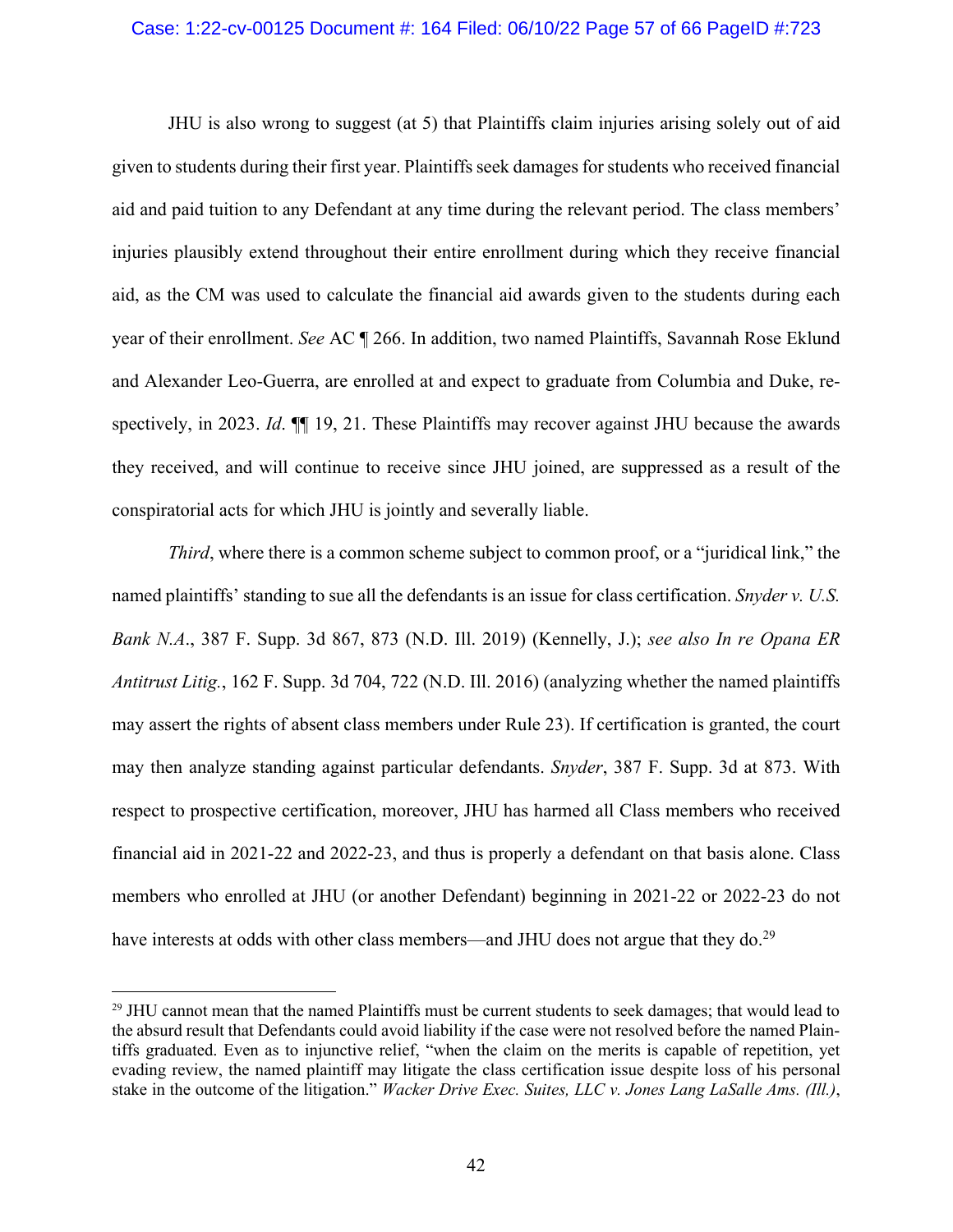## **C. Yale's Particular Arguments Are No Basis for Dismissal**

Yale argues in own brief (at 1-2) that because it stopped using the CM in 2008 or 2009, and because Plaintiffs supposedly have not alleged that Yale resumed using the CM, Yale cannot be liable for the damages the Cartel has caused. This is wrong on all counts.

*First*, as a factual matter, although Yale claims it has not been using the CM, its prior public statements are to the contrary, AC ¶¶ 123-24, as Plaintiffs repeatedly point out. Yale described the CM as a "one needs-analysis formula that *everyone* has to sign on to." *Id*. ¶ 124 (emphasis added). The reasonable inferences are that Yale had used the CM, knew the Cartel's purpose, and intended to advance that purpose. In addition, Yale admits it has been in the Cartel since 2018, *id*. ¶¶ 123- 24, which means it continued to understand and advance the Cartel's objectives. *See also id*. ¶¶ 115, 128 (through their membership, all members of the 568 Group use the CM).<sup>30</sup> At the very least, the extent to which Yale continued to use the CM after 2018, and furthered the Cartel, are issues for discovery.31

*Second*, once a conspiracy is established, each member of the conspiracy is jointly and severally liable for the acts of the other conspirators. *Socony-Vacuum*, 310 U.S. at 253-54; *Marion* 

*LP*, 2019 WL 2270000, at \*4 (N.D. Ill. May 28, 2019) (quotations omitted). If on class certification the Court deems it necessary for a named Plaintiff to be enrolled at JHU, Plaintiffs would add such a plaintiff.

<sup>&</sup>lt;sup>30</sup> Yale asserts Plaintiffs cannot allege its continuing use of the CM consistent with Rule 11, but Plaintiffs allege Yale's own words and actions. If Yale wants to claim a violation of that Rule, it has not followed proper procedure; a threat in a brief is, of course, not part of that procedure.

 $31$  Yale (at 1-2) cites H.R. Rep. 114-224 (2015) for the proposition that Congress found that some members of the 568 Group do not use the CM. This is wrong. There is nothing in the Committee Report that supports this statement, which Yale's own public statement contradicts. Indeed, there is no reference to any congressional fact-finding or investigation that led to any of the statements, on page 3 of the Report, that Yale cites; and nowhere in that Report is any statement that members of the 568 Group do not use a common formula. This contrasts with Plaintiffs' detailed allegations that all members of the Cartel have been using the CM. *See, e.g.*, AC ¶¶ 5-7, 115-18, 126-29. This is another issue for discovery.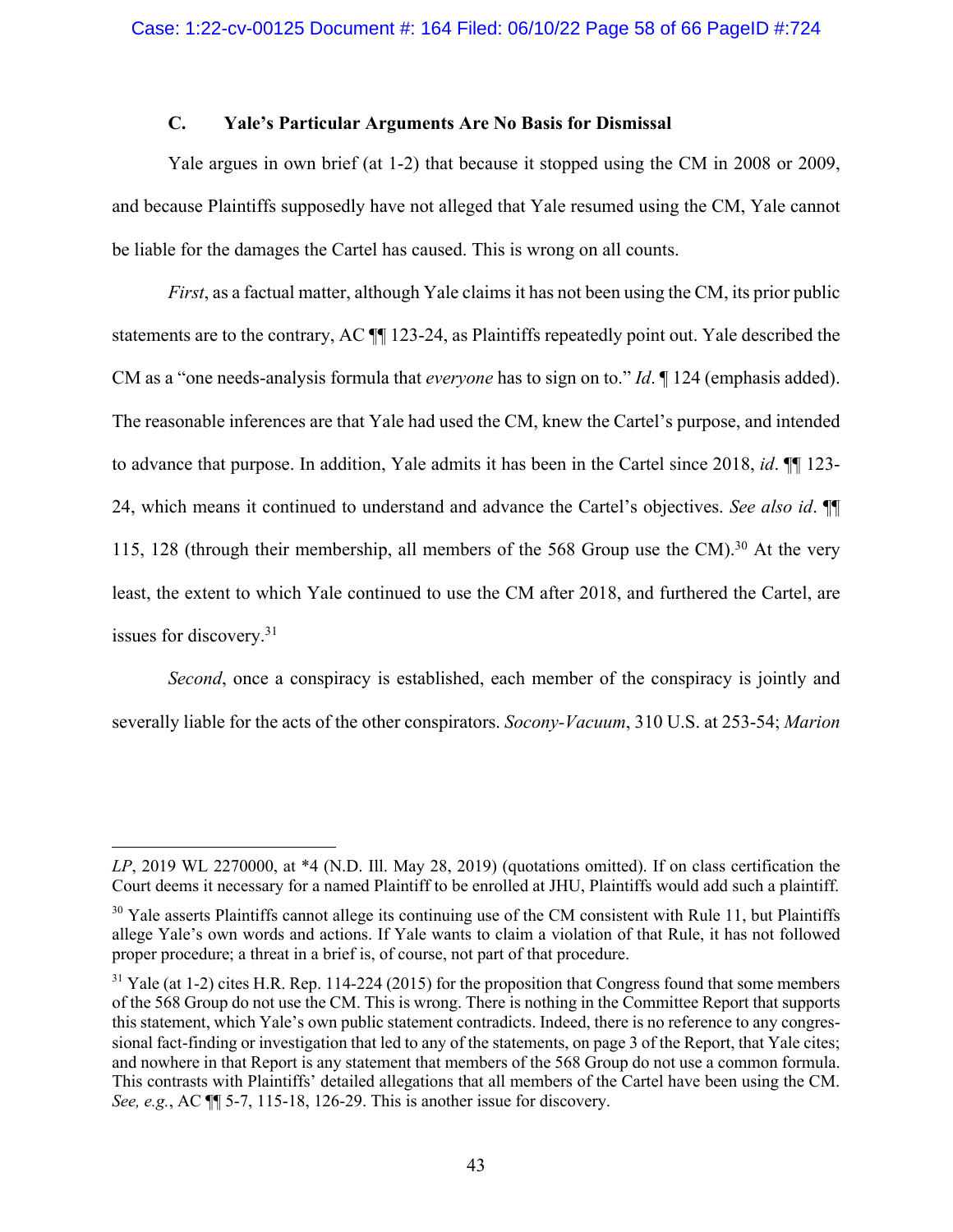### Case: 1:22-cv-00125 Document #: 164 Filed: 06/10/22 Page 59 of 66 PageID #:725

*Healthcare, LLC v. Becton Dickinson & Co*., 952 F.3d 832, 839 (7th Cir. 2020). Yale has acknowledged it has been a member of the Cartel since at least 2018. Inasmuch as the other Defendants have used the CM and engaged in other conspiratorial acts, which damaged the Plaintiffs, their acts are attributable to all conspirators, including Yale. *See United States v. Newman*, 755 F.3d 543, 545 (7th Cir. 2014); *United States v. Read*, 658 F.2d 1225, 1230 (7th Cir. 1981).

This liability would attach, moreover, even if Yale did not actively use the CM. *See Smith*, 568 U.S. at 114 (defendant's responsibility for acts of conspiracy endure even if he is inactive after joining it). Moreover, the Cartel's conspiracy is far broader than use of the CM and includes: a "data-exchange program" and agreement to share information about admissions; the sharing of competitively sensitive information about enrollment, cost, and other data relating to Defendants' available resources for financial aid; imposing a common calendar for collecting data from families; compliance enforcement; and attendance at semi-annual meetings. AC ¶¶ 117-18, 121. Yale thereby helped the other Cartel members develop, refine, use, and enforce the CM. Thus, even if (contrary to Plaintiffs' allegations) Yale did not itself implement the CM on its own applicants, Yale would be just as culpable for its participation in the Cartel's other activities. Yale's "acquiescence in an illegal scheme is as much a violation of the Sherman Act as the creation and promotion of one." *Paramount*, 334 U.S. at 161; *Moehrl*, 492 F. Supp. 3d at 780 (collecting cases). Yale's alleged deviations from the agreement to use the CM would not make it any less of an unlawful agreement. *Nationwide Trailer*, 156 F. Supp. at 804. And this would be true even if Yale had formally withdrawn from the conspiracy in 2009, which Yale does not contend happened, and then rejoined in 2018. *See, e.g.*, *United States v. Morales*, 655 F.3d 608, 640-41 (7th Cir. 2011) (defendant had not fully withdrawn from the conspiracy, either because the initial withdrawal was not effective or, even if it were, the defendant subsequently rejoined the conspiracy).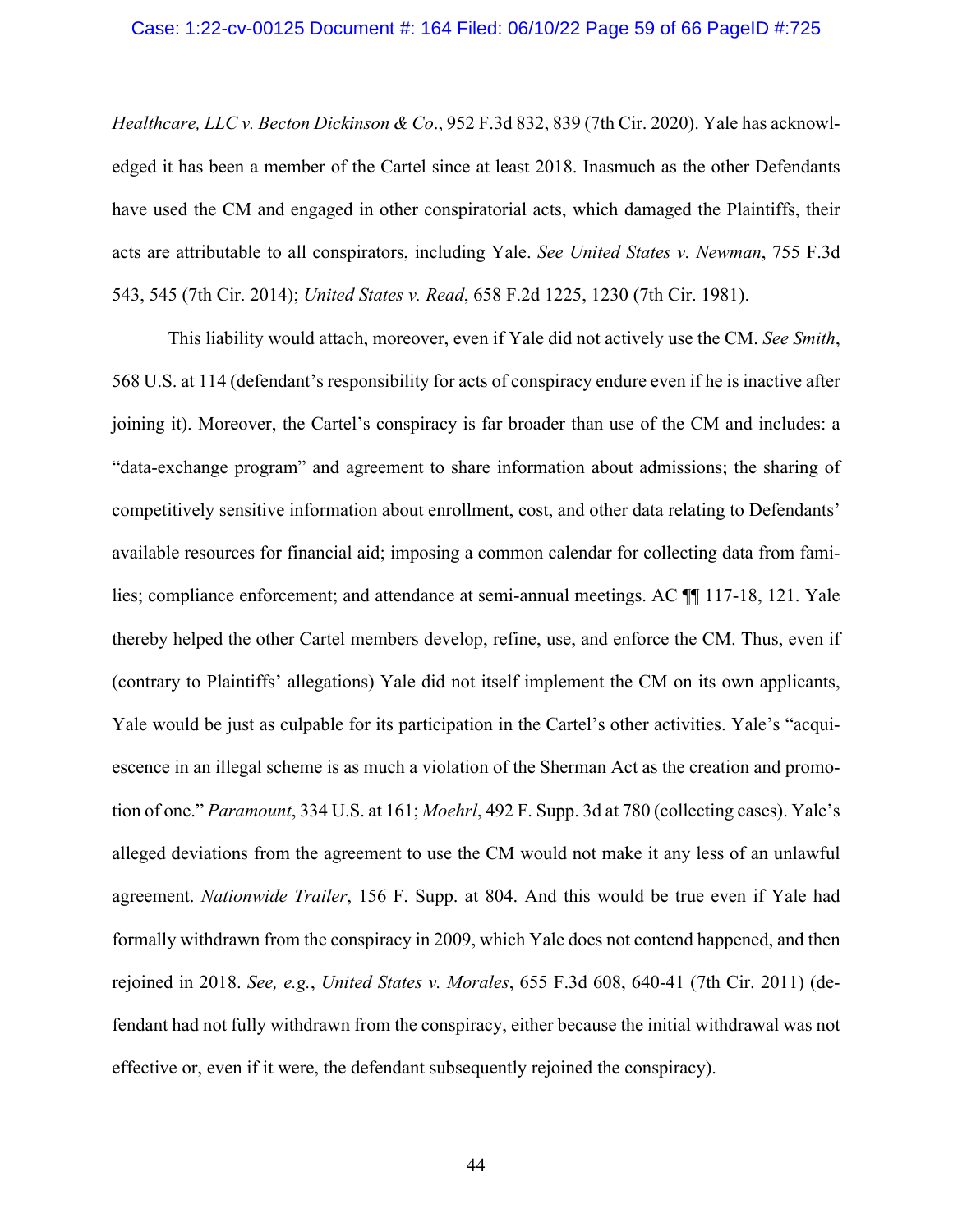## **VI. PLAINTIFFS' CLAIMS ARE TIMELY**

The statute of limitations does not bar any of Plaintiffs' claims. "Dismissing a complaint as untimely at the pleading stage is an unusual step, since a complaint need not anticipate and overcome affirmative defenses, such as the statute of limitations." *Sidney Hillman Health Ctr. of Rochester v. Abbott Labs., Inc.*, 782 F.3d 922, 928 (7th Cir. 2015). "As long as there is a conceivable set of facts, consistent with the complaint, that would defeat a statute-of-limitations defense, questions of timeliness are left for summary judgment (or ultimately trial)." *Id.* The "face of the complaint" would have to establish that it is hopelessly time-barred." *In re Broiler Chicken Antitrust Litig.*, 290 F. Supp. 3d 772, 806 (N.D. Ill. 2017) (quoting *Cancer Found., Inc. v. Cerberus Capital Mgmt., LP*, 559 F.3d 671, 674 (7th Cir. 2009)) (alterations omitted). Plaintiffs do not allege any facts making Plaintiffs' claims time-barred, let alone "hopelessly."

## **A. The Discovery Rule Applies**

The discovery rule applies here. *See In re Copper Antitrust Litig.*, 436 F.3d 782, 789 (7th Cir. 2006). In citing *Rotkiske v. Klemm*, 140 S. Ct. 355 (2019), and *Gabelli v. SEC*, 568 U.S. 442 (2013), to argue against the discovery rule under the Sherman Act, Defendants cite materially different statutes with materially different language. *Rotkiske* addressed the FDCPA's limitations statute, which is keyed off the "date on which the violation occurs." 140 S. Ct. at 358 (quoting 15 U.S.C. § 1692k(d)). The decision "is not applicable" to limitations statutes, like the Sherman Act, keyed off the date the claim "accrued." *Navarro v. Procter & Gamble Co.*, 515 F. Supp. 3d 718, 759-60 (S.D. Ohio 2021); *accord Sohm v. Scholastic Inc.*, 959 F.3d 39, 50 n.2 (2d Cir. 2020); *Menzel v. Scholastic, Inc.*, 2020 WL 1308346, at \*1 (N.D. Cal. Jan. 17, 2020). *Gabelli*, in contrast to *Copper*, addressed whether the *government* could invoke the discovery rule in *SEC enforcement actions*; the Court concluded there were "good reasons why the fraud discovery rule has not been extended to Government enforcement actions for civil penalties." 568 U.S. at 449-51. Accordingly,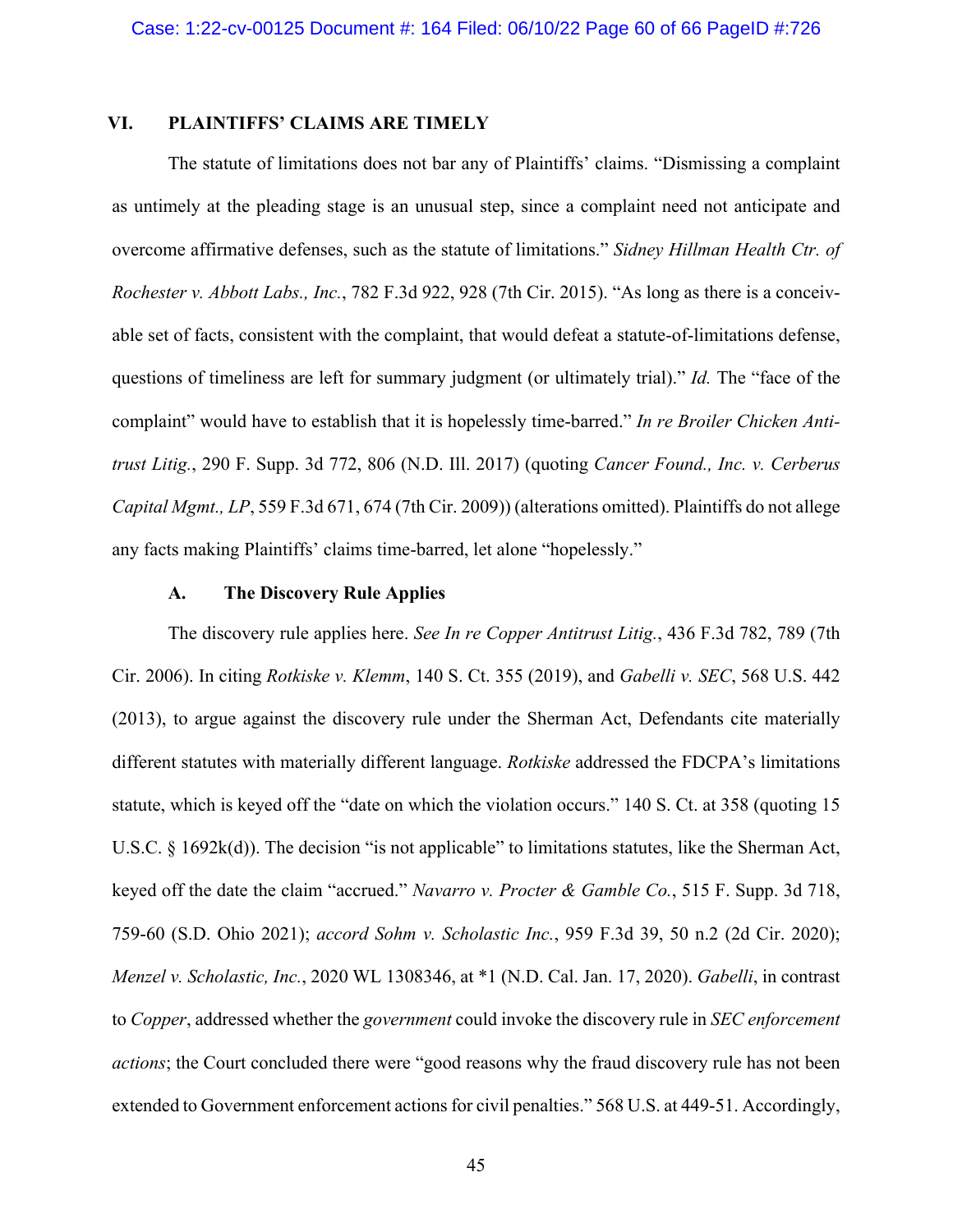## Case: 1:22-cv-00125 Document #: 164 Filed: 06/10/22 Page 61 of 66 PageID #:727

neither *Rotkiske* nor *Gabelli* "abrogates" *Copper*. Instead, citing *Copper*, the courts in this Circuit continue to apply the discovery rule in antitrust cases, including after *Rotkiske* was decided. 32

Defendants cite (at 37) *Zenith Radio Corp. v. Hazeltine Research, Inc.*, 401 U.S. 321, 338 (1971), for the proposition that "when a defendant commits an act that injure a plaintiff." The Seventh Circuit has expressly held, however, that under the discovery rule, *Zenith* does not apply to injuries that the plaintiffs later discovered. *See In re Sulfuric Acid Antitrust Litig.*, 703 F.3d 1004, 1014 (7th Cir. 2012). The plaintiff in *Zenith*, moreover, suffered no provable injury at the time of the defendants' conduct, and the court deemed future damages to be too speculative. *See* 401 U.S. at 338. *Zenith* does not apply here, where Plaintiffs allege they suffered injuries *simultaneously with Defendants' conduct*, and where those injuries were unknown to reasonably diligent Plaintiffs until two years (at most) prior to the filing of this lawsuit.

## **B. Plaintiffs' Claims Are Timely Under the Discovery Rule**

Under the discovery rule, "a plaintiff's claim accrues not when the conduct or injury occurs, but when the plaintiff, through the exercise of due diligence, discovers that he has been *injured* and who has *caused* the injury." *In re Sulfuric Acid Antitrust Litig.*, 743 F. Supp. 2d 827, 854 (N.D. Ill. 2010) (emphasis in original). Defendants have the burden to "conclusively establish that a prudent plaintiff would have discovered" their claims more than four years ago. *Dennis v. Andersons Inc.*, 2021 WL 3403528, at \*6 (N.D. Ill. July 9, 2021). On a motion to dismiss, the "'right question' is not whether the plaintiff has alleged 'facts that tend to defeat affirmative defenses,' but 'whether it is possible to imagine proof of the critical facts consistent with the allegations in

<sup>32</sup> *See, e.g.*, *TCS John Huxley Am., Inc. v. Sci. Games Corp.*, 2021 WL 4264403, at \*3 (N.D. Ill. Sept. 20, 2021); *FTC v. Credit Bureau Ctr., LLC*, 284 F. Supp. 3d 907, 909 (N.D. Ill. 2018); *In re Evanston Nw. Healthcare Corp. Antitrust Litig.*, 2016 WL 4720014, at \*7 (N.D. Ill. Sept. 9, 2016); *Shuffle Tech Int'l, LLC v. Sci. Games Corp.*, 2015 WL 5934834, at \*13 (N.D. Ill. Oct. 12, 2015) (Kennelly, J.).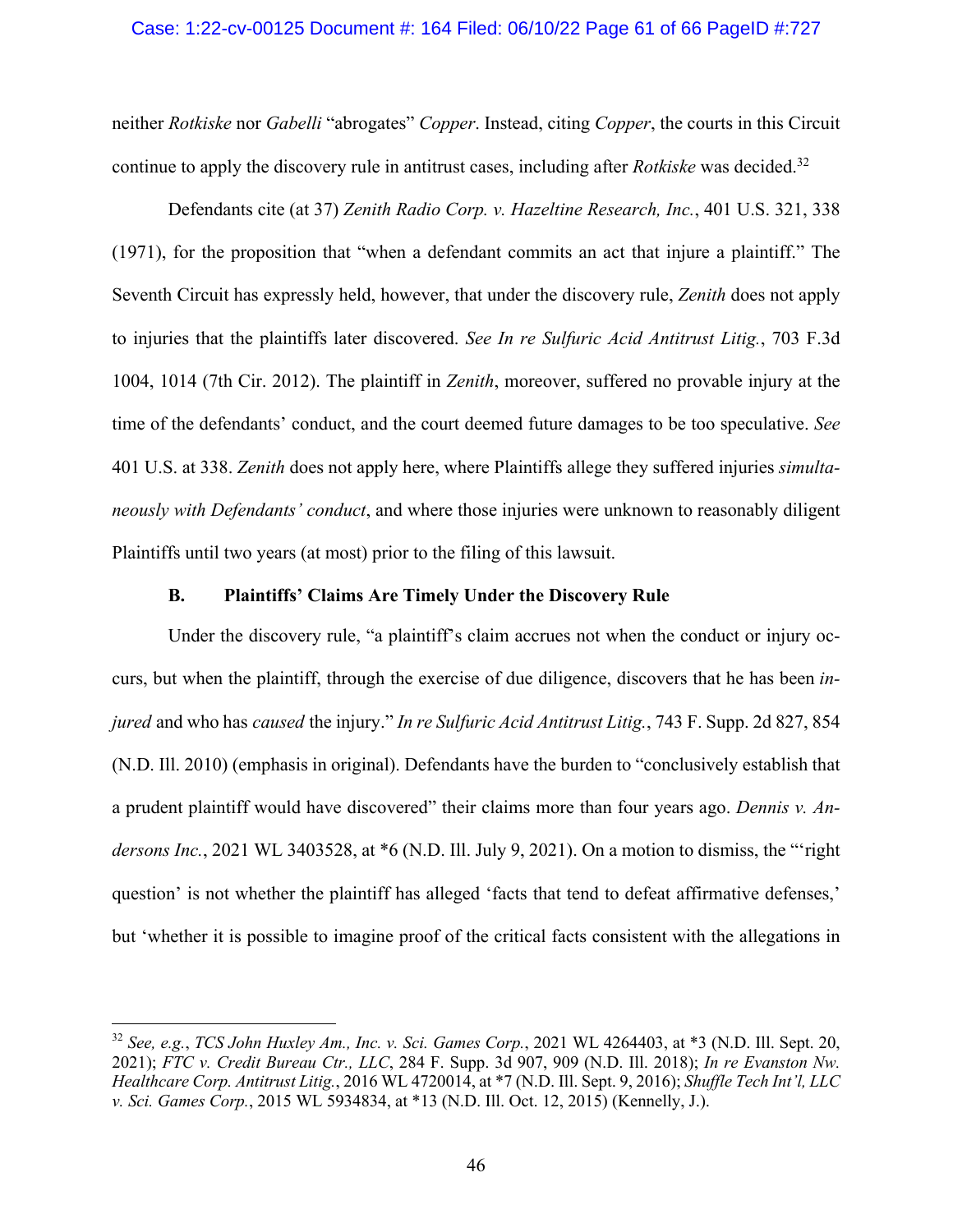#### Case: 1:22-cv-00125 Document #: 164 Filed: 06/10/22 Page 62 of 66 PageID #:728

the complaint' that would fall within the period of limitations." *Broiler Chicken*, 290 F. Supp. 3d at 806 (quoting *U.S. Gypsum Co. v. Ind. Gas Co.*, 350 F.3d 623, 628 (7th Cir. 2003)).

Plaintiffs plausibly allege they did not discover their injury until two years before the Complaint, and a person exercising reasonable diligence would not have discovered the injury any earlier. AC ¶¶ 195-96. These allegations are taken as true at this stage. *See Clark v. City of Braidwood*, 318 F.3d 764, 767-68 (7th Cir. 2003); *Bloyer v. St. Clair Cnty. Ill.*, 2016 WL 6804471, at \*2 (S.D. Ill. Nov. 17, 2016). And where public information requires a plaintiff to draw conclusions or inferences before plaintiff can "discover" its injury, it is a question of fact whether this would have been possible. *Broiler Chicken*, 290 F. Supp. 3d at 807-08. Defendants cannot evade this rule, which they decline even to acknowledge, by citing various public statements from their representatives and information from trade publications. The courts do not charge plaintiffs with knowledge of this kind of information. *See id*. at 808 (executives' public statements insufficient); *Sulfuric Acid*, 743 F. Supp. 2d at 856 (industry publications insufficient); *cf. Fond du Lac Bumper Exch., Inc. v. Jui Li Enter. Co.*, 85 F. Supp. 3d 1007, 1011 (E.D. Wis. 2015) ("Information in the public domain, however, does not necessarily put a plaintiff on constructive notice of its injuries.").

In citing such sources, moreover, Defendants have not established *as a matter of law* that a reasonably diligent person should have known of the injury here. *Compare Broiler Chicken*, 290 F. Supp. 3d at 808 (defendants did "not convincingly argue that any one piece of Plaintiffs' allegations would have sufficiently alerted them to a potential conspiracy") *with Tomlinson v. Goldman, Sachs & Co.*, 682 F. Supp. 2d 845, 847 (N.D. Ill. 2009) (SEC had issued Wells notice and defendant had publicly addressed allegations). Given the complexity of financial aid, AC ¶ 197, it is more than plausible a reasonably diligent person did not discover her injury until "much later"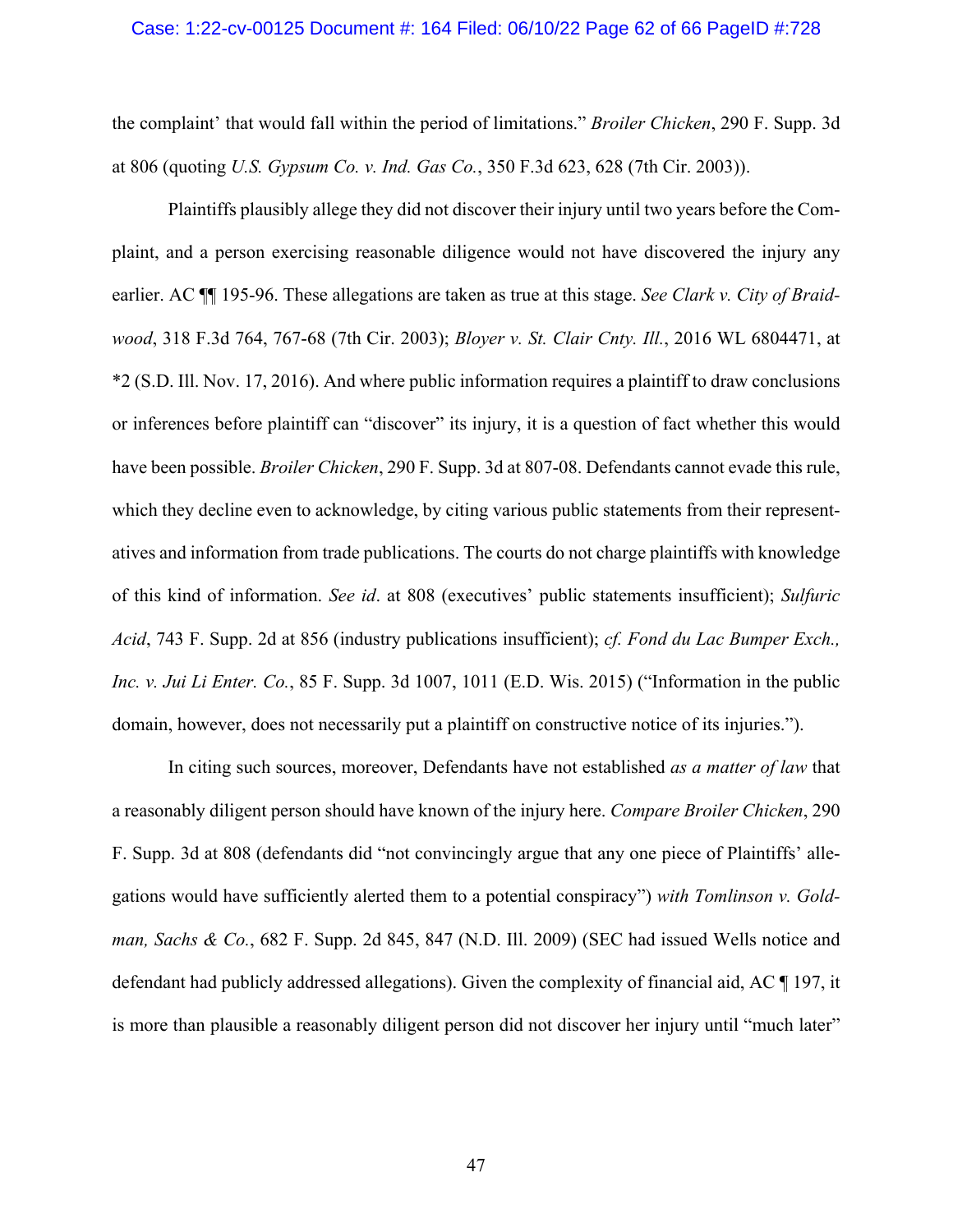#### Case: 1:22-cv-00125 Document #: 164 Filed: 06/10/22 Page 63 of 66 PageID #:729

than it occurred. *See Evanston*, 2016 WL 4720014, at \*9-10 (discovery of overcharge was "probably much later" than when it occurred, where defendant touted benefits of merger and market was "particularly complex"). The question of how *much* later is "for a juror to decide." *Sulfuric Acid*, 743 F. Supp. 2d at 856; *see Sci. Games*, 2021 WL 4264403, at \*4-5 (concluding that the "current, disputed record" precludes *summary judgment* on discovery of "antitrust injury").

In this case, discovery of the injury the Cartel caused would require a person to fit together multiple pieces of information like a jigsaw puzzle. Without understanding the CM and the backdrop of the Cartel's history, as well as the universities' sources for providing financial aid, as well as the "considerable inquiry into market conditions" that can be required to determine whether even *per se* unlawful conduct has caused injury, *NCAA*, 468 U.S. at 104 n.26, a reasonably diligent person would not understand the Cartel is engaged in price fixing, including through price floors, and thereby artificially inflating net tuition prices. The "puzzle pieces" include not only the requisite knowledge of market conditions, but also the knowledge that (1) Defendants were coordinating on a financial-aid formula restricting their individual judgment; (2) the coordination raised net prices for financial-aid students; (3) the collusion did not merely redistribute a fixed pool of aid from one group of students to another, but instead suppressed the total aid dollars available to students; and (4) it was not other economic factors that caused such injury.

A reasonably diligent person could not have discovered the injury until they were able to combine these puzzle pieces to conclude that Defendants' use of the CM harmed Class members, AC ¶¶ 195-96, and to have some basis to disagree with Defendants' public representations that their conspiracy has *helped* students and that *other* factors caused the net price of attendance to rise, *id*. ¶¶ 199-219. Indeed, Defendants (at 24) cite the 2006 GAO Report for the proposition that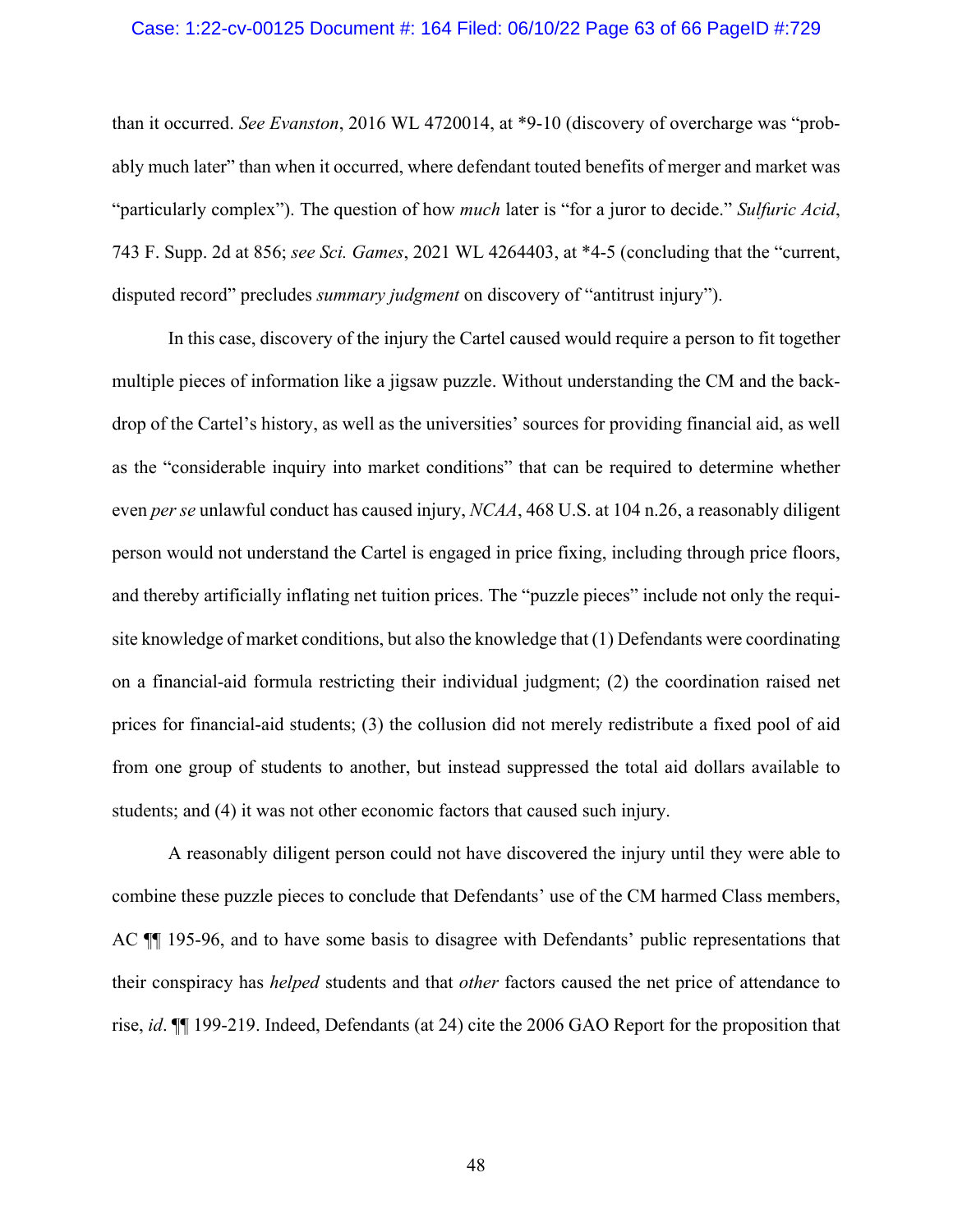### Case: 1:22-cv-00125 Document #: 164 Filed: 06/10/22 Page 64 of 66 PageID #:730

the conspiracy "did not adversely impact the affordability of colleges and universities." Defendants offer no explanation why a reasonably diligent person would have disagreed with this conclusion; such a person would not even have understood the report's flaws. *Cf. Copper*, 436 F.3d at 789-90 (reversing where the district court "never explained what facts the plaintiffs' diligent inquiries would have revealed"). The 2006 GAO Report is wrong, *see* Part IV.B.1, above, but even as to a reasonably diligent person who knew of its existence, nothing about the report or the facts it analyzed meant that such person would or should have *known* its conclusions were wrong.<sup>33</sup> Given these "factual issues," that Plaintiffs have alleged facts bearing on the discovery rule is no basis for resolving the affirmative defense of untimeliness on a motion to dismiss. *Johnson-Morris v. Santander Consumer USA, Inc.*, 194 F. Supp. 3d 757, 763 (N.D. Ill. 2016).

The "puzzle" that plaintiffs would have had to put together here is analogous to the facts in *Broiler Chicken*, where defendants pointed to multiple pieces of public information but failed to "convincingly argue that any one piece of Plaintiffs' allegations would have sufficiently alerted them to a potential conspiracy." 290 F. Supp. 3d at 808; *see also In re Packaged Seafood Prod. Antitrust Litig.*, 242 F. Supp. 3d 1033, 1099 (S.D. Cal. 2017) (quoted by *Broiler Chicken* and explaining that "a lone puzzle piece may, in isolation, give no further indication as to the larger picture into which it fits, and yet at the same time be an integral component of the final product once all corresponding pieces are assembled"). *Broiler Chicken* itself similarly noted that while it "may be true that it was *possible* for Plaintiffs to have discovered" publicly available information

<sup>33</sup> Indeed, Defendants (at 37-38) cite *Tomlinson*, 682 F. Supp. 2d 845, a case in which government investigations and allegations of wrongdoing were made public, putting plaintiffs on notice of their injuries, and in which defendants' market manipulation influenced the market beyond the traditional market forces at play. *Id.* at 846. Moreover, while plaintiffs in *Tomlinson* argued that, despite knowledge of injury, they did not have the necessary information for each element of their claim. Here, the opposite situation exists, because *discovery of the injury*—that Plaintiffs paid artificially inflated net prices of attendance at one of the Cartel universities, AC ¶ 235—would require a plaintiff to fit together multiple pieces of information like a jigsaw puzzle to know of the injury.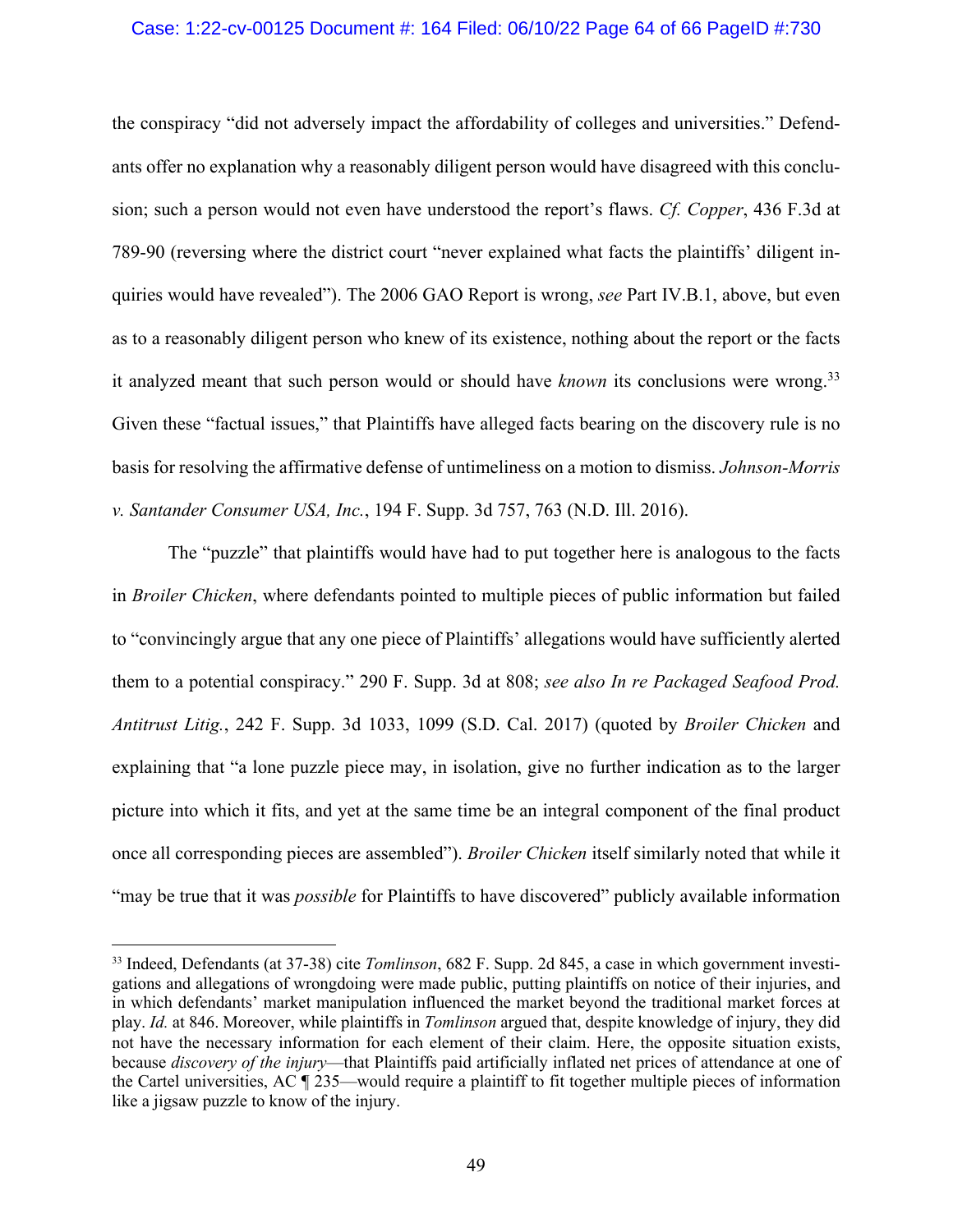## Case: 1:22-cv-00125 Document #: 164 Filed: 06/10/22 Page 65 of 66 PageID #:731

when it was published, the Court has been "unwilling to hold that Plaintiffs should be charged with a level of diligence requiring them to follow [public statements] such that they were immediately aware of these statements." 290 F.3d at 808.

## **C. Plaintiffs Allege Continuing Violations**

Defendants are also wrong in arguing (at 38-39) that the continuing-violations doctrine does not apply. Plaintiffs Maerlender, Carbone, Corzo, and Saffrin enrolled at Defendant universities prior to, but continuing into, the four-year period preceding this litigation; each of them received need-based financial aid every year. *See* AC ¶¶ 17-18, 22, 24. Plaintiffs Eklund and Leo-Guerra are currently enrolled students. *Id*. ¶¶ 19, 21. Defendants suggest the continuing-violation doctrine could apply only to Maerlender's claim, but there is no basis to conclude it would not apply to Carbone, Corzo, and Saffrin, when the relevant graduate dates were in spring 2018. *See id*.  $\P$  17-18, 24. The Supreme Court has identified "each sale to the plaintiff" pursuant to a "pricefixing conspiracy" as an "overt act" that "starts the statutory period running again." *Klehr v. A.O. Smith Corp.*, 521 U.S. 179, 189 (1997); *see also Turner v. McDonald's USA, LLC*, 2020 WL 3044086, at \*4 (N.D. Ill. Apr. 24, 2020) (holding that "each time plaintiff was paid a depressed wage for her labor" as a result of horizontal conspiracy, "she was injured and the four-year statute of limitations for that injury began"). Defendants' out-of-circuit precedent, *Varner v. Peterson Farms*, 371 F.3d 1011, 1019 (8th Cir. 2004), has no application in the price-fixing context. *See In re Pre-Filled Propane Tank Antitrust Litig.*, 860 F.3d 1059, 1067 (8th Cir. 2017) (en banc) (distinguishing *Varner* as "about a tying arrangement, not a price-fixing conspiracy that brings about a series of unlawfully high priced sales over a period of years") (quotations omitted).

## **CONCLUSION**

For the foregoing reasons, the Court should deny Defendants' motions to dismiss.